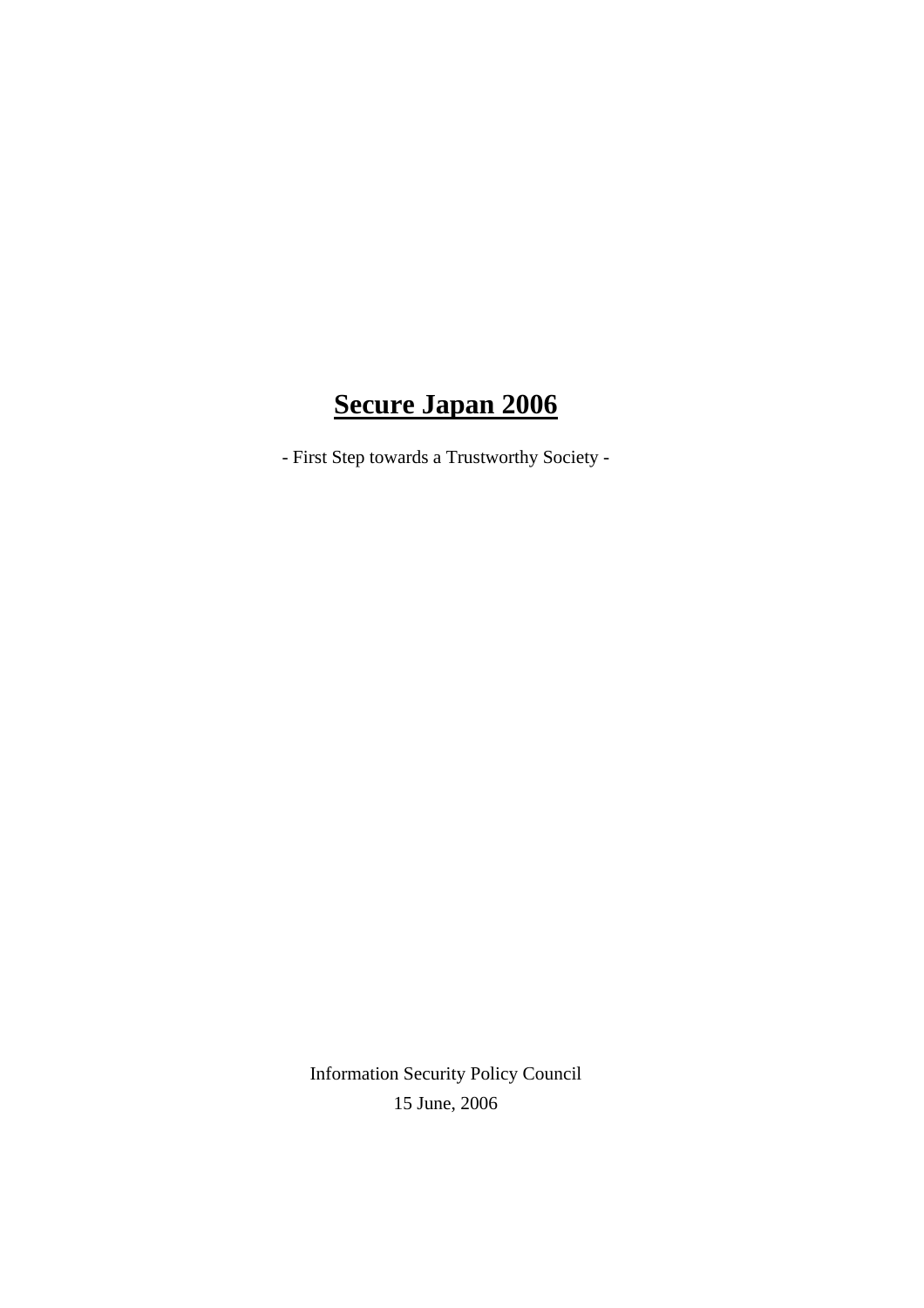# **Contents**

| Chapter 1: Basic Policy for Addressing Information Security                       |
|-----------------------------------------------------------------------------------|
| - Priority for FY 2006 "Establishing the System for Information Security          |
|                                                                                   |
| Chapter 2: Strengthening of Information Security Measures in Four Implementation  |
|                                                                                   |
|                                                                                   |
|                                                                                   |
|                                                                                   |
|                                                                                   |
| Chapter 3: Formation of Cross-Sectoral Information Security Infrastructure  33    |
| Section 1: Promotion of Strategy concerning Information Security Technology  33   |
| Section 2: Development/Securing of Human Resources Engaged in Information         |
|                                                                                   |
| Section 3: Promotion of International Partnership and Cooperation  40             |
| Section 4: Crime Control and Protection and Redemption of Rights and Interest  43 |
| Chapter 4: Policy Promotion System and Structure of Continuous Improvement 47     |
|                                                                                   |
|                                                                                   |
| Section 3: Establishment of the Structure of Continuous Improvement 49            |
| Chapter 5: Direction of Priority Measures for FY 2007                             |
| - Priority for FY 2007 "Upgrading Information Security Measures in the Public     |
|                                                                                   |
|                                                                                   |
| Section 2: Upgrading the Level of Measures Taken by Entities that Tend to be Slow |
|                                                                                   |
| Section 3: Upgrading the Level of Cross-sectoral Information Security             |
|                                                                                   |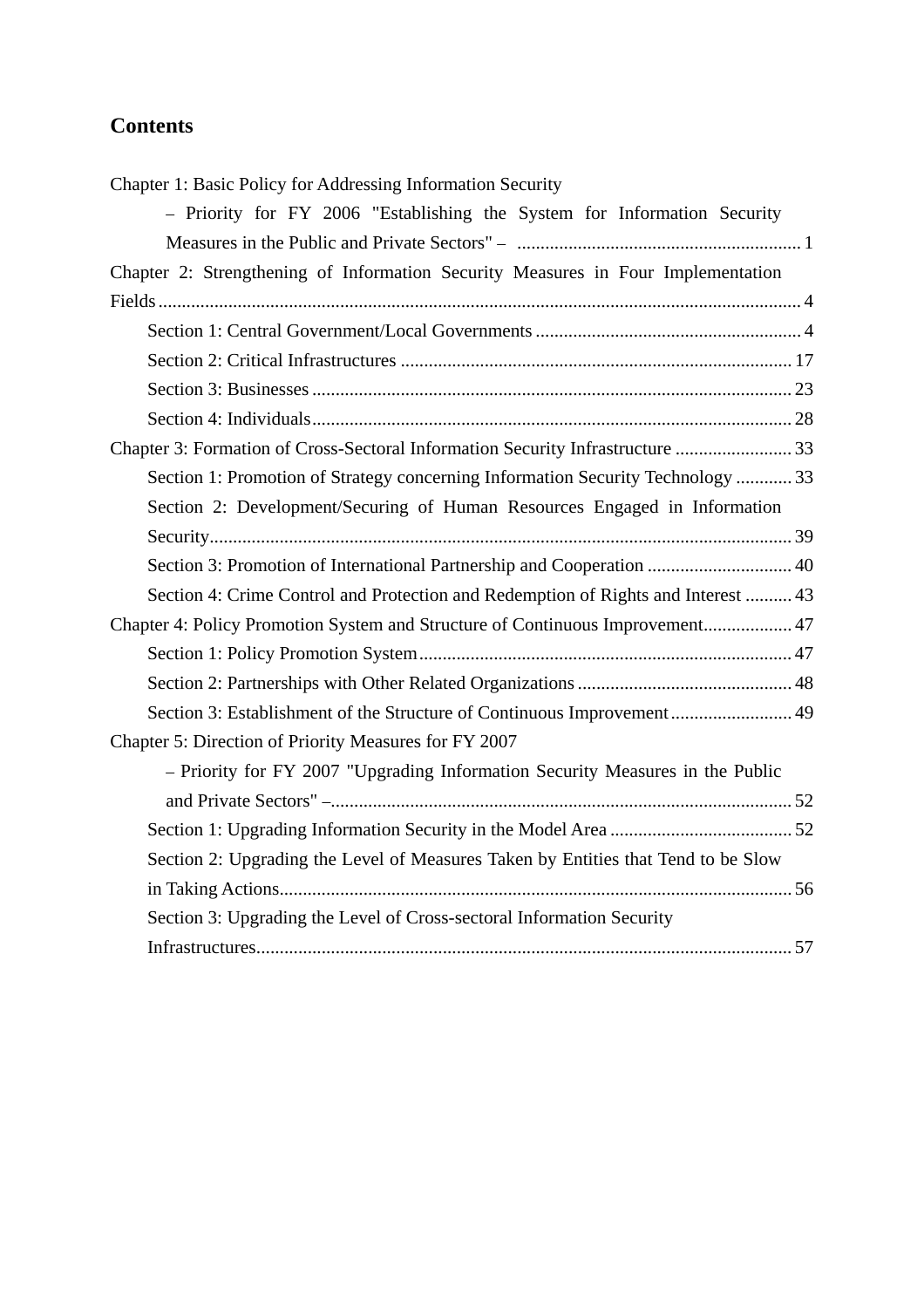# **Chapter 1 Basic Policy for Addressing Information Security**

– Priority for FY 2006 "Establishing the System for Information Security Measures in the Public and Private Sectors" –

Information technology (IT) has improved people's social lives and the economic activities of Japan. Furthermore, it is expected to enrich both Japan and the rest of the world in the future. However, as IT comes to increasingly penetrate into people's social lives and the economic activities of Japan, some incidents take place in which the use of IT itself threatens the safety and comfort of people's social lives and economic activities. In order to substantially strengthen the measures against these incidents, the First National Strategy on Information Security was formulated to promote integrated and cross-sectoral information security measures in the public and private sectors. This is the mid- and long-term strategy concerning information security measures of Japan (decision by the Information Security Policy Council (ISPC), hereinafter referred to as the "National Strategy").

Following the National Strategy, "Secure Japan 2006" sets out priority measures for the information security of the Government of Japan in FY 2006, and the direction of priority measures for FY 2007.

Information security issues that occurred in 2005 include cyber attacks on the web-servers of government agencies, information leakages caused by using file-sharing software or by computer viruses, operation shutdowns caused by IT-malfunctions in critical infrastructures that have huge impacts, and cybercrimes committed by creating and using spyware, such as unauthorized computer access and online financial fraud. These incidents have raised concerns about the use and utilization of IT itself. Regrettably, approaches to the information security management of Japan have been taken separately by each entity: namely, the central government, local governments, critical infrastructures, businesses, and individuals. Furthermore, overall measures have not been sufficient.

The Government of Japan thereby makes it a priority objective for FY 2006 to **establish the system for information security measures in the public and private sectors** as the first step towards the realization of a Trustworthy Society, that is, "Secure Japan". Four basic policies listed in the National Strategy will be promoted in the following manner:

### (1) Formation of a Common Recognition among Public and Private Entities

For ensuring the information security of each entity, initiatives of each entity that are in line with its own behavioral principles are essential. To promote such initiatives, the formation of a common recognition is necessary about for what purpose and to what degree of risk each entity will take information security measures.

In order to practically establish a common recognition shared by each entity in the public and private sectors based on these factors, the following points are necessary: each entity having a sense of participation in information security measures, each entity contemplating information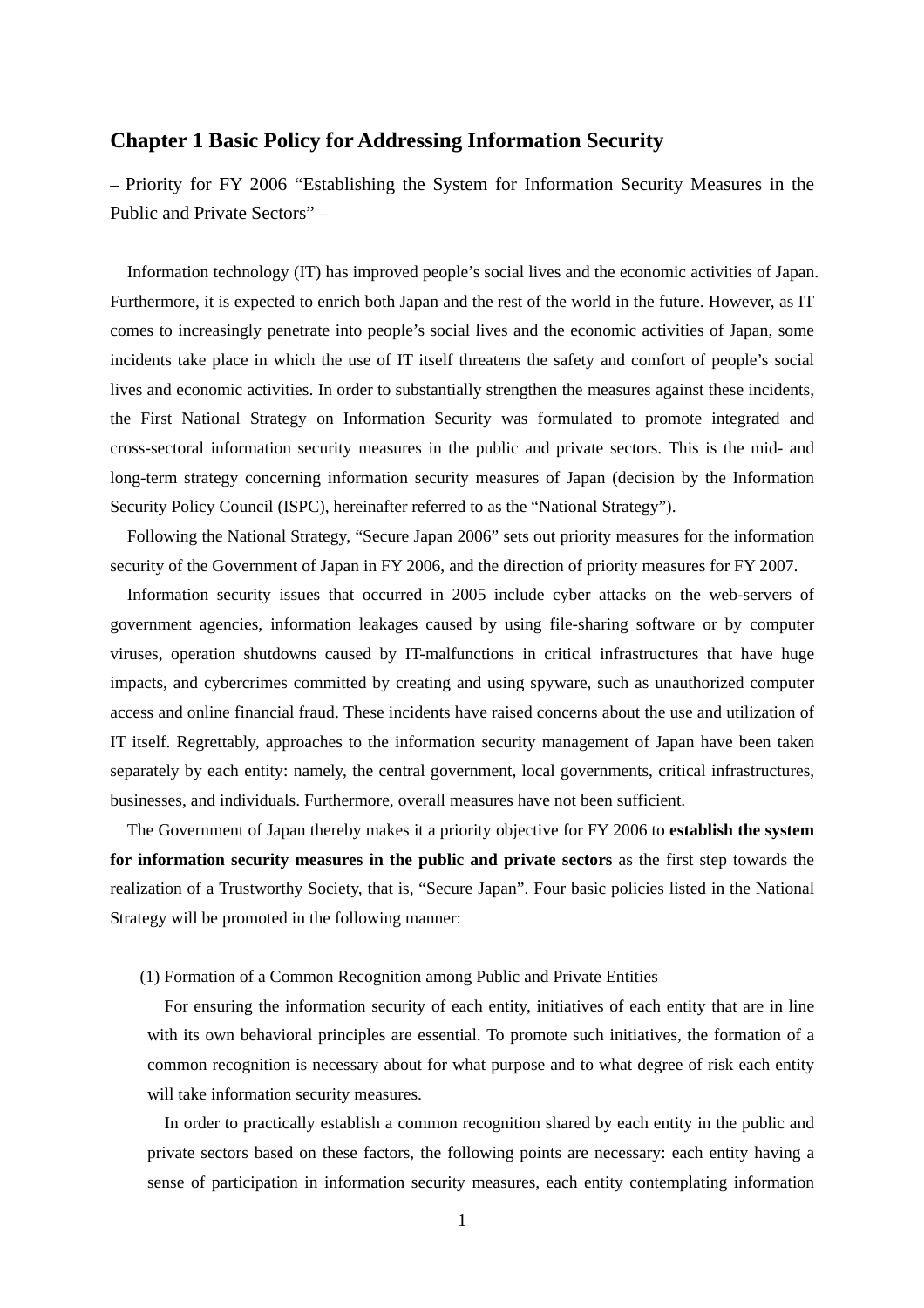security measures and participation in formulation of a common recognition, and each entity proactively taking information security measures and calling upon others to do likewise.

The Government of Japan thereby makes it a priority objective for FY 2006 to **encourage all the entities to share a sense of participation in information security measures,** and will make concerted efforts to promote various measures.

#### (2) Pursuing Advanced Technology

It is necessary to promote information security measures constantly encompassing elements of the most advanced R&D and technology development in order to address the wave of new information security threats, instead of taking measures only for immediate problems.

In doing so, it is important to: 1) make improvements, being aware of the risk of relying on a single source of technology or single infrastructure, and 2) introduce Internet Protocol version 6 (IPv6) and make further efforts in R&D and technology development from the perspective of establishing a new infrastructure with a built-in function of information security, in addition to technical solutions to existing infrastructure problems.

In order to practically pursue advanced technologies based on these factors, it is necessary to identify threats to information security, specify the area of advanced technology to be pursued and focus investments primarily on that area in a planned manner, and actively adopt available advanced technologies.

The Government of Japan thereby makes it a priority objective for FY 2006 to **take measures to pursue advanced technologies under a coherent policy of the entire government,** and will make efforts to promote various measures.

(3) Strengthening the Response Capability of the Public Sector

In order to further consolidate Japan's strength as an information security advanced nation to the level of comparative advantage, it is essential to strategically improve the response capability of the public sector. In specific terms, for example, the following elements are necessary:

- 1) The public sector's initiative in implementing measures by actively following "Best Practice" of public and private organizations in both Japan and abroad;
- 2) Establishment of social infrastructure with diversity; and
- 3) Promotion of efforts from the perspective of national security and risk management, such as the strengthening of national defense, enhancement of countervailing power against crimes and terrorism, and measures for disaster relief in view of the emergence of new threats caused by the expansion of use and utilization of IT.

On the other hand, when the response capability of the public sector is improved, it is indispensable to constantly consider ensuring human rights, transparency and the legality of public activities.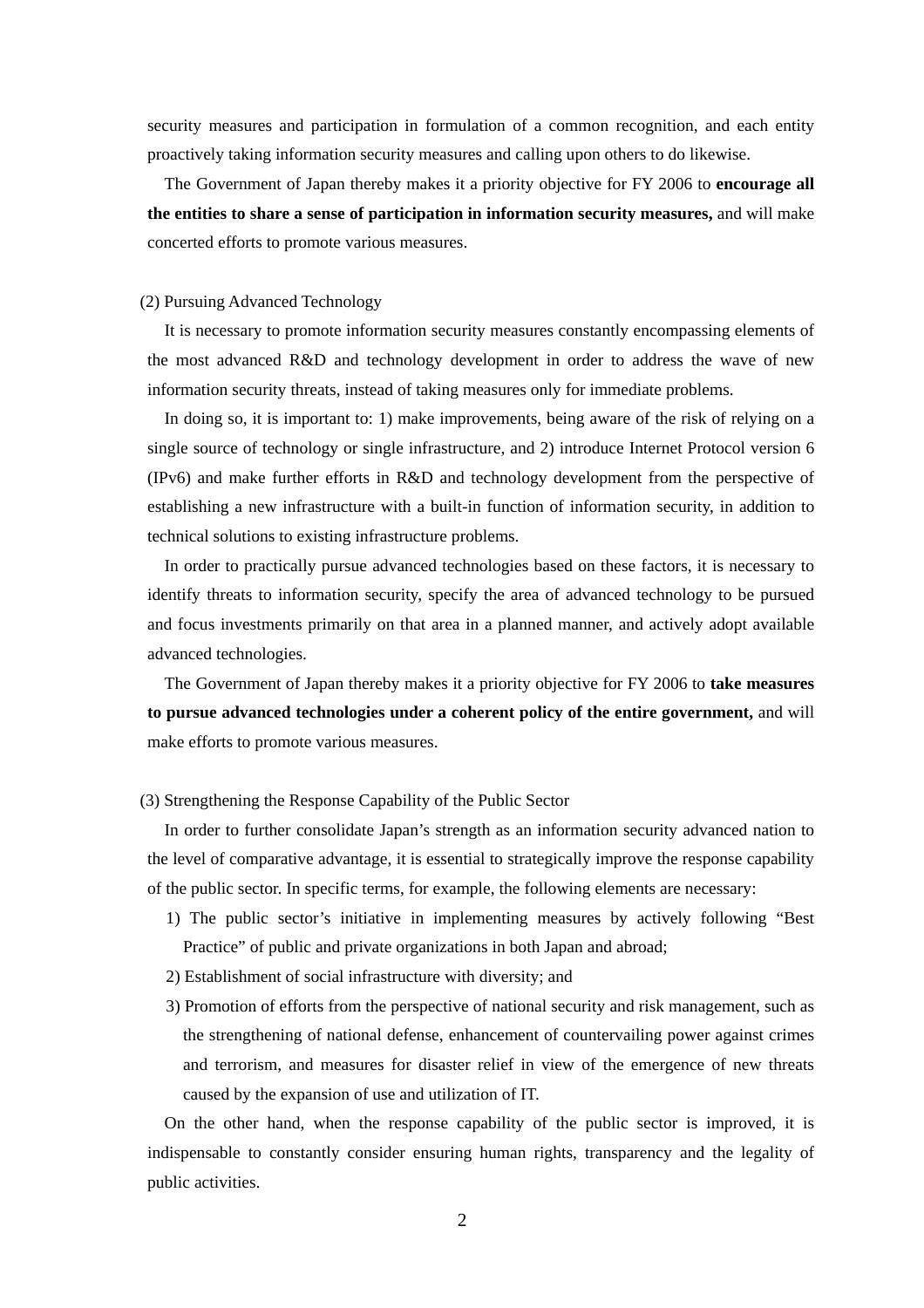In order to practically strengthen the response capability of the public sector based on these factors, it is necessary to establish and manage a framework to increase the level of information security measures of the public sector, to improve the response capability to incidents, and to establish and elaborate communication systems necessary for the public and private sectors.

The Government of Japan thereby makes it a priority objective for FY 2006 to **establish a framework to upgrade the level of information security measures of the public sector and communication systems necessary for the public and private sectors,** and will make efforts to promote various measures.

#### (4) Promotion of Partnership/Cooperation

In order to establish a "new public-private partnership model," it is necessary to seek partnership and the cooperation of each public and private entity in Japan, and to implement measures by bringing together their collective wisdom.

In addition, the issues confronting Japan, which became the world's broadband leader, are matters the rest of the world will face in the future. In view of the responsibility for finding solutions as a top nation, efforts for international cooperation and contribution are also indispensable. In doing so, it is necessary to present the "Japan Model" of information security by formulating the outcome for Japan in such a way as to be applicable to other countries, through, for example, the introduction of a system in which entities implementing information security measures are evaluated.

It is also necessary to take internationally responsible actions, while being constantly aware of the fact that IT infrastructure is always connected to the world, 24 hours a day, 365 days a year.

The Government of Japan, in order to ensure that all entities work with cooperation and partnerships with each other, thereby makes it a priority objective for FY 2006 to **establish an information sharing system of information security measures by all parties concerned**, and will make efforts to promote various measures.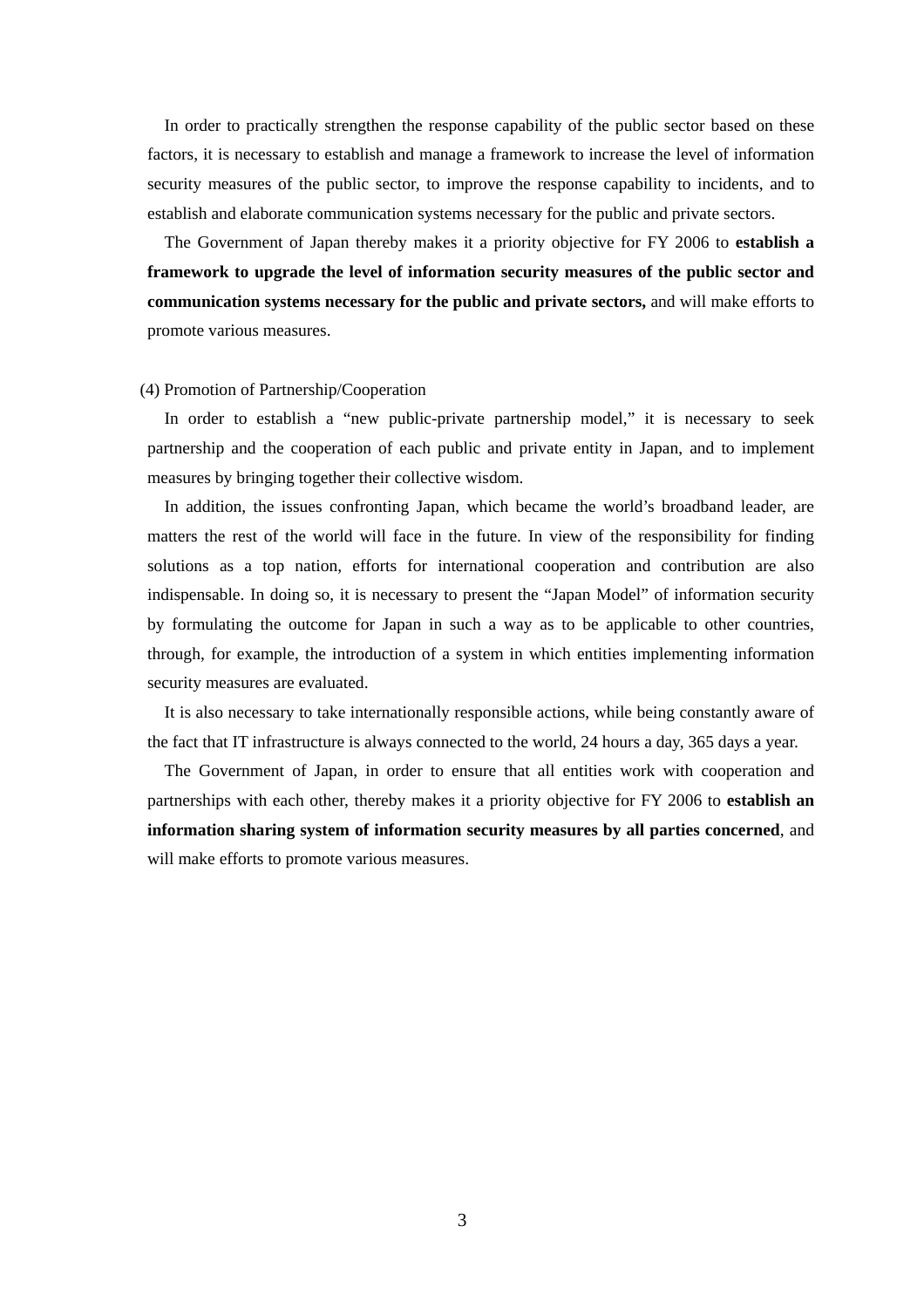# <span id="page-5-0"></span>**Chapter 2: Strengthening of Information Security Measures in Four Implementation Fields**

In line with the National Strategy, in the "Secure Japan 2006," information security measures are grouped into four areas according to the implementation entities, namely, the central government/local governments, critical infrastructures, businesses, and individuals.

# Section 1: Central Government/Local Governments

# **A: Central Government**

In FY 2006, the Government of Japan prioritizes the promotion of the following measures in the area of government agencies, with the purpose of 1) upgrading the level of the Standards for Information Security Measures for the Central Government Computer Systems<sup>[1](#page-5-1)</sup> (hereinafter referred to as "Standards for Measures") to the world's highest level by FY 2008 and 2) enabling all the government agencies to implement the measures at the level meeting the Standards for Measures by the beginning of FY 2009.

# **1) Establishment of the Standards for Measures and of the PDCA Cycle through Evaluations/Recommendations Based on the Standards**

In order to upgrade the level of information security measures of government agencies to the world's highest level, the Standards for Measures will be reviewed annually in accordance with changes in technologies and environment.

A Plan-Do-Check-Act Cycle (PDCA Cycle) of the whole government will be created by (1) inspecting and evaluating the implementation of security measures at the government agencies within the necessary scope, based on the Standards for Measures, and (2) linking the recommendations obtained from the evaluations to the improvement of the measures and to the upgrading of the Standards for Measures. Moreover, the results of evaluations are disclosed with due regard to maintenance/ensuring of information security.

Furthermore, since contents, experience and other related knowledge of government agencies are desired to serve as a reference to companies, local governments and incorporated administrative agencies, the knowledge will be disclosed and disseminated in an understandable manner as "Best Practice". It is also important to give sufficient consideration to assurance of the level of information security measures of contractor.

[Specific Measures]

- A) Implementation of the review of the Standards for Measures
	- a) Review of the Standards for Measures (Cabinet Secretariat)

<span id="page-5-1"></span> $\frac{1}{1}$  $<sup>1</sup>$  The "Standards for Information Security Measures for the Central Government Computer Systems" is decided</sup> by ISPC on December 13, 2005.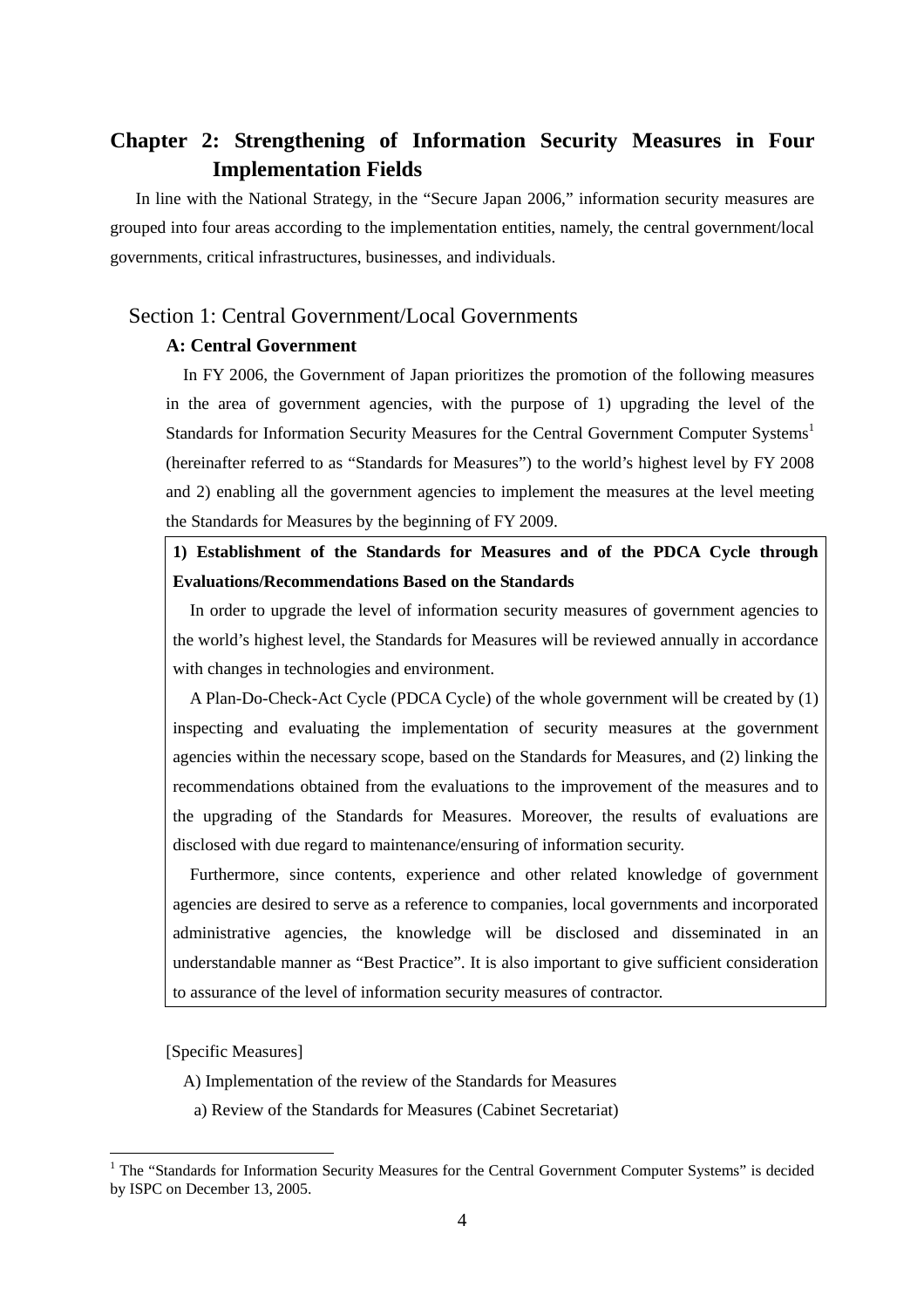In light of changes in technologies and environment, the Standards for Measures will be reviewed in FY 2006.

### B) Establishment of PDCA Cycle

a) Establishment of a PDCA Cycle at each government agency (All government agencies)

Based on the standards of government agencies, which reflect the Standards for Measures, specific operation procedures will be developed, and implementation of information security measures will be self-assessed and audited, etc., thus establishing a PDCA Cycle in FY 2006.

Seminars for all government employees will be designed and held at each government agency to ensure thorough compliance with the standards of government agencies, operation procedures and so forth.

b) Establishment of PDCA Cycle of the entire government (Cabinet Secretariat and all government agencies)

A PDCA Cycle of the entire government will be created in FY 2006, by inspecting and evaluating, within a necessary scope, and based on the Standards for Measures, the implementation of measures taken by the government agencies, and linking the recommendation obtained from the evaluations to the improvement of the measures and to the upgrading of the Standards for Measures.

### c) Evaluation and disclosure of the results (Cabinet Secretariat)

During the first half of FY 2006, trial-based evaluations will be conducted on priority items in line with the Standards for Measures, and a method for full-fledged evaluation will be sought within FY 2006 that can be objectively comparable and effective for the establishment of a PDCA Cycle, referring to the evaluation methods of other countries as a reference.

Evaluation results will be disclosed with due regard for the maintenance and ensuring of information security.

C) Support for formulation of operation procedures, provision of technological information, and share of information (Cabinet Secretariat)

In order to support the promotion of information security measures of each government agency, the competent agency will support the formulation of operation procedures and provide technological information. Meanwhile, such information will be made publicly available and promulgated in a sequential manner from FY 2006 after being tailored to reflect the practices of each government agency so that they can be used as "Best Practices"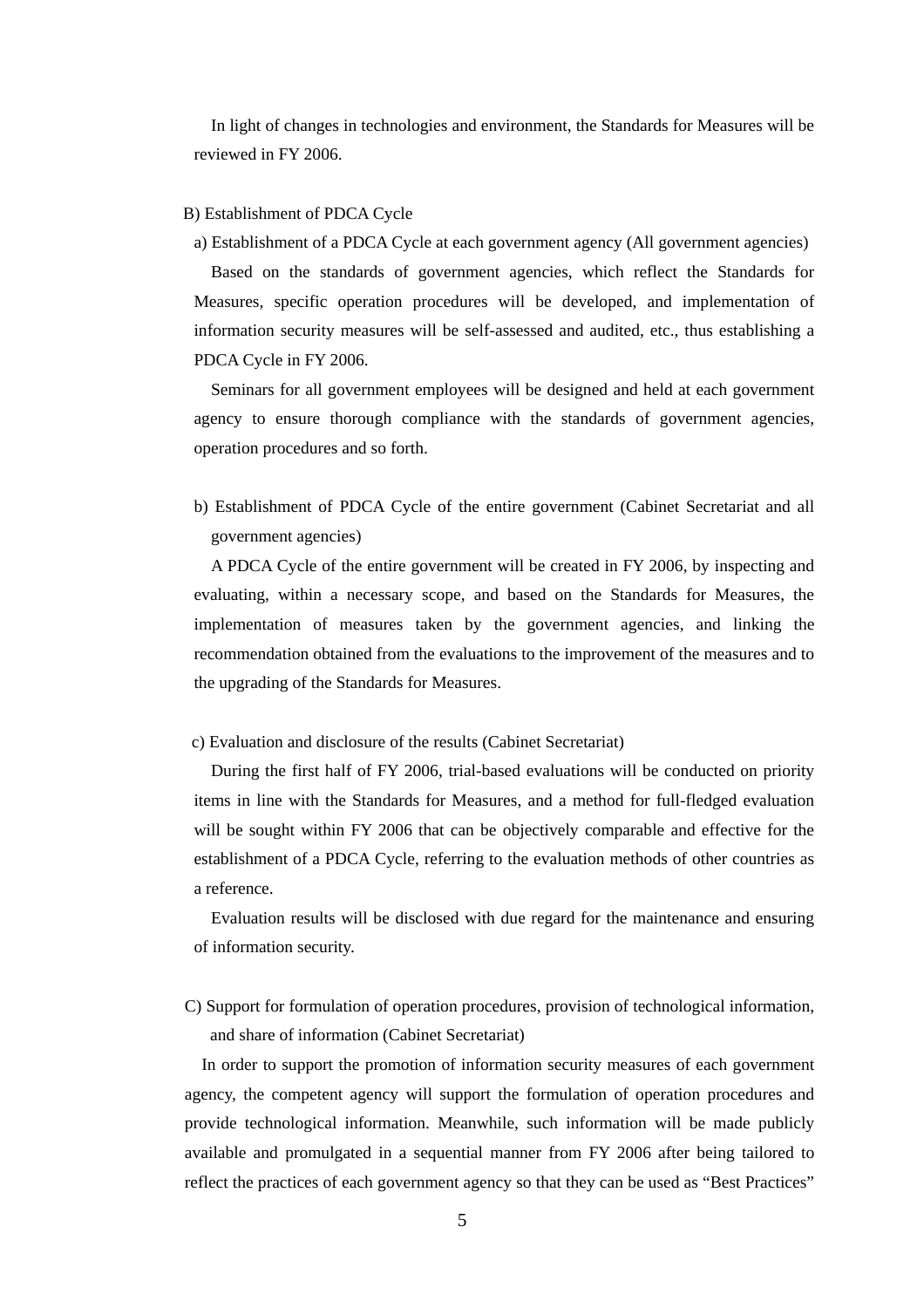by private corporations, local governments, and incorporated administrative agencies.

D) Response to information leakage caused by computer viruses (All government agencies) In order to prevent information leakage caused by such problems as computer viruses that infect computers via file-swapping software, information management, based on the Standards for Measures, will be thoroughly implemented in FY 2006 by, for example, enforcing strict control on the taking out of internal information, and using private computers for office work at each government agency.

E) Ensuring the level of information security measures taken by contractors

a) Use of the Conformity Assessment Scheme for Information Security Management System, etc. (Cabinet Secretariat and all government agencies)

In order to verify the level of information security measures taken by outsourcing candidate contractors, the Compatibility Evaluation System for Information Security Management System and the Benchmark for Information Security Countermeasures will be used on an as-needed basis in FY 2006 as criteria for selection in government procurement.

b) Use of information security auditing system (Cabinet Secretariat and all government agencies)

In order to appropriately evaluate and verify the level of information security measures taken by contractors, an information security auditing system, which is based on management standards pursuant to international standards, will be used in FY 2006 on an as-needed basis.

c) Use and dissemination of Guidelines for Improving Reliability of Information Systems (Cabinet Secretariat)

In light of the fact that malfunction of information systems, the socio-economic infrastructure, have imposed great impacts on people's lives, the Industrial Structure Council (The sub-committee on information service and software, Information economy committee) will formulate "Guidelines for Improving the Reliability of Information Systems" in June 2006. The Guidelines will stipulate means and measures to improve information systems targeting all information systems from a comprehensive viewpoint, including the process management aspect, such as development and operation, technical aspect, and organizational aspect, etc. Subsequently, discussions will be conducted in FY 2006 on the feasibility of the use and dissemination of the aforementioned Guidelines in the government agencies.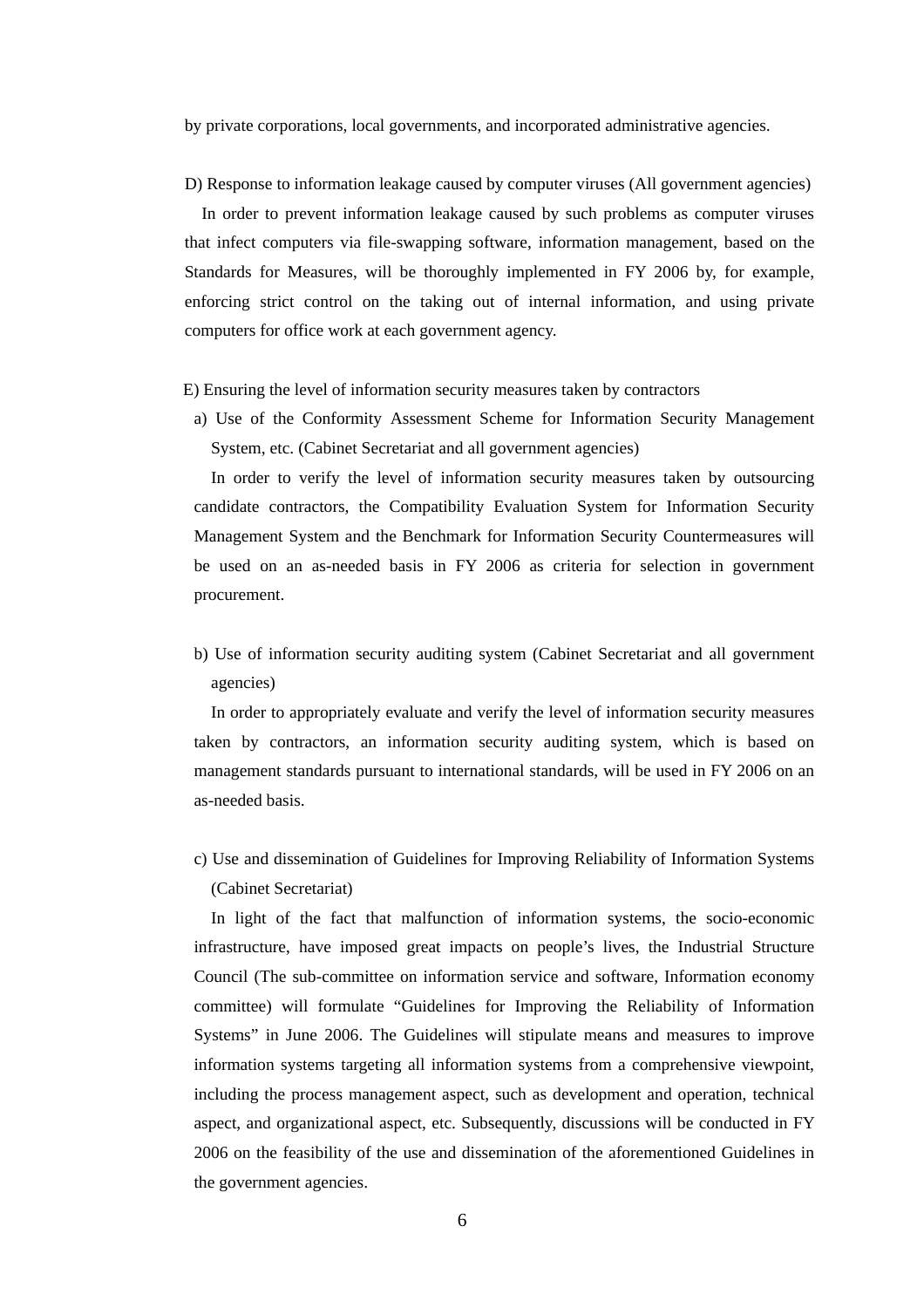### **2) Improvement of Security Measures of Incorporated Administrative Agencies, etc.**

Upgrading of the level of information security of incorporated administrative agencies and the like will be promoted based on the Standards for Measures. Particularly, the incorporated administrative agencies will formulate security policies if they have not done so yet, in accordance with current situations of information assets and risks of each institution. If security policies have already been set forth, the incorporated administrative agencies will review them.

[Specific Measures]

A) Development of information security policies of incorporated administrative agencies, etc. (Cabinet Secretariat and all government agencies)

Development process of information security policies of incorporated administrative agency, etc. will be examined in FY 2006. Based on the study result, incorporated administrative agencies will promote formulation/review of the information security policies, using the Standards for Measures as a reference.

B) Development of an environment for improving information security measures of incorporated administrative agencies, etc. (Cabinet Secretariat)

Based on the organizational and operational patterns of incorporated administrative agencies, an environment for improving the information security measures of incorporated administrative agencies will be developed in FY 2006, such as extracting issues on the application of information security policies and provision of necessary information, etc.

### **3) Strengthening and consideration of mid- and long-term security measures**

The government will make efforts for the implementation of the following information security measures that should be performed in cooperation with all government agencies, such as standardization of required specifications on information security, and emergency responses in the middle of a fiscal year, etc.

# **(a) Coordination with development of common operations and systems among all or some Ministries and Agencies to be optimized**

In optimization of common operations and systems among all or some Ministries and Agencies, the government will promote newly developed (installed) systems in such a way as to standardize required specifications on information security and use highly reliable products through the clarification of information security functions, while seeking coordination with the Standards for Measures, etc.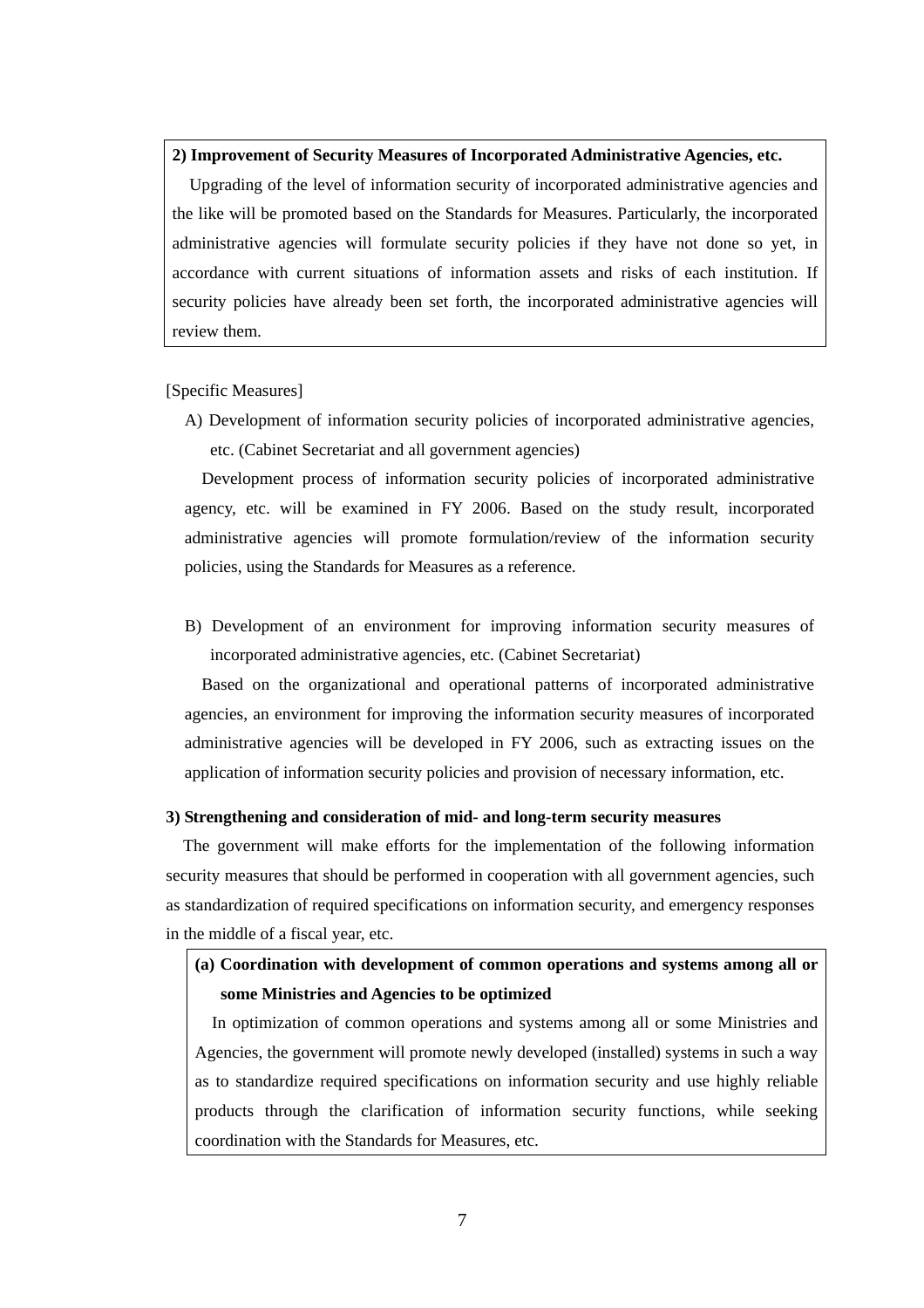[Specific Measures]

A) Strengthening of cooperation between the Cabinet Secretariat and the deputy Chief Information Officers (CIO) of each government agency (Cabinet Secretariat and Ministry of Internal Affairs and Communications)

Regarding optimization of common operations and systems among all or some Ministries and Agencies, cooperation between the Cabinet Secretariat and the deputy CIO of each government agency will be strengthened, and effective installation of information security functions in the development of the target system will be promoted in FY 2006.

B) Promotion of the use of highly safe and reliable IT products, etc. (Cabinet Secretariat and all government agencies)

In order to establish highly safe and reliable information systems, when procuring IT products, etc., priority is given to the products that are approved by Evaluation and Certification/Validation Scheme under CCRA (Common Criteria Recognition Arrangement) $^2$  $^2$  based on the Standards for Measures.

**(b) Consideration for the introduction of a new system (function) contributing to security enhancement and its realization** 

Toward establishment of the next generation E-Government, it is essential to consider the construction/development of a common platform for the basis of operations and systems of the entire government. In order to strengthen the security platform, the government will consider a comprehensive way of installing a new system (function), such as an IPv6, IC card for identification of government officials, data encryption, electronic signature, and biometrics, etc., and promote the realization of the system.

Particularly, in order to expedite the use of IPv6 in the information system of all government agencies, information and telecommunications equipment and software will be made compatible to IPv6 in principle by fiscal 2008, in accordance with the new development (installation) or modification of information system of each government agency.

[Specific Measures]

A) Development of a discussion framework for the establishment of next generation E-Government (Cabinet Secretariat and Ministry of Internal Affairs and

<span id="page-9-0"></span> $\frac{1}{2}$ <sup>2</sup> Evaluation and Certification/Validation Scheme under CCRA (Common Criteria Recognition Arrangement) is the system in which the security function and target level of security assurance of IT products and systems are evaluated by a third party based on ISO/IEC 15408, and the results are officially verified and made publicly available.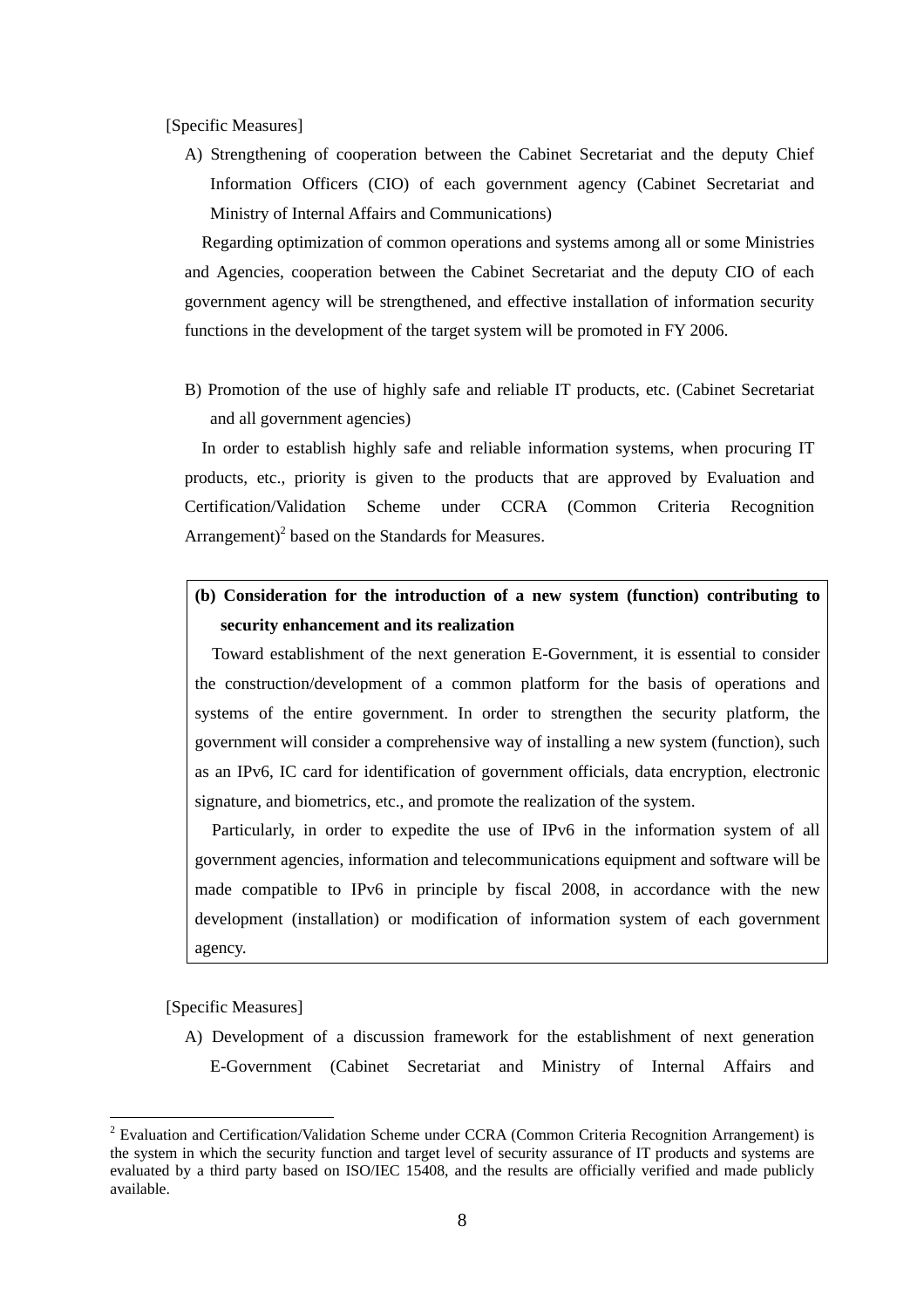#### Communications)

A framework will be built in FY 2006 to conduct technical and functional considerations necessary for creating and developing a common platform which serves as a foundation of operations and systems of the entire government for the establishment of next generation E-Government.

B) Development of next generation OS environment to realize advanced security functions (Cabinet Secretariat, Cabinet Office, Ministry of Internal Affairs and Communications and Ministry of Economy, Trade and Industry)

While maintaining the environment for the existing OS and applications, development of a Virtual Machine (VM) will be promoted in FY 2006, which can intensively provide information security functions independent of the existing OS and applications environment, and a minimum level of OS functions to back up the operation of VM (hereinafter collectively referred to as "Secure VM") as a framework of urgency to ensure the reliability of IT through cooperation between industry, academia and government.

C) Establishment of evaluation criteria for the quality of OS security used for E-Government (Cabinet Secretariat and Ministry of Internal Affairs and Communications)

Discussions will take place in FY 2006 toward establishing evaluation criteria for the quality of OS security which supports information systems of E-Government, and efforts will be made to establish all the necessary evaluation items and criteria usable for system procurement. Technological survey will also be conducted in FY 2006 on the system installation of the OS and others toward a full-fledged launch of E-Government.

D) Transition to IPv6 of E-Government systems (Cabinet Secretariat, Ministry of Internal Affairs and Communications and all government agencies)

Considering that the use of IPv6 in E-Government is effective for strengthening security, such as protection against unauthorized computer access/information leakage in E-Government services, interactivation and establishment of a common inter-agency system, and also, from the perspective of preparation for the possibility of depletion of current IPv4 addresses as early as 2010, each government agency will make efforts to transfer its information and communications equipments and software to IPv6, in principle, by FY 2008, in accordance with the development (installation) or renewal of each information system. The following measures will be taken for a smooth implementation.

1) The Ministry of Internal Affairs and Communications will formulate guidelines for deploying IPv6 networks in E-Government in the first half of FY 2006, in principle.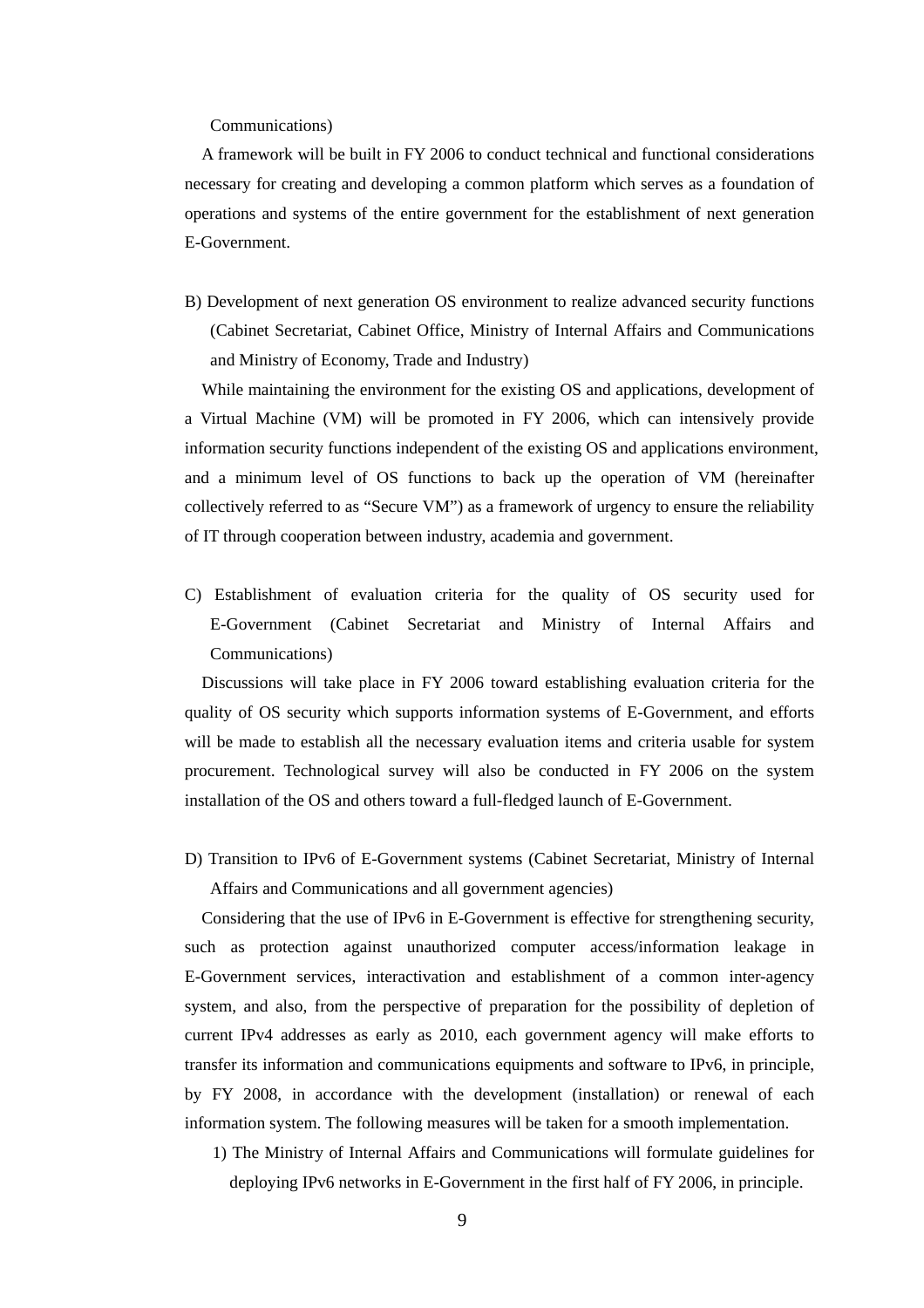- 2) Each government agency will consider the effects of the transition to IPv6 in each E-Government system based on the guidelines above, and will formulate specific plans on the transition to IPv6 in each information system, in principle by the end of FY 2006.
- 3) In order to allow IPv6 to be used for access by the general public to e-applications, Internet services providers need to cater IPv6 connection services to individual users. The Ministry of Internal Affairs and Communications will provide information pertaining to the availability of IPv6 connection services of the Internet service providers on the website in FY 2006.
- E) Formulation of Guidelines for Authentication in E-Government (Cabinet Secretariat, Ministry of Internal Affairs and Communications and Ministry of Economy, Trade and Industry)

With respect to e-authentication whose methods are independently adopted by each e-administration service of government agencies, authentication levels will be sorted and clarified according to the risks involved, and the Guidelines for Authentication in E-Government (tentative) will be formulated in FY 2006 in order to promote cooperation between administrative services while maintaining safety.

### **(c) Prevention of spoofing as a government agency**

In order to prevent a malicious third party from spoofing a government agency, inflicting damage to the people or private companies, etc., an extensive use of digital certification and use of domain names<sup>[3](#page-11-0)</sup> that certify the identity of government agencies will be promoted to make the genuine government agencies easily identifiable.

### [Specific Measures]

A) Promotion of the use of domain names that authenticate the identity of government agencies (Ministry of Internal Affairs and Communications and all government agencies)

Websites, for which the domain names that authenticate the identity of government agencies have not been used yet, will start using them, in principle, by September 2006.

Furthermore, each government agency will make efforts to disseminate information among the general public about the domain names that authenticate the identity of government agencies.

<span id="page-11-0"></span>3 <sup>3</sup> Domain name that certifies the identity of government agency refers to "go.jp" among the organizational type jp domain name, or to the domain name reserved as the one associated with the administration and others among the Japanese domain names in the general use jp domain.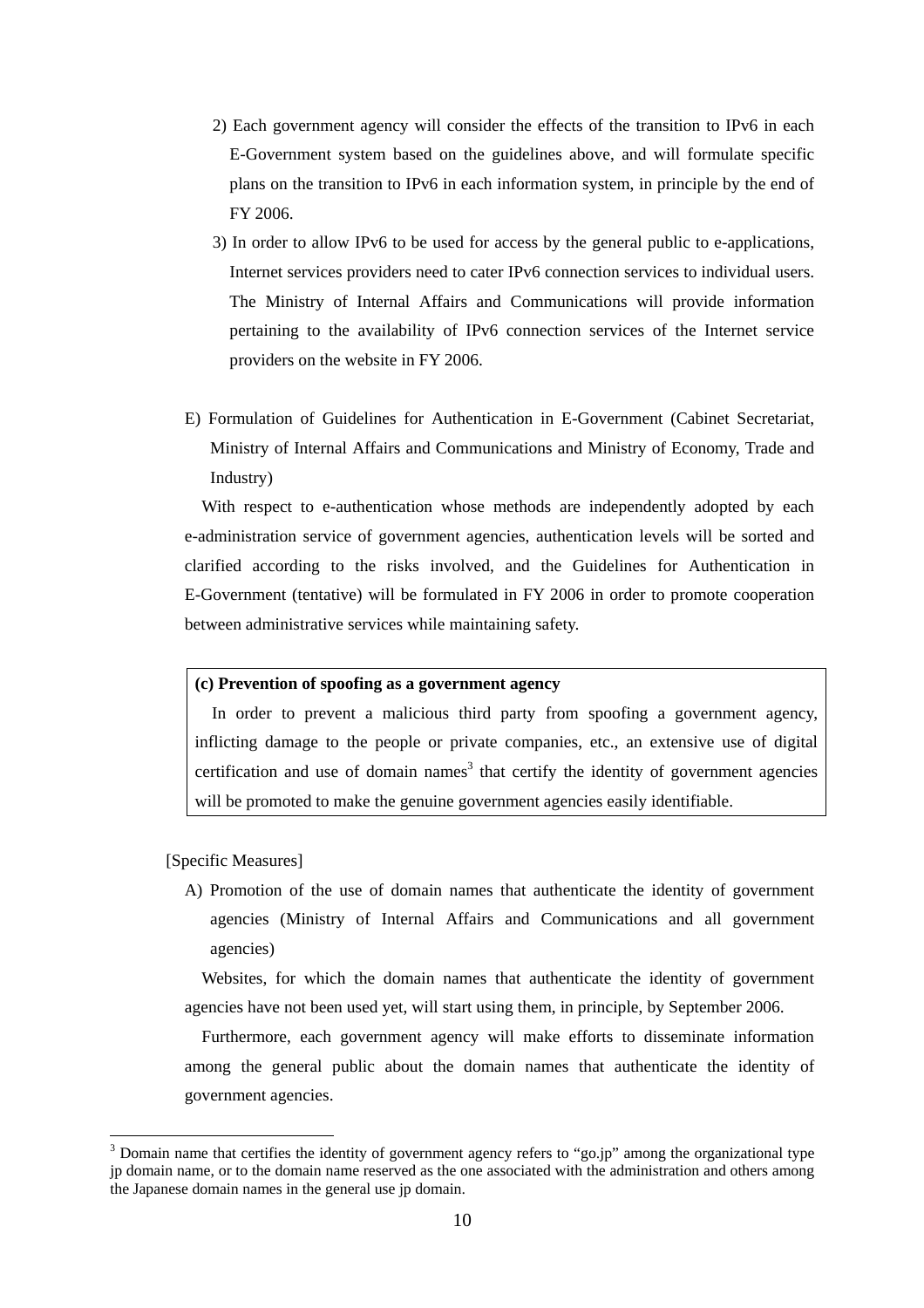B) Prevention of spoofing and falsifying of e-mail sent by government agencies and e-documents downloaded from websites of government agencies (Cabinet Secretariat, Ministry of Internal Affairs and Communications and all government agencies)

In order to prevent spoofing and falsifying of e-documents of government agencies, discussions will commence in FY 2006 about the development of an environment where users such as the general public and private corporations are able to use e-documents reliably, by attaching e-signatures to e-mails sent by government agencies and e-documents downloaded through websites of government agencies: specifically, discussions on a unified specification for intra-government systems for setting up e-signatures.

### **(d) Promotion of the use of safe data encryption in government agencies**

In order to ensure safety and reliability of E-Government, the safety of recommended cryptographic methods used by E-Government will continuously be monitored and studied and appropriate method of using data encryption will be considered in accordance with the advancement of technologies as well as international movements.

[Specific Measures]

A) Ensuring the safety of data encryption used by government agencies (Ministry of Internal Affairs and Communications and Ministry of Economy, Trade and Industry)

Monitoring of E-Government recommended ciphers, study and research for ensuring safety and reliance of the E-Government recommended ciphers, and formulation of standards will all be conducted in FY 2006.

B) Deliberations on the promotion system for the safe use of ciphers in government agencies (Cabinet Secretariat, Ministry of Internal Affairs and Communications and Ministry of Economy, Trade and Industry)

In FY 2006, deliberations will be made about ways, steps and implementation systems to be taken in case E-Government Recommended Ciphers are compromised, and at the same time, discussions will also commence about a promotion system within the government regarding the use of data encryption, including review of the nature of the E-Government Recommended Ciphers.

C) Promotion of the use of cryptographic modules that are highly safe and reliable (Ministry of Economy, Trade and Industry)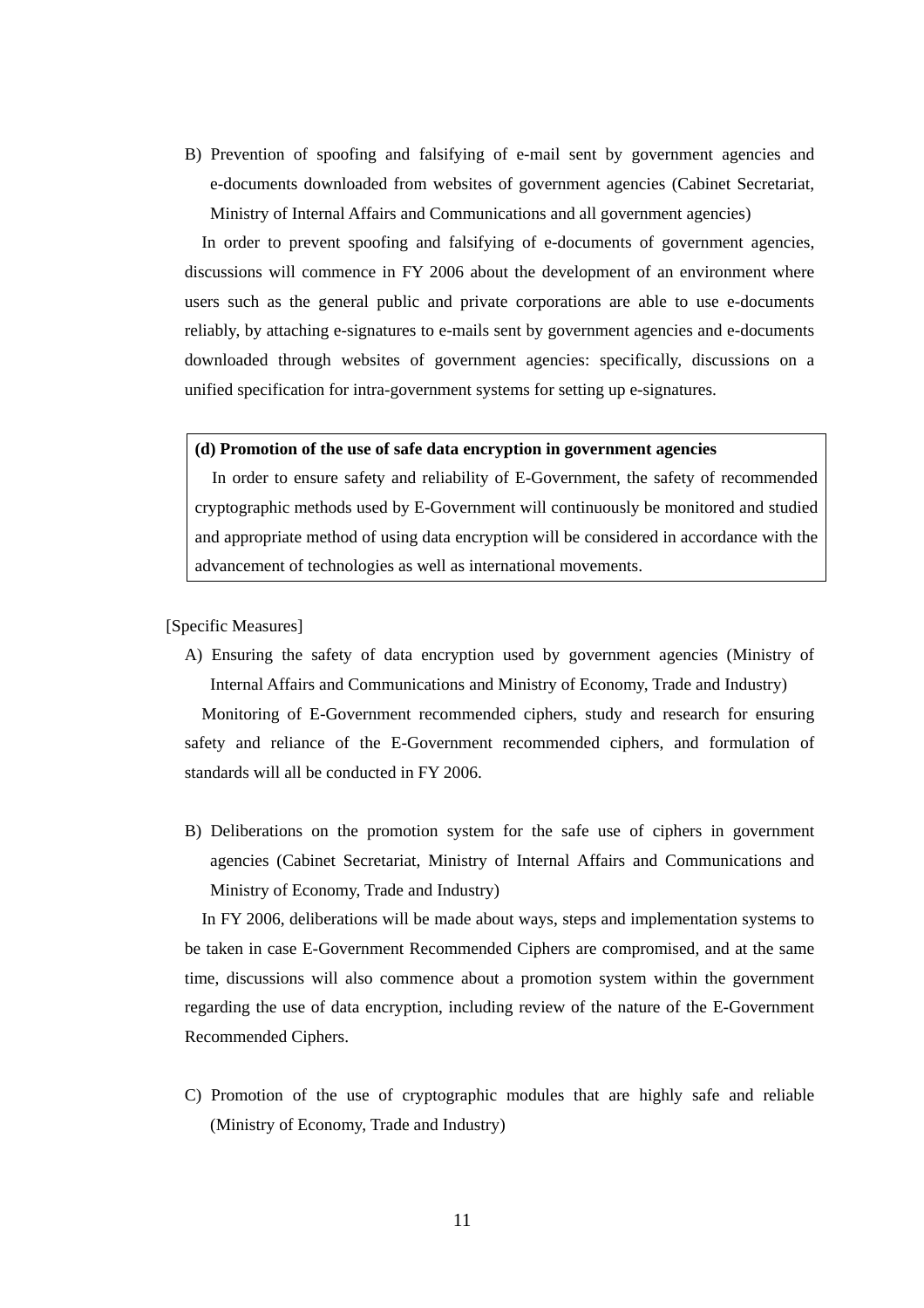In order to promote the use of highly safe and reliable cryptographic modules<sup>[4](#page-13-0)</sup>, the Japan Information Technology Security Evaluation and Certification Scheme that is adopted by the Information-Technology Promotion Agency, Japan (IPA) will be expanded to newly develop a framework for cryptographic module authentication, followed by test operations in FY 2006.

D) Promotion of security measures for files (electronic documents) (Japan Defense Agency)

In FY 2006, production and installation of file protection software will be promoted in view of ensuring security at the time of data transfer to portable storage media.

**4) Reinforcement of Governmental Capacity of Emergency Response to Cyber Attacks, etc.** 

Efforts are necessary to promptly and appropriately respond to emergencies, such as cyber attacks, and adapt to technology or environmental changes. Specific measures to that end are to promptly share information among the government bodies and analyze the information in an integrated manner, and at the same time, it is necessary to strengthen the response capacity by improving the capacity of related responding agencies, by developing a response systems, and by incorporating the knowledge obtained from the emergency responses in the past into the improvement of Standards for Measures or human resource development of the government, etc.

[Specific Measures]

- A) Strengthening of functions for cross-sectoral solutions to cyber attacks against government agencies
- a) Strengthening of functions for information gathering and analysis (Cabinet Secretariat)

In order to prevent the occurrence of cyber attacks against government agencies, information leakages and system malfunctions in government agencies, and to strengthen the function to gather and analyze cross-sectoral information in order to rapidly and accurately respond to the incidents, test monitoring of the web-servers of each government agency will start in FY 2006. Moreover, a function (tentatively named the "Analysis Scheme of the Public and Private Sectors") will be established to conduct cross-sectoral analysis on attacks in cooperation with both national and international organizations. In doing so, use of state-of-the-art technologies developed by various institutions is encouraged.

<span id="page-13-0"></span> $\frac{1}{4}$  Cryptographic modules include hardware, software and firmware and their combinations, that are equipped with various cipher functions.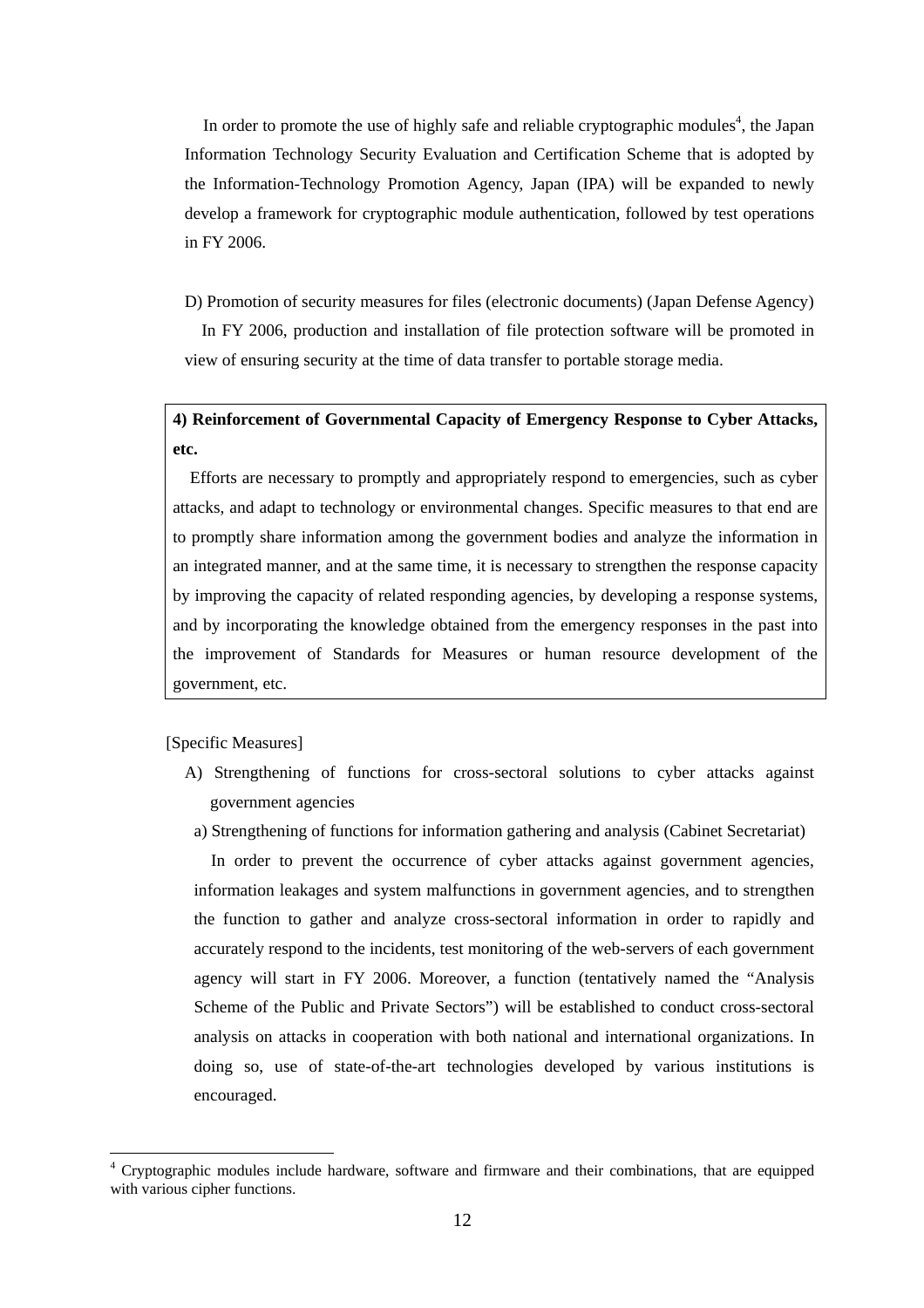b) Strengthening of advisory function to other government institutions and mutual cooperation function (Cabinet Secretariat)

In order to contribute to the prevention of and response to IT-malfunctions in each government agency, an advisory function to the government agencies will be strengthened in FY 2006, based on the results of the analysis in the above-mentioned (a), and at the same time, comprehensive coordination will be facilitated to promote the exchange of response information among government agencies. In doing so, a liaison (coordinator), who acts as a nodal point of communication and response, will be designated at each government agency, and periodical meetings will be convened to exchange information.

c) Research and study of most advanced technologies for information assurance (Japan Defense Agency)

In order to secure the information assurance of information systems, the trend of cyber attacks and the most advanced countermeasure technologies against cyber attacks will be studied and researched, and studies will be performed on a centralized response system, etc., in FY 2006.

- B) Strengthening of emergency response capability of each government agency
- a) Establishment of an emergency response system in each government agency (Cabinet Secretariat)

A guide to initial responses taken by each government agency to rapidly and accurately respond to IT-malfunctions, and a draft of training specifications for the staff engaged in this system will be formulated in FY 2006.

b) Strengthening and development of a system concerning measures against cyber terrorism (National Police Agency)

In order to respond to the advancement of methods of cyber attacks which can be used in cyber terrorism, a system concerning measures against cyber terrorism taken by the police will be strengthened and developed in FY 2006, including implementation of training within and outside of the department to maintain and improve incident response capability and the skills of personnel to combat cyber terrorism.

c) Promotion of analysis/response and research concerning cyber attacks (Japan Defense Agency)

Considering the recent advancement of methods of cyber attacks, there is a need to upgrade analysis and response capability concerning countermeasures for cyber attacks against information systems of the Japan Defense Agency. Therefore, in FY 2006, basic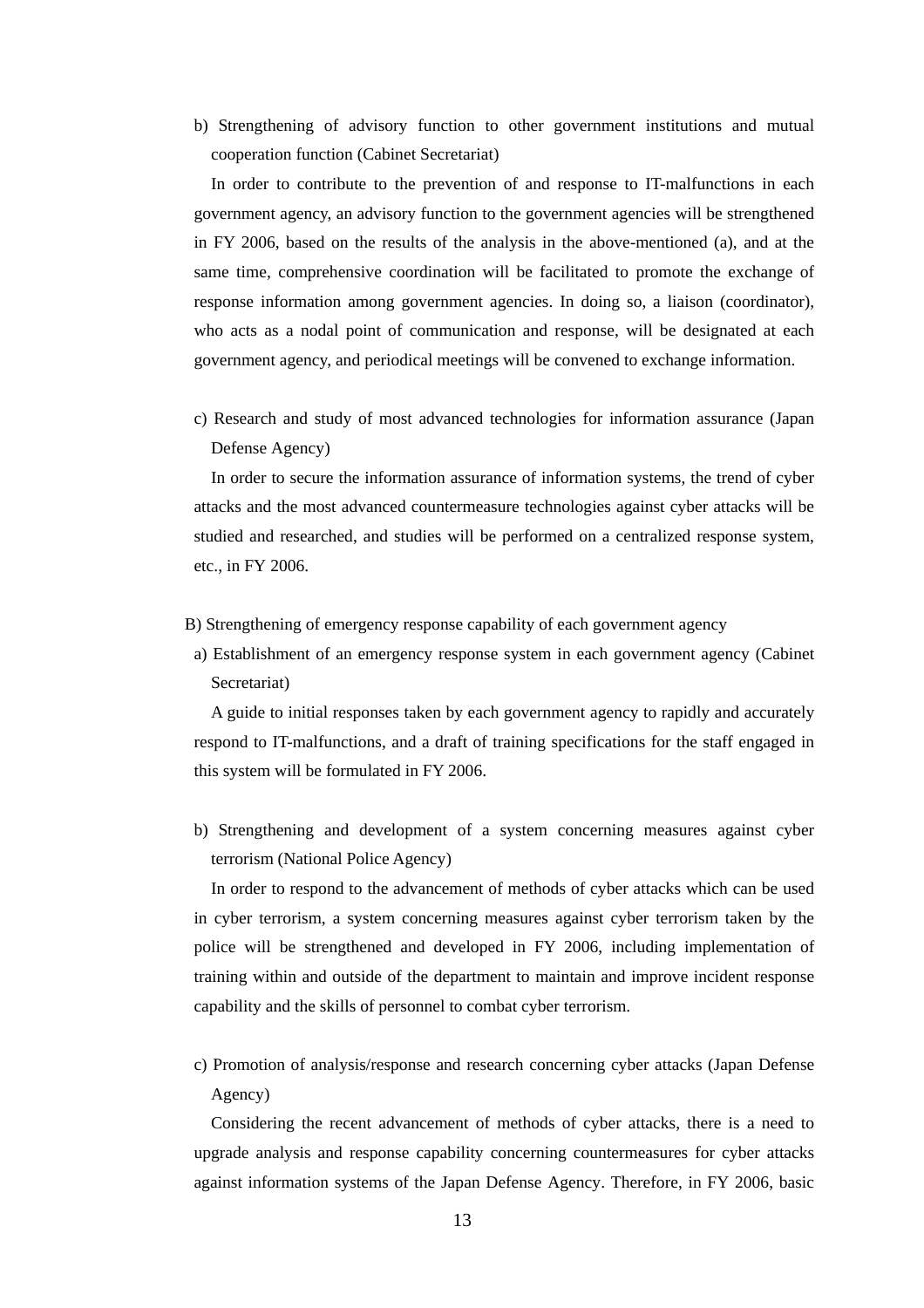research will be performed on monitoring and analyzing technology of unauthorized computer access, analysis technology of cyber attacks and active protection technology, etc.

#### **5) Human Resource Development of Government Agencies**

In order to proceed with information security measures of the entire government in an integrated manner and in view of the importance of development and securing of human resources with necessary knowledge and expertise, the government will promote the development of officials in charge of information system management of government agencies, utilization of human resources with expertise in information security, efforts in human resource development in cooperation with educational institutions, and the awareness raising of both executive and general officers. All officers specializing in information security operations in the information system management sections of government agencies will eventually obtain qualifications in information security.

[Specific Measures]

A) Deliberations concerning human resource development of government officials (Cabinet Secretariat and all government agencies)

Deliberations will be conducted concerning human resource development of government officials to promote information security measures in an integrated fashion, and basic policies and specific measures of the entire government to strategically develop human resources will be presented in FY 2006.

B) Deliberations on the method of human resource development with emergency response capability (Cabinet Secretariat)

Deliberations will be made to gather know-how on emergency response to IT-malfunctions to be reflected in human resource development strategies of each government agency, and basic policies and specific measures will be formulated in FY 2006 to strategically promote the strengthening of emergency response capability, from the human resource perspective, as the entire government.

C) Deliberations concerning the increase in the number of qualification holders of information security (Cabinet Secretariat and all government agencies)

In the departments in charge of information system management of government agencies, the situations of the qualification holders of Information Technology Engineers Examination, etc., will be surveyed, the future direction will be discussed, and specific measures to increase the number of qualification holders will be presented in FY 2006.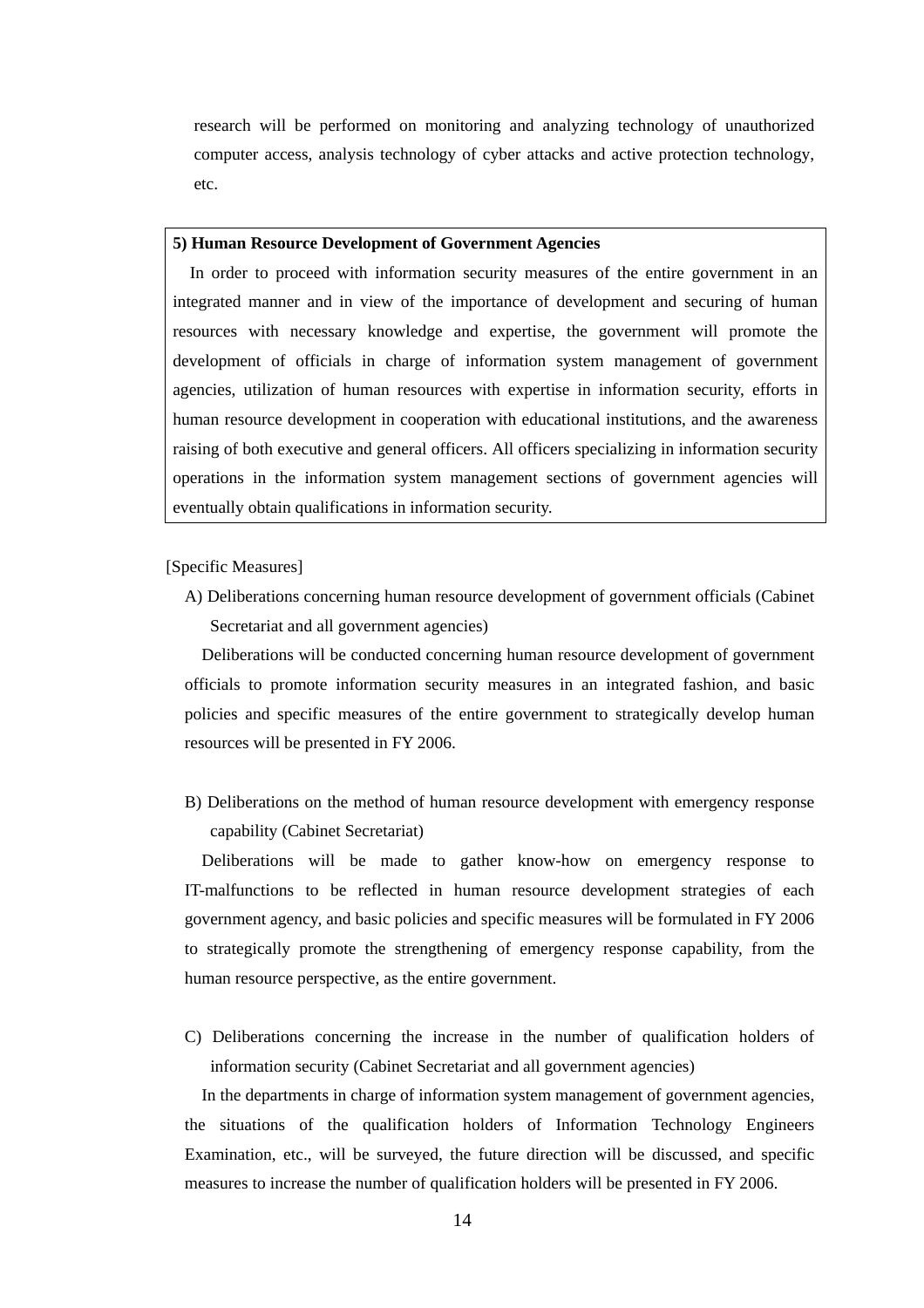### **B: Local Governments**

The government prioritized the promotion of the following measures in FY 2006, with the purpose of: (1) reviewing the Guidelines for ensuring the information security of local governments, hopefully in September 2006, and at the same time, monitoring and training of information security will be promoted, and (2) developing information sharing systems among local governments by the end of FY 2006.

### **1) Review of the guidelines for ensuring information security**

Guidelines for ensuring information security of local governments will be reviewed, and at the same time, implementation of measures will be promoted based on the relevant guidelines in each local government.

### [Specific Measures]

A) Promotion of formulation and review of information security policies of local governments (Ministry of Internal Affairs and Communications)

Guidelines for ensuring the information security of local governments will be reviewed, hopefully in September 2006, and at the same time, implementation of measures will be promoted based on the relevant guidelines in each local government.

B) Provision of evaluation tools for information security level (Ministry of Internal Affairs and Communications)

Evaluation tools will be provided to local governments in FY 2006 that will enable each local government to objectively evaluate its own information security level, set appropriate achievement goals, and implement measures for protecting personal data and information security in a planned and phased manner.

### **2) Promotion of information security auditing**

With respect to information security measures implemented by each local government, information security auditing will be promoted in order to contribute to the continuous improvement to the level of measures through evaluation and review of their effectiveness.

### [Specific Measures]

A) Promotion of implementation of information security auditing by local governments (Ministry of Internal Affairs and Communications)

In order to contribute to constant improvement of the level of information security measures taken by each local government through evaluation and review of effectiveness,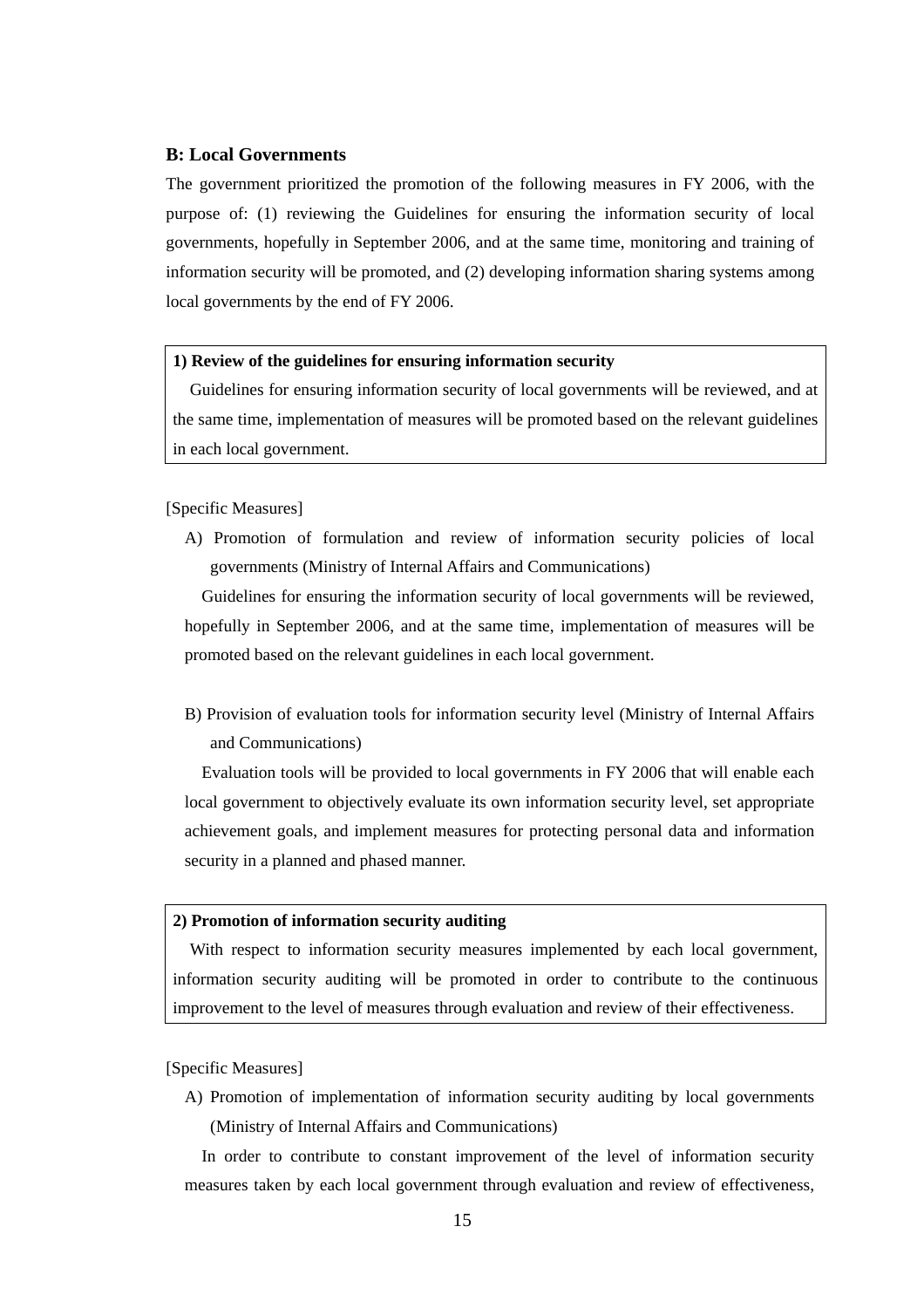information security auditing will be promoted in FY 2006.

# **3) Promotion of establishment of "Information Sharing and Analysis Center of Local Government" (tentative)**

In order to contribute to preemptive prevention of IT-malfunctions and its expansion, prompt resumption and prevention of recurrence and to improve the security level of all local governments, the government will promote the establishment of "Information Sharing and Analysis Center of Local Government" (tentative). The Center will have functions of gathering, analyzing and sharing of information on security of local governments and sharing of information provided by the central government and others.

[Specific Measures]

A) Promotion of establishment and support for operation of Information Sharing and Analysis Center of Local Government (tentative) (Ministry of Internal Affairs and Communications

In order to contribute to preemptive prevention, prevention of expansion of suffering and prevention of recurrence of IT-malfunctions, and prompt resumption from IT-malfunctions, and to upgrade the level of information security of the local government, test operations will be performed on the Information Sharing and Analysis Center of Local Government (tentative) that serves the function of gathering, analyzing and sharing information on information security of local governments, sharing of information provided from the central government and others, and developments of the Center will be promoted by the end of FY 2006 and necessary support for operations will be provided.

# **4) Support for training of officers, etc.**

In addition to the above, the government will support the development and introduction of advanced technologies and staff training, etc., in efforts to try to strengthen the security of local governments.

[Specific Measures]

A) Development and verification of technologies for protecting personal data and information security measures taken by local governments (Ministry of Internal Affairs and Communications)

Development and verification of cutting edge technologies that lead to the strengthening of protection of personal data and information security measures taken by local governments will be performed in FY 2006.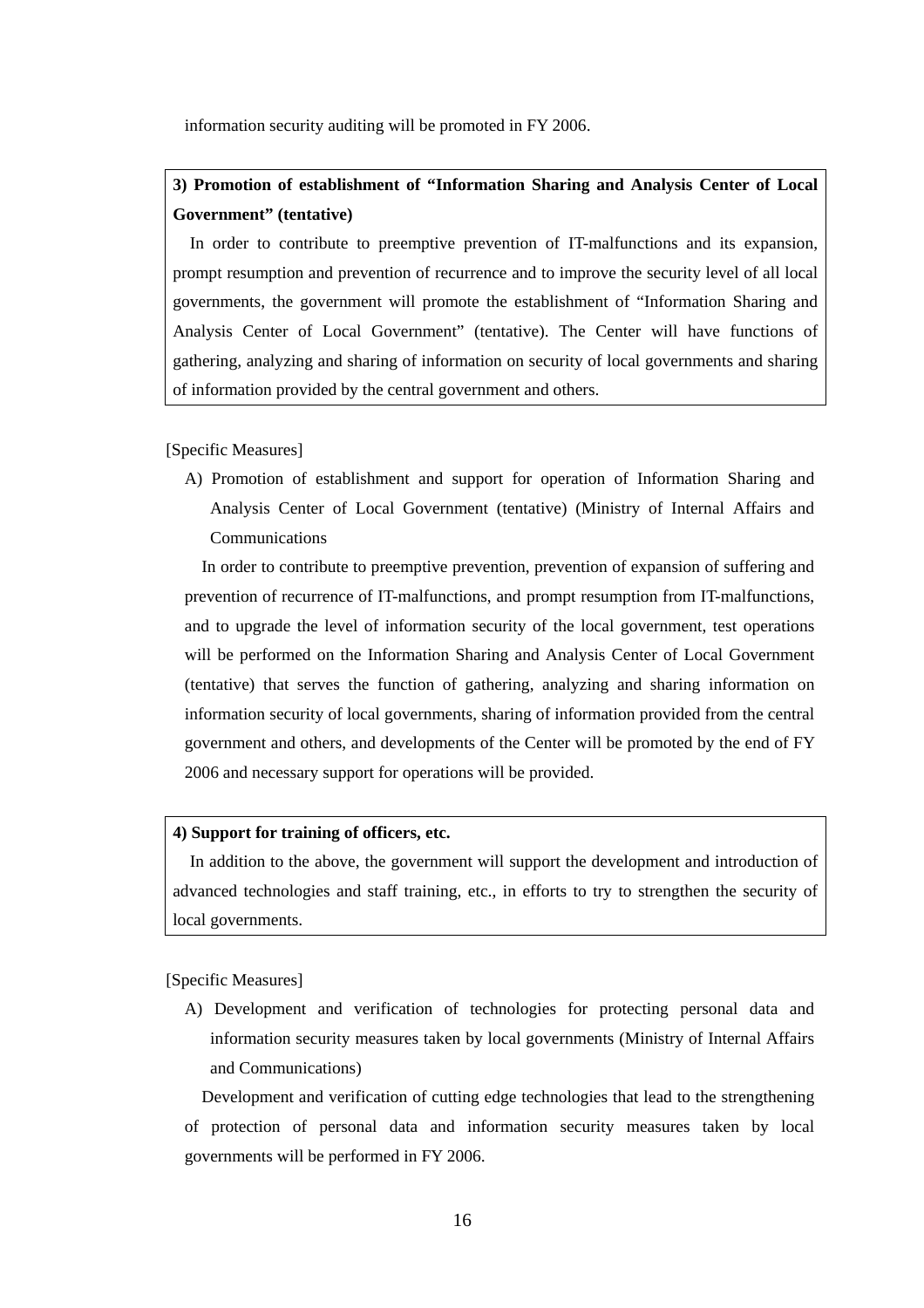<span id="page-18-0"></span>B) Implementation of information security training for local government officials (Ministry of Internal Affairs and Communications)

Training for local government officials will be supported in FY 2006, including training to develop human resources with advanced knowledge and skills who would play a central role in information security measures, as well as training for a wide range of personnel engaged in various local government functions.

# Section 2: Critical Infrastructures

Aiming at reducing the number of IT-malfunction in critical infrastructures as close as possible to zero by the beginning of FY 2009, the government separately sets forth information security measures for critical infrastructures in the Action Plan on Information Security Measures for Critical Infrastructures (decision made on December 13, 2005 by the ISPC), and the following measures will be primarily promoted in FY 2006.

# **1) Improvement of "Safety Standards" on information security assurance for critical infrastructures**

Based on the "A Principle for Formulating of 'Safety Standards, Guidelines, etc.'<sup>[5](#page-18-1)</sup> concerning Assurance of Information Security of Critical Infrastructures"<sup>[6](#page-18-2)</sup>, the level of necessary or desirable information security in each critical infrastructure sector will be stipulated in the Safety Standards, Guidelines, etc.. The guidelines will be reviewed annually or whenever necessary, and Safety Standards, Guidelines, etc. will be reviewed on an as-needed basis in accordance with changes in environment surrounding information security.

[Specific Measures]

- A) Formulation and review of "Safety Standards, Guidelines, etc." in each sector of critical infrastructures
- a) Formulation and review of "Safety Standards, Guidelines, etc." (Agencies surrounding critical infrastructures<sup>[7](#page-18-3)</sup>)

Aiming for September 2006, efforts will be made to clarify the necessary or desirable level of information security measures for "Safety Standards, Guidelines, etc." in each sector of critical infrastructures, based on "A Principle for Formulating of 'Safety

<span id="page-18-1"></span> $\frac{1}{5}$ <sup>5</sup> "Safety Standards, Guidelines, etc." refer to documents formulated as criteria or references used by business entities engaged in critical infrastructures for making various decisions and actions. 6

<span id="page-18-2"></span><sup>&</sup>lt;sup>6</sup> "A Principle for Formulating of 'Safety Standards, Guidelines, etc.' concerning Assurance of Information Security of Critical Infrastructures" (decision made on February 2, 2006 by the ISPC)

<span id="page-18-3"></span> $^7$  "Agencies surrounding critical infrastructure" refer to ministries and agencies that directly deal with Business entities engaged in critical infrastructures in accordance with laws and regulations (according to the definition in the Section 1, "Purpose and Scope" of the Action Plan on Information Security Measures for Critical Infrastructures) (decision made on December 13, 2005 by the ISPC: the same hereinafter))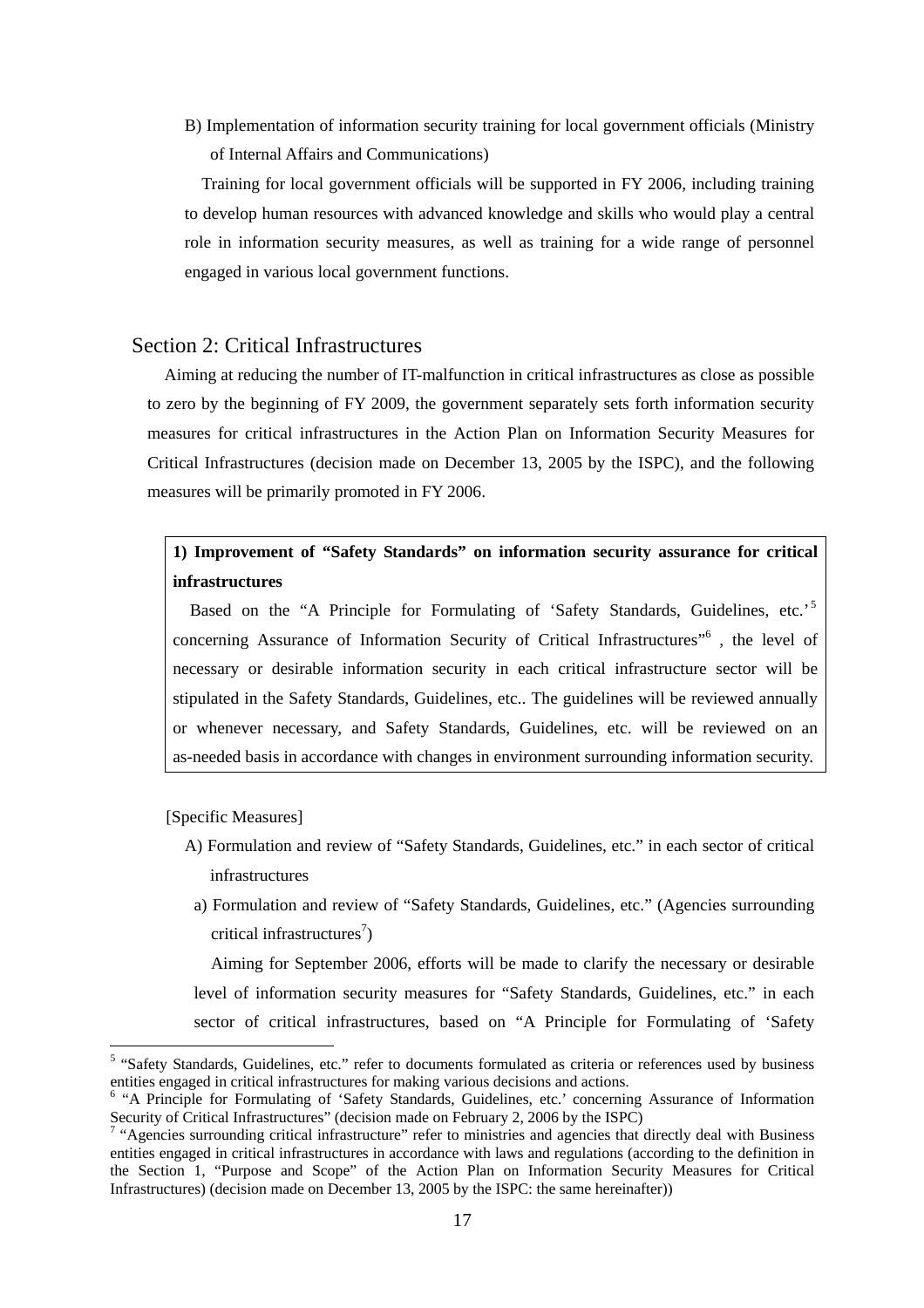Standards, Guidelines, etc.' concerning Assurance of Information Security of Critical Infrastructures" (hereinafter referred to as the "Principle"). In doing so, the release of guidelines for improving the reliability of information system shall be used as a reference.

b) Development of Safety Standards in the area of telecommunications (Ministry of Internal Affairs and Communications)

In accordance with the Action Plan on Information Security Measures for Critical Infrastructures, the Safety Standards will be developed by the end of September 2006, in cooperation with the Information Security Conference on Telecommunications (ISeCT), which is comprised of telecommunications operators, telecom industry bodies, etc. Consequently, the Safety Standards is expected to contribute to strengthen information security measures taken in the area of telecommunications.

B) Understanding and evaluation of the formulation process of Safety Standards, etc. (Cabinet Secretariat)

The formulation process of the "Safety Standards, Guidelines, etc." will be monitored in cooperation with the agencies surrounding critical infrastructure, and evaluation of the "Safety Standards, Guidelines, etc." will be implemented while considering the implementation of interdependency analysis in FY 2006.

### C) Review of the Principles (Cabinet Secretariat)

Through constantly following the occurrence of IT-malfunctions, cross-sectoral issues of measures that are common to the sector of critical infrastructures will be analyzed and examined. At the same time, the guidelines will be reviewed, hopefully within FY 2006, in cooperation with the agencies surrounding critical infrastructure, using Standards for Measures and other related documents as a reference.

#### **2) Enhancement of information sharing system**

The government and other entities will provide information concerning IT-malfunctions to business entities engaged in critical infrastructures in a timely and appropriate manner, and will enhance the information sharing system among the business entities engaged in critical infrastructure sector and among the interdependent critical infrastructure sectors. This is in view of the following aspects: 1) preemptive prevention of IT-malfunctions, 2) prevention of expansion of suffering, and rapid resumption, and 3) prevention of recurrence through analysis/verification of causes of IT-malfunctions.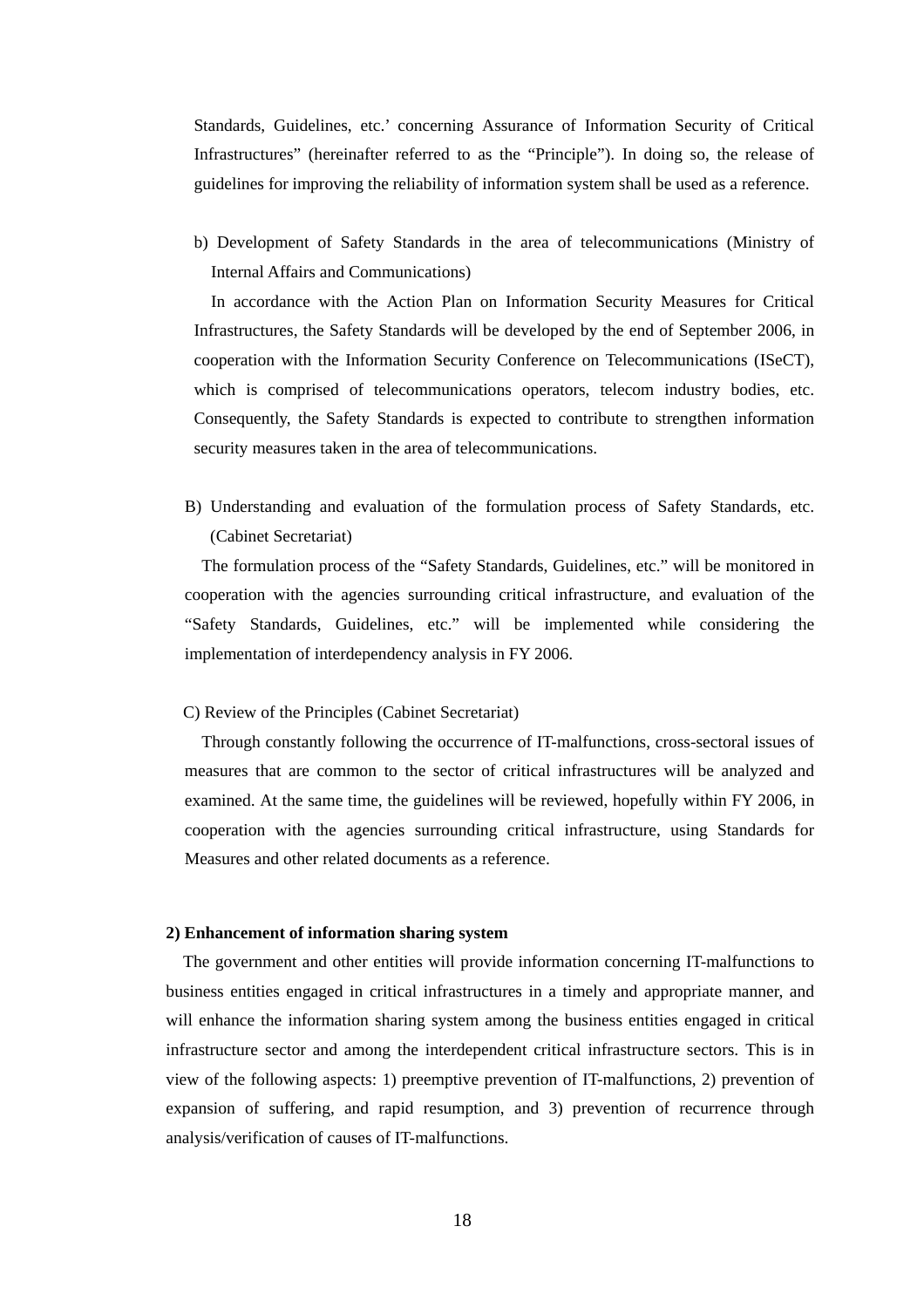# **(a) Development of an environment for information provision/connection between public and private sectors**

In cooperation among related organizations, information, such as caution, to be provided to business entities engaged in critical infrastructures to contribute to the measures taken by them will be collected and provided through CEPTOAR (to be hereinafter described), etc..

The government will promote the development of an environment in which business entities engaged in critical infrastructures provide the government with information on incidents, failures, and operational delays, etc., to be submitted under laws and regulations, as well as with unique and crucial information deemed to be disclosed to the government.

[Specific Measures]

A) Development of information sharing systems and strengthening of functions (Cabinet Secretariat)

Information provided by the business entities engaged in critical infrastructures and information collected from central government agencies concerning information security<sup>[8](#page-20-0)</sup>, incident response relevant agencies<sup>[9](#page-20-1)</sup>, and related organizations will be analyzed, and the information will be appropriately provided to the agencies surrounding critical infrastructure and business entities engaged in critical infrastructures. Furthermore, the competent agency will develop an environment for the operation of the central functions<sup>[10](#page-20-2)</sup> in FY 2007 to coordinate necessary responses to emergency situations among concerned parties.

B) Strengthening of systems for information provision/communications (Agencies surrounding critical infrastructures)

Based on the Detailed Rules on Information Provision/Connection<sup>11</sup> (tentative) formulated by the Cabinet Secretariat, a system will be enhanced to transfer the information to the Cabinet Secretariat that has been sent from business entities engaged in critical

<span id="page-20-0"></span>8 <sup>8</sup> Central government agencies concerning information security refer to the National Police Agency, Japan Defense Agency, Ministry of Internal Affairs and Communications and Ministry of Economy, Trade and Industry.

<span id="page-20-1"></span><sup>&</sup>lt;sup>9</sup> Incident response relevant agencies refer to the National Police Agency, Japan Defense Agency, Fire and Disaster Management Agency, Japan Coast Guard, etc.<br><sup>10</sup> Central functions refer to a center with functions for coordinating communication among business entities

<span id="page-20-2"></span>engaged in critical infrastructures in the occurrence of IT-malfunction emergency: "Action Plan on Information Security Measures for Critical Infrastructures" (Section 7 "Issues to be addressed by each entity and entity cross-sectoral measures (1) B. 3))<br><sup>11</sup> "Detailed Rules on Information Provision/Connection" (tentative) refer to "Detailed Rules on Information

<span id="page-20-3"></span>Provision/Connection under the 'Action Plan on Information Security Measures for Critical Infrastructures'"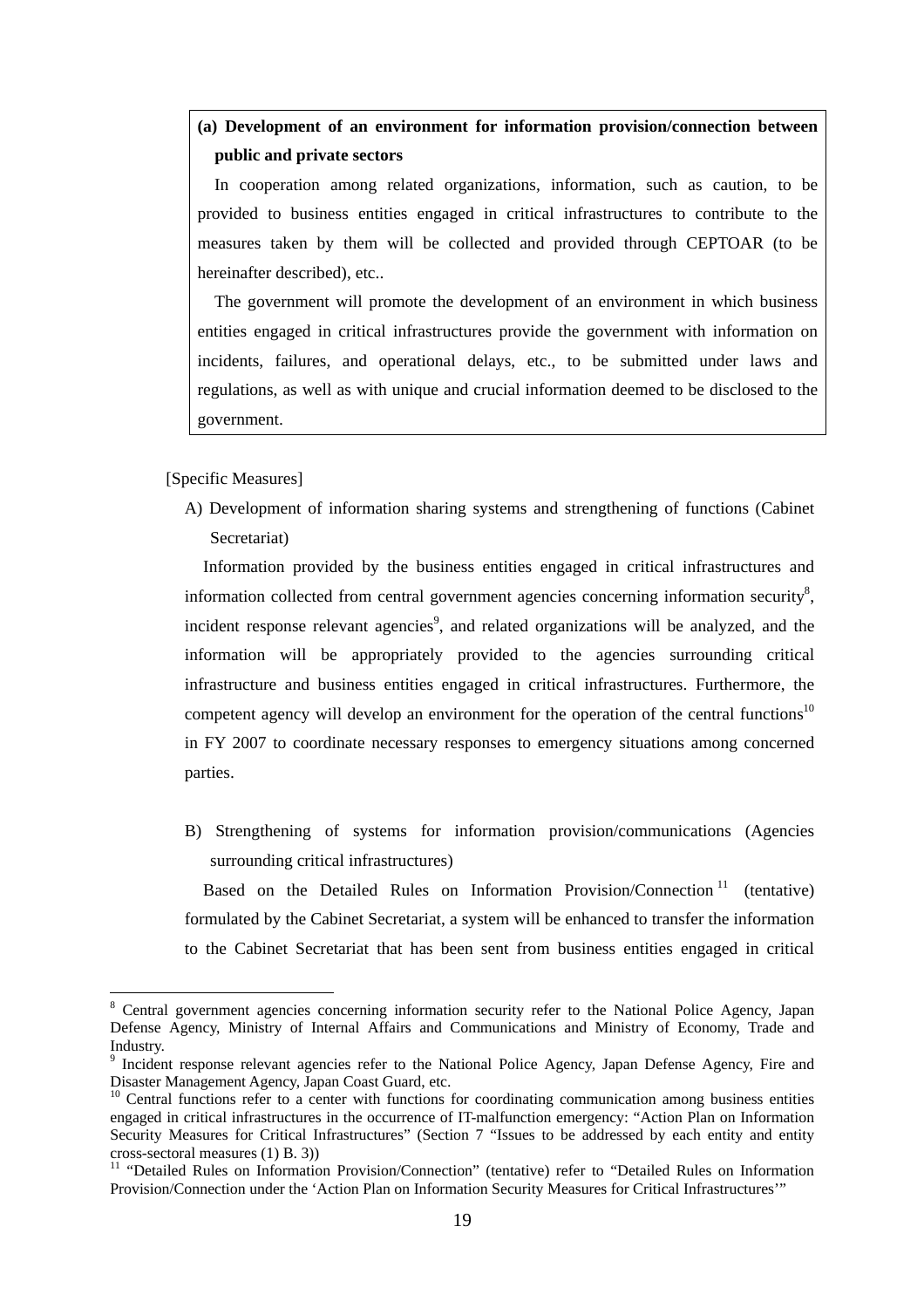infrastructures through liaisons designated in the agencies surrounding critical infrastructure. The system will also be strengthened to provide information that has been sent from the Cabinet Secretariat through CEPTOAR to the business entities engaged in critical infrastructures. To that end, the liaisons (concurrently served by the Cabinet Secretariat) will be deployed as early as possible, who are responsible for the information sharing system established by the Cabinet Secretariat under appropriate information management.

# **(b) Development of CEPTOAR (Capability for Engineering of Protection, Technical Operation, Analysis and Response) in each critical infrastructure**

Information provided by the government for preemptive prevention of IT-malfunctions, prevention of expansion of suffering and rapid resumption, and prevention of recurrence will be appropriately made available to business entities engaged in critical infrastructures and will be shared among them. This will eventually contribute to the upgrading of capacity to maintain and reconstruct services of each business entities engaged in critical infrastructures. In order to serve this purpose, the government will promote the development of Capability for Engineering of Protection, Technical Operation, Analysis and Response (CEPTOAR) within each critical infrastructure sector.

### [Specific Measures]

A) Promotion of the development of CEPTOAR

a) Promotion of the development of CEPTOAR in each critical infrastructure (Agencies surrounding critical infrastructures)

Discussions will be launched between agencies surrounding critical infrastructures and business entities engaged in critical infrastructures, and the government aims at developing CEPTOAR in each critical infrastructure by the end of FY 2006. In newly added sectors (water works, medical services, and logistics), the government aims to reach a basic agreement between agencies surrounding critical infrastructures and business entities engaged in critical infrastructures by the end of FY 2006.

b) Strengthening of a system for sharing and analyzing security-related information in the area of telecommunications (Ministry of Internal Affairs and Communications)

In accordance with the Action Plan on Information Security Measures for Critical Infrastructures, CEPTOAR will be built up by the end of FY 2006, in cooperation with ISeCT (mentioned in Chapter 2, Section 2 A). Consequently, CEPTOAR is expected to contribute to strengthening the system for sharing and analyzing security-related information in the area of telecommunications.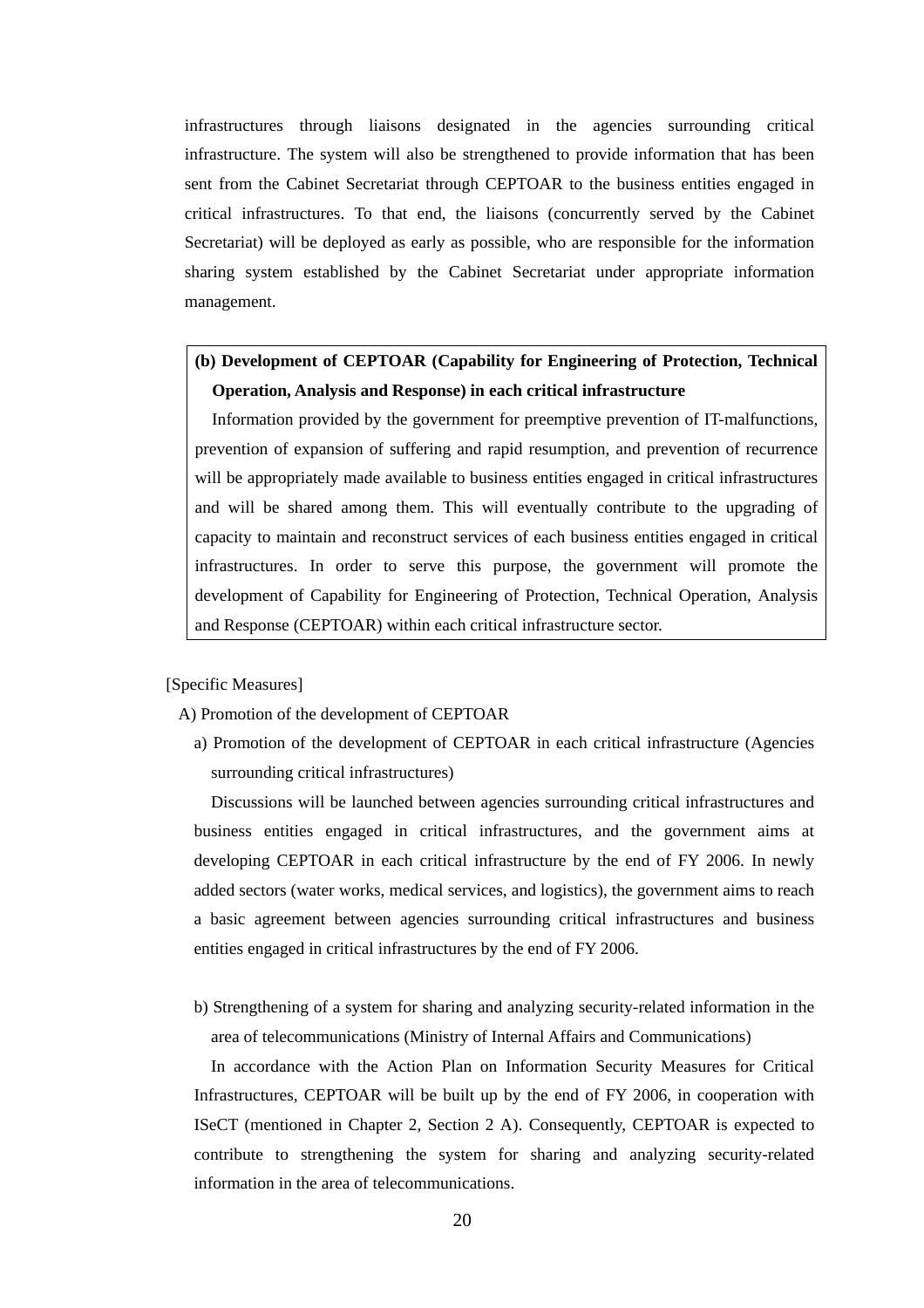B) Compilation of a "Map for Understanding the Characteristics of CEPTOAR" (tentative) (Cabinet Secretariat)

In cooperation with agencies surrounding critical infrastructures, the competent agency will follow the development process of each CEPTOAR established in each critical infrastructure sector, and at the same time, will grasp the functional characteristics by different business types, which reflect the nature of the business in each sector, and compile a "Map for Understanding Characteristics of CEPTOAR" (tentative) with visual devices, which would facilitate the ease of understanding of the characteristics, hopefully by the end of 2006.

### **(c) Promotion of establishment of "CEPTOAR-Council (tentative)"**

In order to promote cross-sectoral information sharing among business entities engaged in critical infrastructures and utilize knowledge for maintenance and resumption of services, the government will promote the establishment of "CEPTOAR-Council (tentative)" as an instrument for cross-sectoral information sharing among each CEPTOAR.

### [Specific Measures]

A) Discussions on establishment of CEPTOAR-Council (tentative) (Cabinet Secretariat)

The competent agency will establish a discussion forum comprising representatives of CEPTOAR (scheduled to be established within FY 2006) in cooperation with the Agencies surrounding critical infrastructures and business entities engaged in critical infrastructures.

#### **3) Implementation of analysis of interdependence**

In order to grasp the cross-sectoral situation toward improving critical infrastructure measures throughout the entire nation, the government will make efforts to get a grip of what the potential threats are in each critical infrastructure and of interdependence as to what impact will ripple through other critical infrastructures when an IT-malfunction occurs in a critical infrastructure.

[Specific Measures]

A) Pilot analysis of interdependency (Cabinet Secretariat)

Based on the study results of analysis methods conducted in FY 2005, the government, in cooperation with the agencies surrounding critical infrastructures, will establish a framework in FY 2006, which allows visualization of interdependent relations (static analysis of interdependency), and will perform pilot analysis of interdependency, while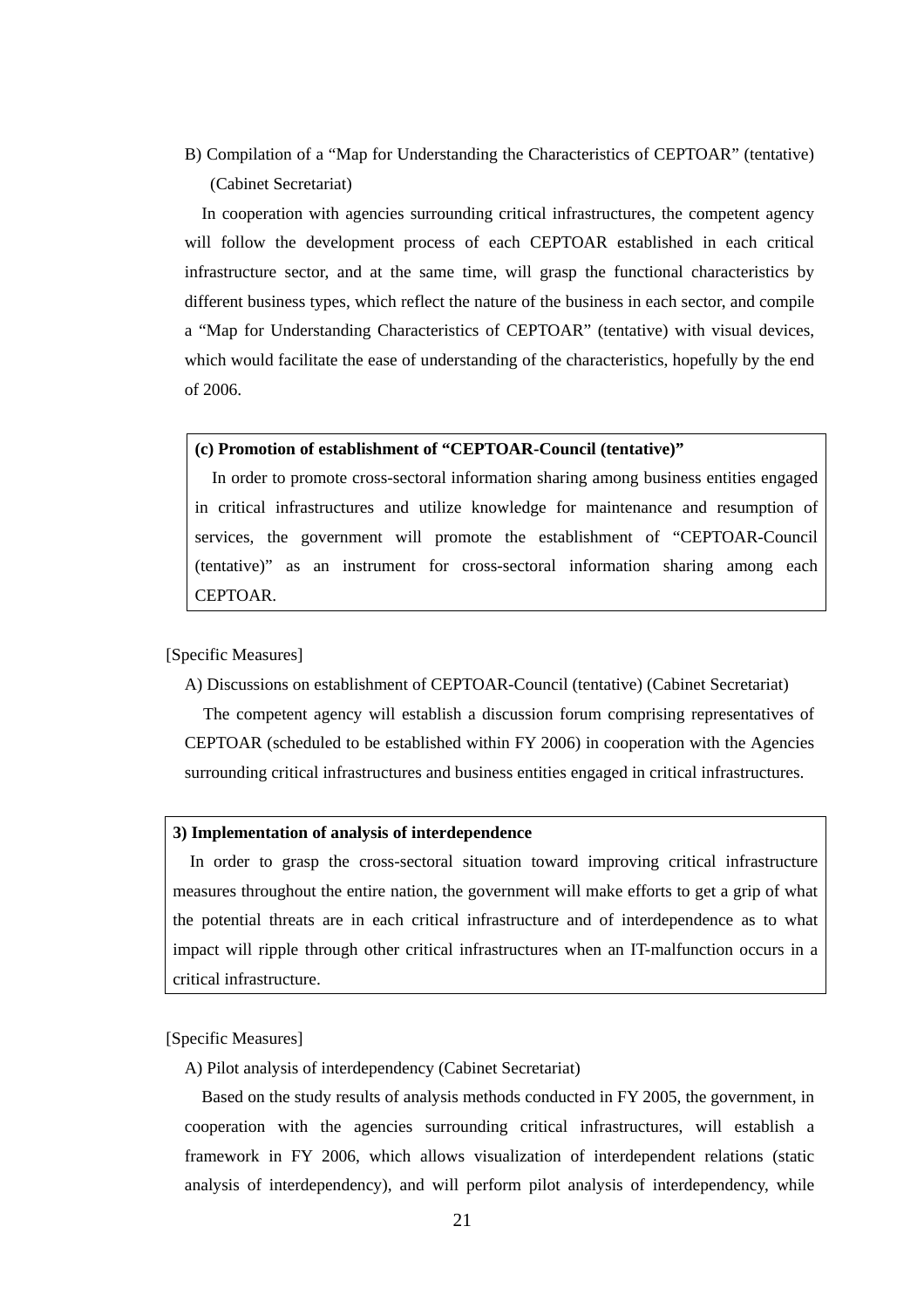giving due consideration to the characteristics and situations of each critical infrastructure.

#### **4) Implementation of cross-sectoral exercises**

Based on a stereotype of a specifically envisioned threat scenario, cross-sectoral exercises will be performed under cooperation among presiding ministries of each critical infrastructure, each business entities engaged in critical infrastructures and CEPTOAR in each infrastructure sector. Through the exercises, effectiveness and propriety of each measure, such as safety standards, guidelines, etc., an information sharing frameworks, functions for information sharing and analysis, analysis of interdependency, will be periodically evaluated in stages. Furthermore, through these exercises and other training and seminar sessions, personnel with advanced IT skills will be developed and secured, primarily for presiding ministries of each critical infrastructure and business entities engaged in critical infrastructures.

[Specific Measures]

A) Implementation of "the exercises for research" (Cabinet Secretariat and agencies surrounding critical infrastructures)

Aiming to set up the concept of exercises and exercise tasks, and to understand the method, the competent agencies will carry out exercises involving a study group ("the exercises for research") in FY 2006, while giving consideration to the characteristics and situations of the critical infrastructure sector.

B) "The Tabletop Exercise"<sup>12</sup> (Cabinet Secretariat and agencies surrounding critical infrastructures)

The competent agencies will conduct "The Tabletop Exercises" in FY 2006 on a group of similar businesses or on a group of common themes applicable to the critical infrastructure sector in order to clarify the key points of discussions and identify specific tasks.

### C) Efforts for strengthening responses in each critical infrastructure

a) Exercise for cyber attacks in the telecommunications field (Ministry of Internal Affairs and Communications)

By the end of FY 2008, aiming at strengthening cooperation in case of emergency, among concerned operators, and between operators and governments; and developing human resources with advanced IT skills to exercise regulatory functions; the competent agencies will conduct exercises in FY 2006 simulating cyber attacks that may disrupt

<span id="page-23-0"></span><sup>&</sup>lt;sup>12</sup> "The Tabletop Exercise" refers to exercise in which participants discuss a certain scenario in conference format.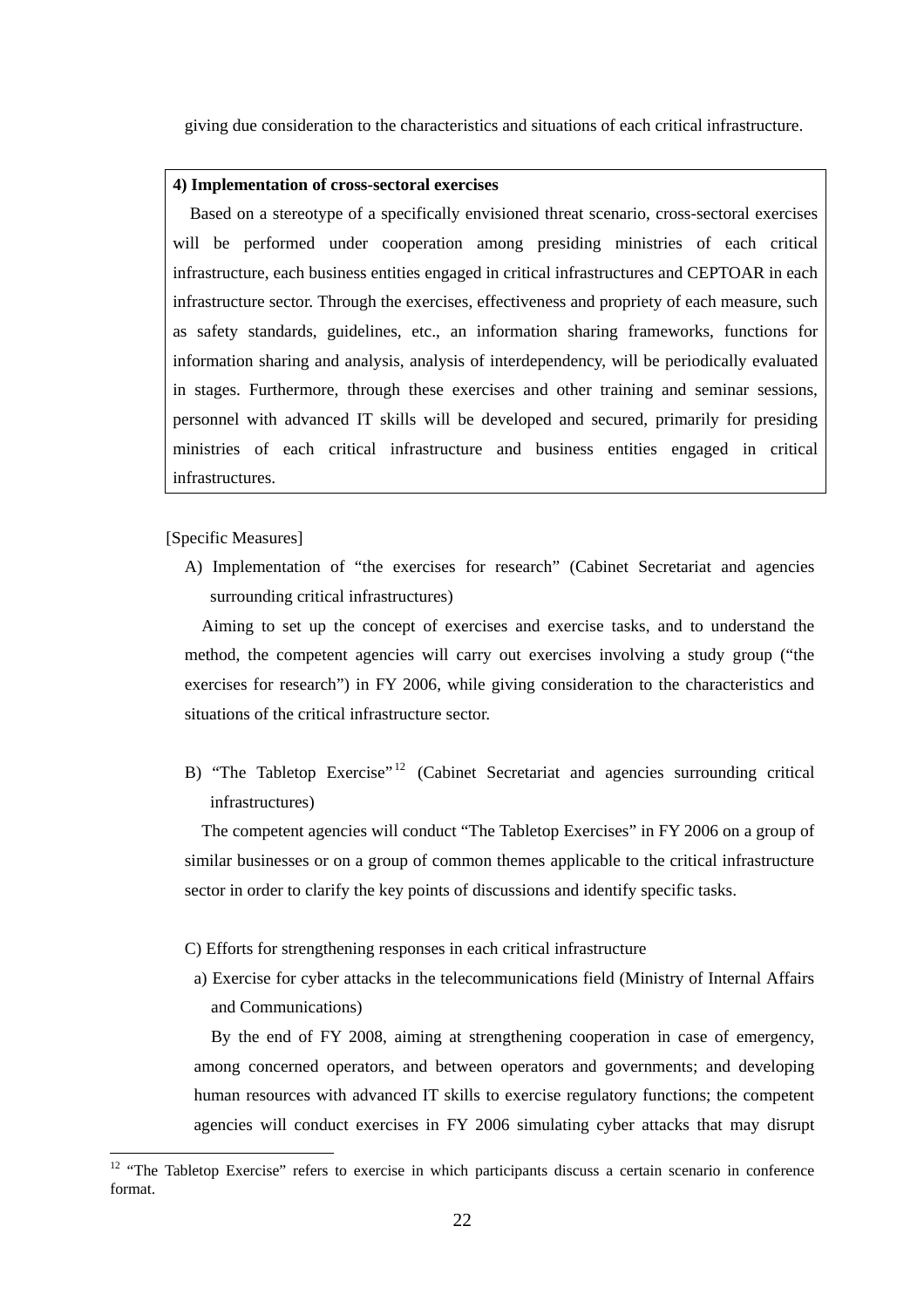<span id="page-24-0"></span>communications networks across critical infrastructures, with focus on telecommunications operators.

D) Coordination with cyber exercises conducted in each sector (Cabinet Secretariat and agencies surrounding critical infrastructures)

The competent agencies will start discussions within FY 2006 about coordination between the cyber exercises conducted in each sector, such as telecommunications and electricity, etc., and the exercises implemented by the Cabinet Secretariat, while giving consideration to the forms of exercises and consistency with the objectives

# Section 3: Businesses

Aiming at bringing the implementation of information security measures of businesses up to the world's top level by the beginning of FY 2009, the government prioritizes the promotion of the following measures in FY 2006.

# **1) Development of an environment that will link information security measures of businesses to market valuation**

The government will promote the establishment and operation of corporate governance with consideration for corporate social responsibility and an internal control framework that supports the governance from the perspective of information security. To that end, efforts will be made to disseminate and improve the Information Security Measures Benchmark, Information Security Report Model, and Guidelines for Formulating a Business Continuity Plan. Furthermore, evaluation on the level of information security will be made one of the conditions for public bidding for information system, etc., if necessary. The evaluation will be able to use, for example, the said systems or third party evaluation results. In addition, consistency of the government's approach concerning information security will be ensured.

[Specific Measures]

- A) Promotion of the establishment of Information Security Governance (ISG)
- a) Establishment of Information Security Governance (ISG) in corporations, etc. (Ministry of Economy, Trade and Industry)

In order to establish ISG in corporations, efforts will be made to disseminate the Information Security Measures Benchmark, Information Security Report Model, and Guidelines for Formulating a Business Continuity Plan in FY 2006. In addition, as required, these tools will be reviewed and new measures to establish ISG will be examined.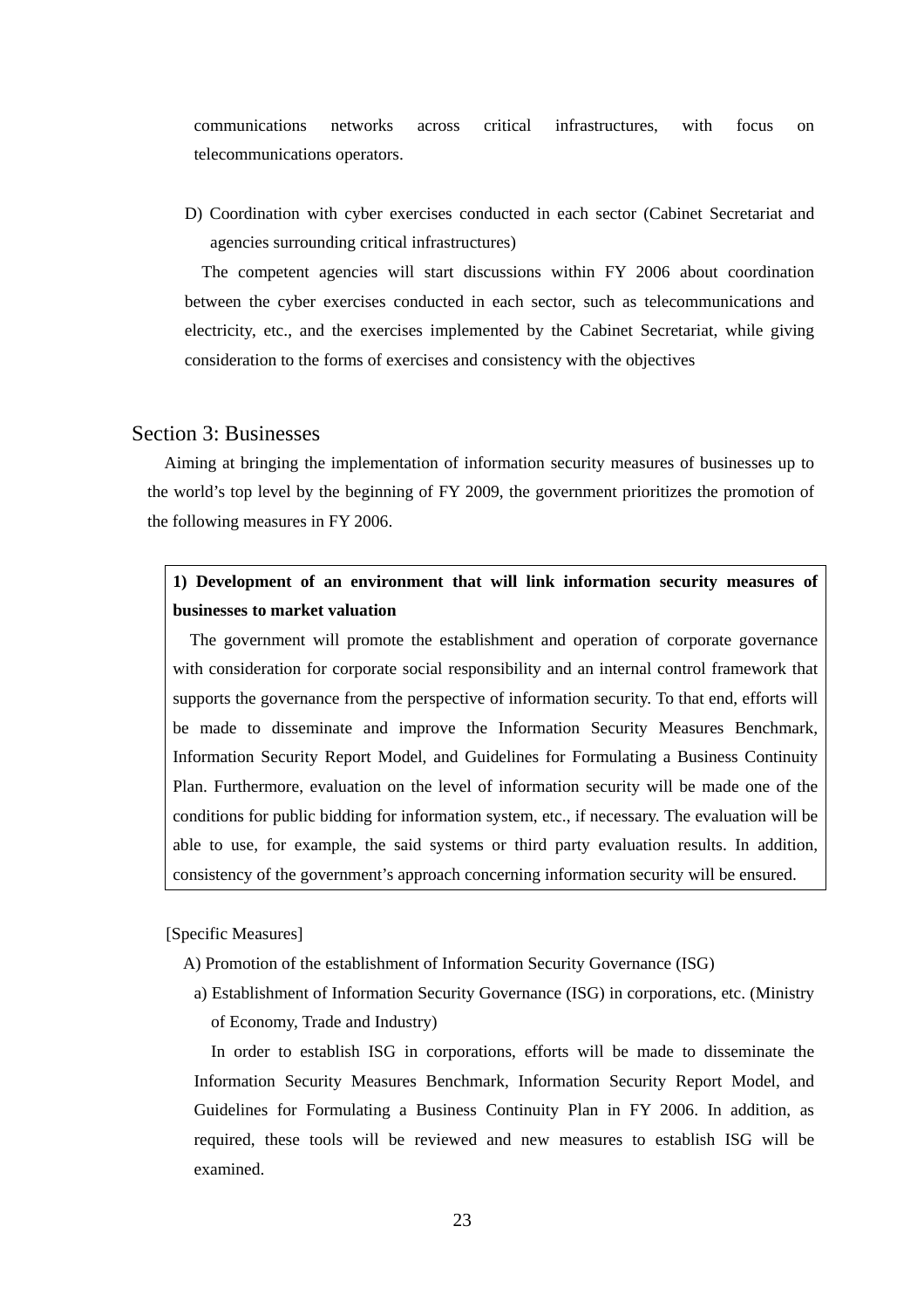Furthermore, the competent agency will launch campaigns in FY 2006 to encourage each corporation to refer to the "Guidelines for Improving Reliability of Information Systems" when establishing and operating information systems.

b) Strengthening of information security management in telecommunications services (Ministry of Internal Affairs and Communications)

The competent agency will formulate Information Security Management Guideline for Telecommunications (ISM-TG) in FY 2006 in cooperation with operators and operators' associations, to contribute to the establishment and management of the information security systems of telecommunications operators.

B) Review of bidding conditions (Cabinet Secretariat, Ministry of Internal Affairs and Communications and Ministry of Finance and all government agencies)

Discussions will be commenced and brought to conclusion within FY 2006 on evaluation of the information security levels required for bidders as bidding conditions.

C) Ensuring consistency between information security-related systems and internal control systems (Cabinet Secretariat, Ministry of Finance and Ministry of Economy, Trade and Industry)

In order to ensure the consistency of the information security measures promoted by the government within the entire government, measures will be examined in FY 2006 regarding information security-related issues under IT control of the internal control systems, whose establishment is currently under consideration, while giving consideration to the relationship with information security-related systems, such as the existing standards of measures.

# **2) Promotion of the provision of high quality products and services related to information security**

The information security measures have characteristics that their functions different from original business are to be implemented according to risks, the measures themselves are hard to visualize, etc. Due to these characteristics, it is necessary to create an environment so that businesses are able to easily choose necessary measures to implement. To that end, the government will make efforts to promote the provision of high quality products and services related to information security through the promotion of the use of third party evaluations, such as IT security evaluation and certification system, the Compatibility Assessment System for Information System Management Systems (ISMS), information security audits, in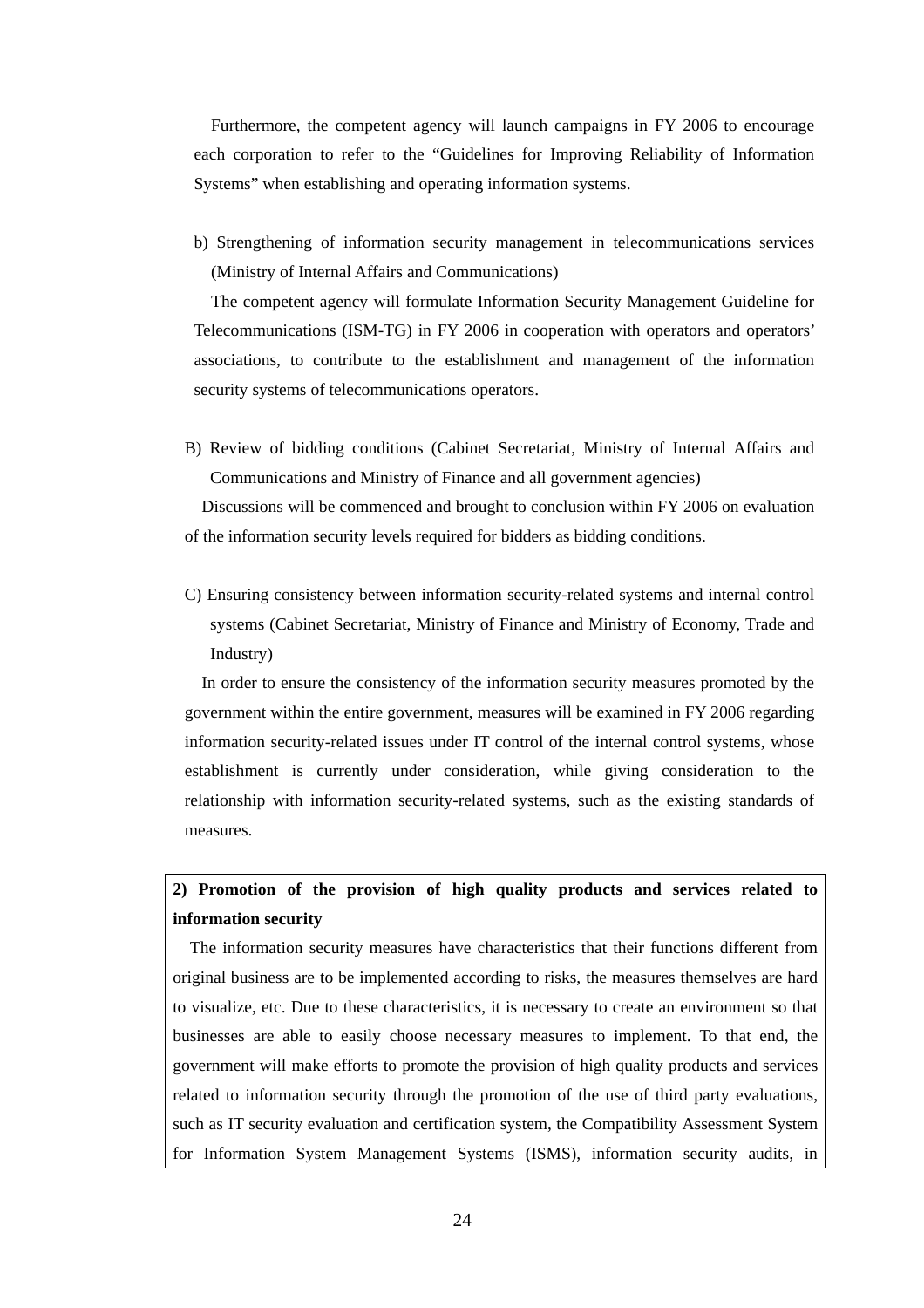addition to the promotion of study on quantitative evaluation technique for information security-related risks of businesses.

The government will also make efforts to streamline the evaluation of third parties and to promote an environment so that there are incentives to accelerate the investment in businesses which utilize high quality information security-related products, etc.

[Specific Measures]

A) Research on quantitative evaluation techniques for information security related risks (Ministry of Economy, Trade and Industry)

In order to visualize the information security measures of corporations, research studies will be performed within FY 2006 for quantifying risks associated with information security.

B) Promotion of the use of third party evaluation

a) Promotion of dissemination of the Conformity Assessment Scheme for Information Security Management Systems (Ministry of Economy, Trade and Industry)

In order to develop an environment that supports appropriate evaluation on the level of information security of organizations when conducting domestic and international business, campaigns will be organized in FY 2006 to disseminate the Conformity Assessment Scheme for Information Security Management Systems.

b) Promotion of dissemination of the Information Security Auditing System (Ministry of Economy, Trade and Industry)

In order to develop an environment that supports appropriate evaluation on the level of information security of organizations when conducting domestic and international business, discussions will be conducted in FY 2006 about viable standards for providing high quality audit services that meet various needs.

c) Promotion of standardization of information security management (Ministry of Economy, Trade and Industry)

JISQ 27001 (Information technology -- Security techniques -- Information security management systems -- Requirements) (=ISO/IEC 2700) and JISQ27002 (Information technology – Security techniques – Code of practice for information security management) (=ISO/IEC17799) will be established in FY 2006 as the standards for effectively establishing, introducing, managing, monitoring, maintaining and improving the information security management systems of organizations.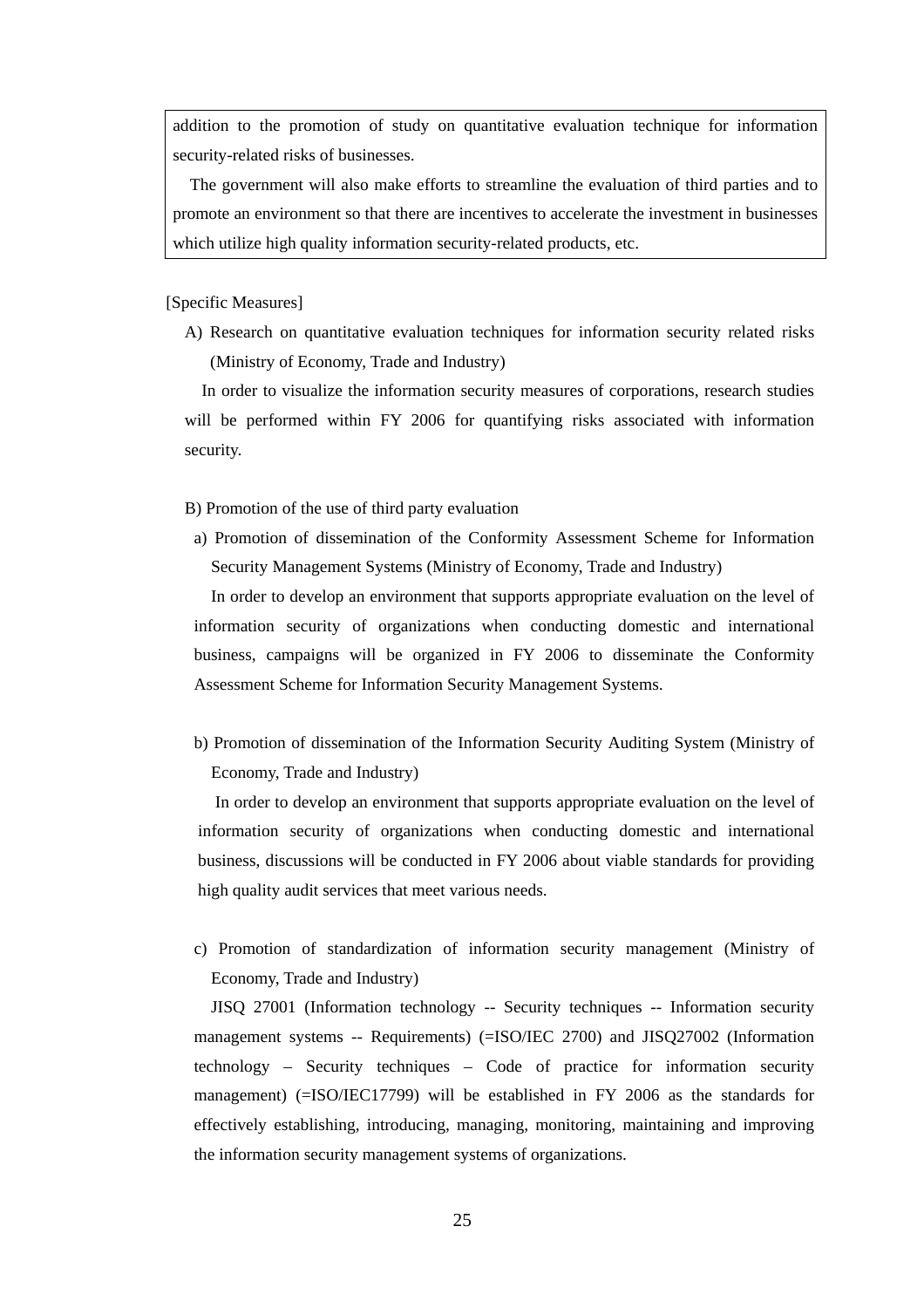d) Streamlining of third party evaluation and promotion of dissemination of high quality information security-related products (Ministry of Economy, Trade and Industry)

With regard to the IPA, the Common Criteria (CC) Ver.3-based operations will commence in July 2006, which is a new standard to facilitate the improvement of operation of the Program.

C) Preferential tax treatment

a) Preferential tax treatment for acquiring information security equipments (Ministry of Internal Affairs and Communications)

Preferential tax treatment will be provided in FY 2006 when corporations and sole proprietors acquire information security equipments under certain conditions.

b) Preferential tax treatment for investing in information systems that provide highly advanced information security to corporations (Ministry of Economy, Trade and Industry and Ministry of Internal Affairs and Communications)

The competent agencies will promote investment in information systems that provide highly advanced information security in FY 2006 through dissemination and PR activities of the tax system for strengthening the information infrastructure for industrial competitiveness.

# **3) Securing/Development human resources engaged in information security of businesses**

Understanding of top management about information security and human resource engaged in information security within businesses are still insufficient. Therefore, the government will make efforts to increase understanding of top management about information security through improvement of the environment in which information security measures of businesses are linked with market valuation, and to promote nationwide PR activities for personnel in charge of information systems. Furthermore, more efforts will be expended to maintain motivation of personnel in charge of information security measures in each company.

[Specific Measures]

A) Support for training activities to develop human resources in information and telecommunications security (Ministry of Internal Affairs and Communications)

The competent agency will support the establishment of a human resource development center to provide multi-dimensional, bi-directional and practical approaches to attacks on and illicit intrusions into information and communications network systems in FY 2006. Support will also be provided for training activities to develop human resources, including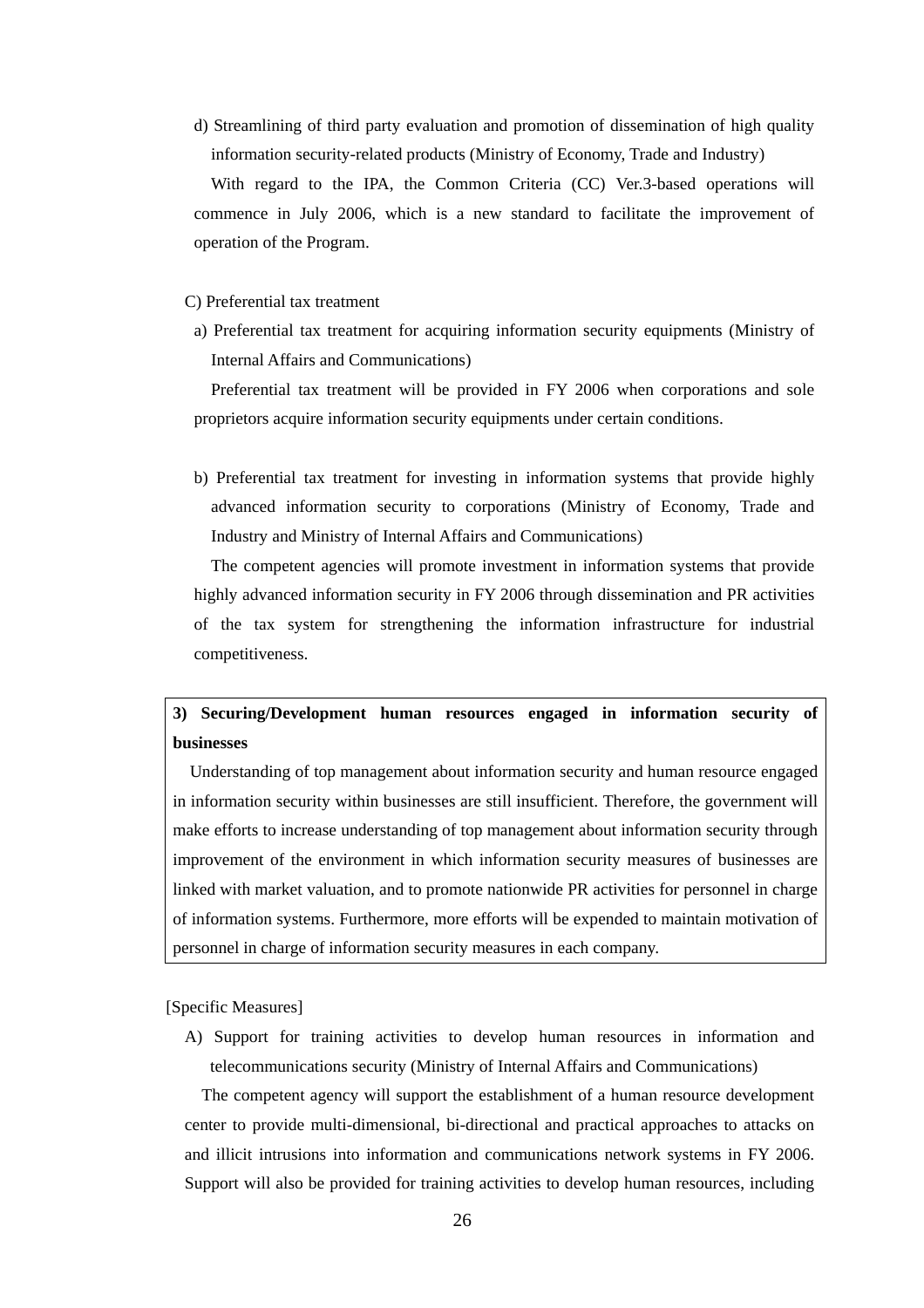security personnel who have professional knowledge and expertise in the area of information and telecommunications.

B) Training of experts in information security (Ministry of Economy, Trade and Industry)

The competent agency will discuss the nature of human resource development for information security in corporations and universities in FY 2006, and commence deliberations on indices to objectively measure the level of information security measures for IT users in organizations.

C) Holding of information security seminars for small- and medium-sized enterprises (Ministry of Economy, Trade and Industry)

In order to deepen understanding of information security among owners of small- and medium-sized enterprises and information system personnel, the scale of the "Information Security Seminar," co-hosted by IPA and the Japan Chamber of Commerce and Industry, will be expanded and the content will be further enhanced in FY 2006.

**4) Strengthening systems to rapidly respond to computer viruses and vulnerability, etc.** 

In order to appropriately respond to information security issues of businesses, it is necessary to make efforts to achieve rapid information sharing, and smooth formulation and dissemination of measures among concerned parties, including information-related businesses. To that end, the government will set up a communication system and enhance a coordinated response system to rapidly respond to computer viruses or vulnerabilities, etc, with proactive cooperation of information-relate businesses.

[Specific Measures]

A) Strengthening of the Information Security Early Warning Partnership (Ministry of Economy, Trade and Industry)

In order to ensure rapid information sharing among concerned parties, and smooth response to security issues that evolve to be more sophisticated on a daily basis, such as computer viruses, unauthorized computer access, and vulnerability, etc., the competent agency will enhance the "Information Security Early Warning Partnership" implemented by IPA and the Japan Computer Emergency Response Team/Coordination Center (JPCERT/CC) in FY 2006.

- B) Deliberations on standards required for safe websites (Ministry of Economy, Trade and Industry)
	- In order to ensure the safety of websites, the competent agency will commence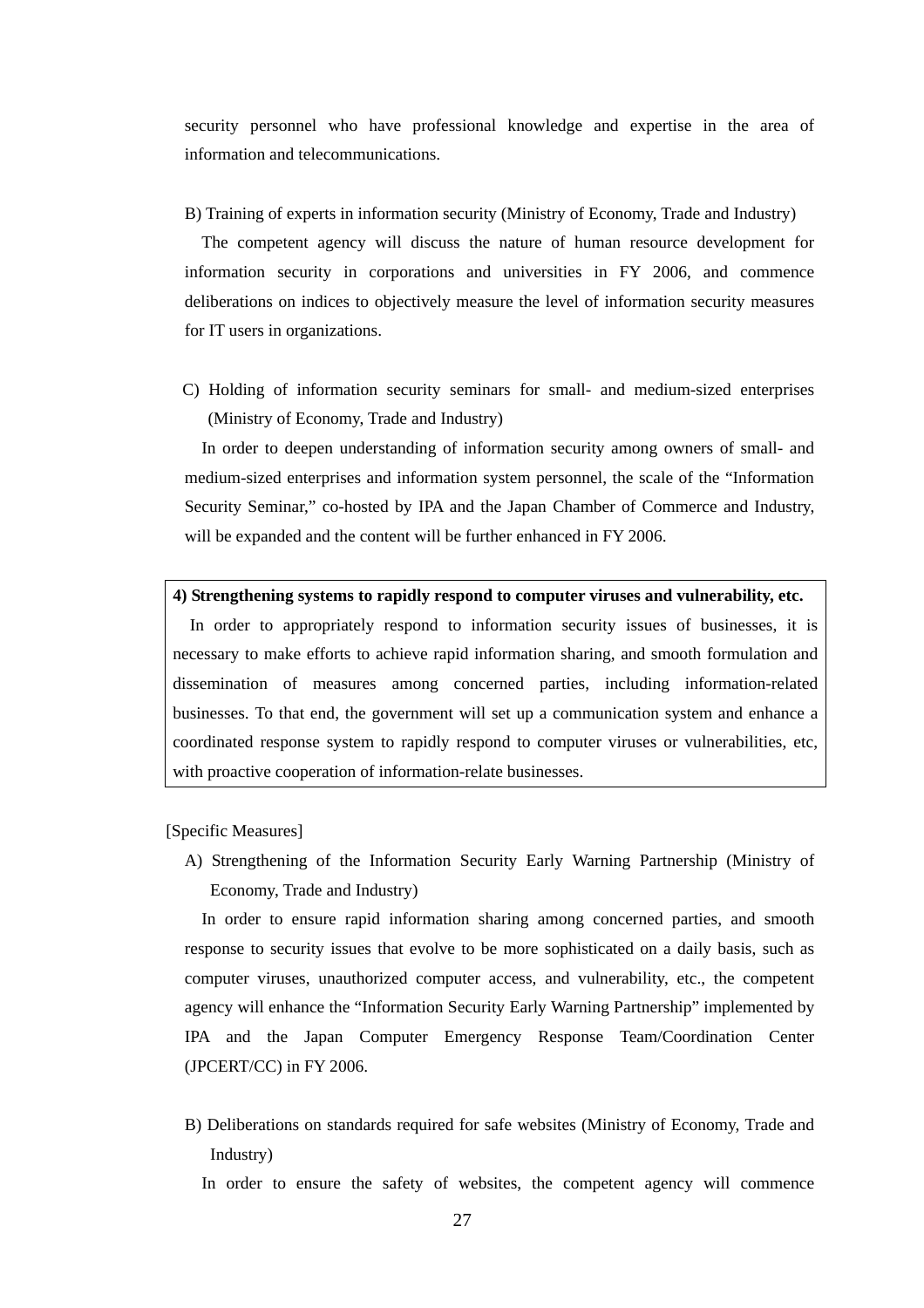deliberations in FY 2006 on standards regarding security requirements to be presented by the consigners to the developers (consignees) when creating web applications.

# Section 4: Individuals

Aiming at reducing the number of individuals who feel insecure about using IT to as close as possible to zero by the beginning of FY 2009, the government will intensively promote the following measures in FY 2006.

When promoting the specific measures of 1) and 2), it is important to develop an environment where an individual considers information security as a must within the scope of their ability, and to conduct PR activities and send messages in an understandable way for the general public. Thus the Cabinet Secretariat and the relevant agencies will closely cooperate with each other while maintaining consistency.

### **1) Enhancement/promotion of information security education**

The government will promote information security education from primary and secondary schools and inter-generation information security education.

[Specific Measures]

A) Promotion of information security education from primary education

a) Promotion of information security education at primary and middle schools (Ministry of Education, Culture, Sports, Science and Technology)

In order to promote information education for children and students, including information security, the competent agency will further improve the teaching ability of teachers in FY 2006 by collecting cases concerning effective teaching methods and conducting dissemination forums to raise awareness.

b) Research and development of methods to foster ICT media literacy<sup>13</sup> (Ministry of Internal Affairs and Communications)

In order to promote appropriate use by children of ICT media such as the Internet and mobile phones, the competent agency will conduct research and development activities on new methods to foster ICT media literacy, such as the development of instruction manuals and teaching materials concerning comprehensive literacy required for the use of ICT media in FY 2006, and the dissemination and PR activities will be conducted in FY 2007.

<span id="page-29-0"></span><sup>&</sup>lt;sup>13</sup> ICT media literacy refers not only to the ability to access and use ICT media, but also to the ability to understand the characteristics of each ICT medium and actively select transmitted information, and the ability to create communication through ICT media.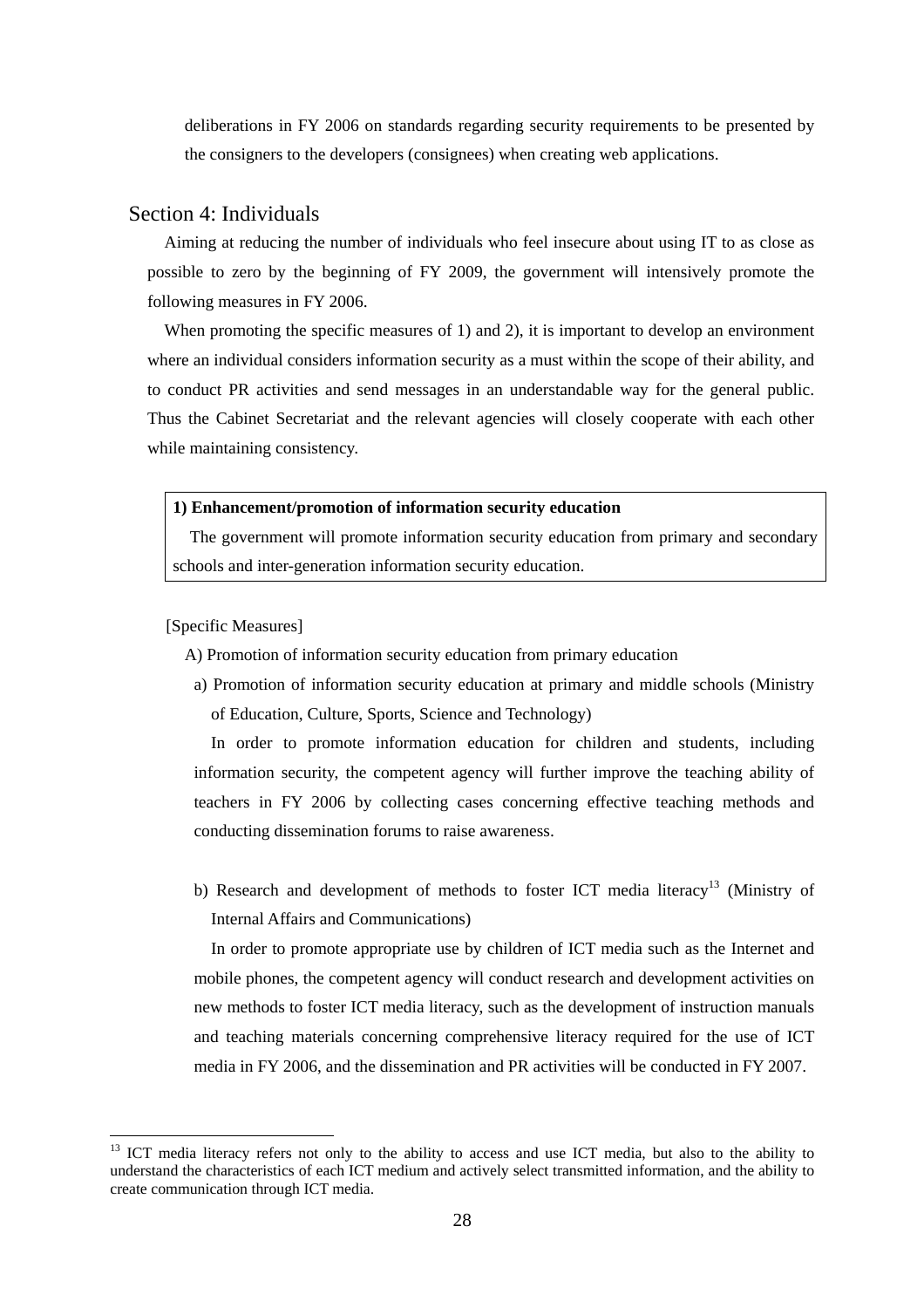c) Dissemination and PR activities using slogans for information security measures (Ministry of Economy, Trade and Industry)

In FY 2006, in order to contribute to reducing the damage by computer viruses or hacking, the IPA will solicit slogans for raising awareness on information security measures from students of primary, middle and high schools and publicize the winners' works.

B) Promotion of cross-generational information security education

a) Implementation of nation-wide activities for dissemination and PR (Ministry of Economy, Trade and Industry and National Police Agency)

While improving and enhancing the contents of the "Internet Safety Class", by methods such as reflecting the trends of new threats, the competent agency will disseminate basic knowledge on the information security of general users in FY 2006 by continually holding such classes throughout the country.

b) Implementation of e-net caravan (Ministry of Internal Affairs and Communications and Ministry of Education, Culture, Sports, Science and Technology)

Caravan courses for campaigns about safe and secure use of the Internet, primarily targeting guardians and teachers, will be conducted on a national scale in FY 2006, in cooperation with telecommunications-related organizations.

### **2) Enhancement/promotion of PR activities/information transmission**

The following efforts will be promoted: continuous implementation of nationwide PR activities and information transmission; holding of events recognized as landmarks (creation of "Information Security Day", etc.), establishment of a framework of the routine campaigns/information provisions (consideration of implementation of Information Security Forecast (tentative)), dissemination of National Strategies on information security of Japan both nationally and internationally.

[Specific Measures]

- A) Continual implementation of nation-wide promotions and PR campaigns
- a) Promotion of dissemination and PR activities (Cabinet Secretariat, National Police Agency, Ministry of Internal Affairs and Communications and Ministry of Economy, Trade and Industry)

In order to raise the awareness of the people about information security, based on the reality of rapidly advancing and complicating threats to information security, the competent agencies will actively provide each individual with appropriate information,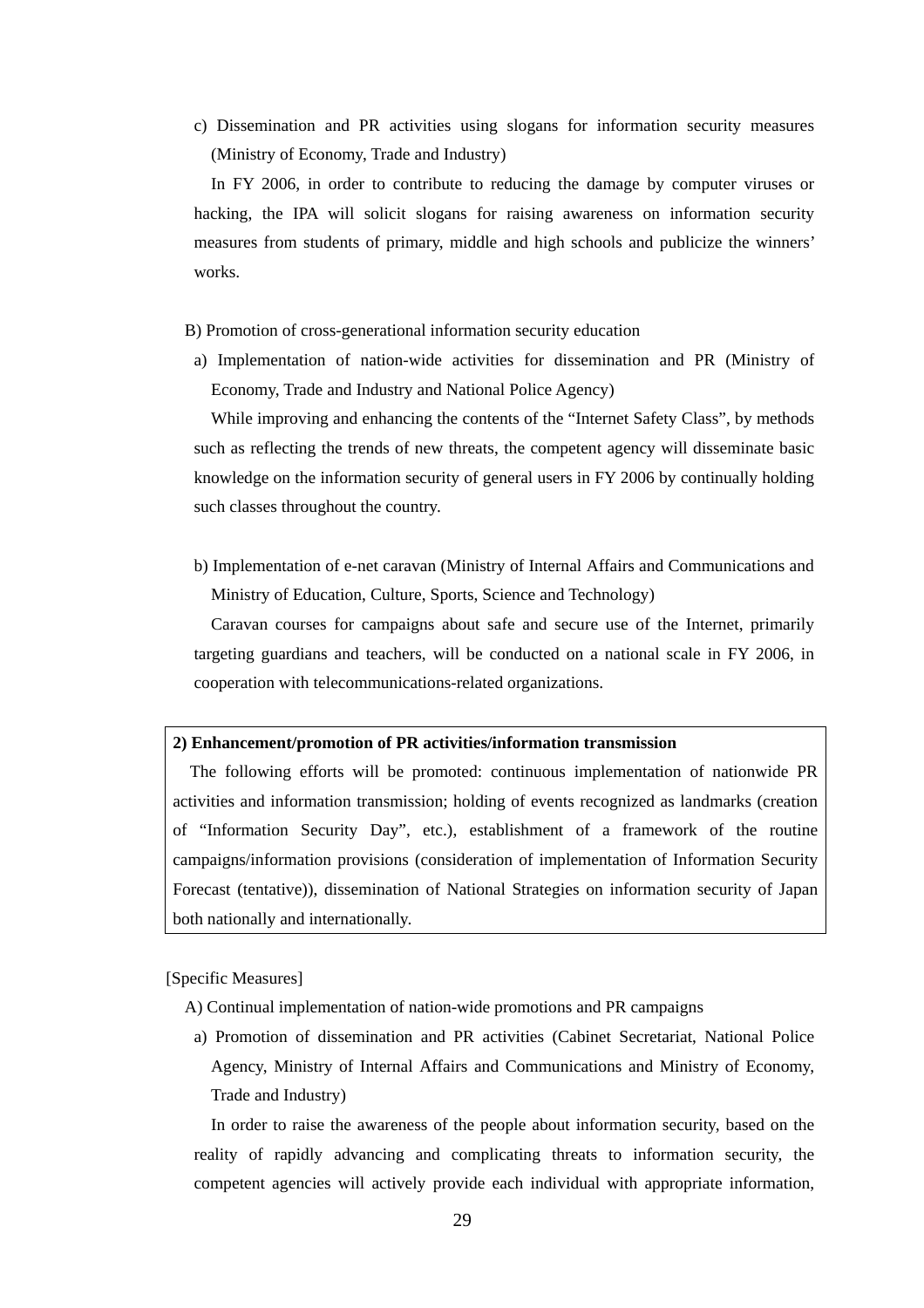and implement promotions and PR activities using media, etc. in FY 2006, through such approaches as "*@police,"* "Information Security Website for the Public," "Antiphishing Japan," and "Council for Promoting Measures against Phishing," etc.

b) PR for prevention of unauthorized computer access and dissemination of knowledge (National Police Agency, Ministry of Internal Affairs and Communications and Ministry of Economy, Trade and Industry)

Based on the Unauthorized Computer Access Law, the competent agencies will conduct campaigns and disseminate knowledge about unauthorized computer access in FY 2006 through such approaches as disclosure of the occurrence of unauthorized computer access and the progress of research and development for access control functions.

c) Promotion of preventive measures against damage from improper Internet use (National Police Agency)

In order to prevent damages from cybercrime, the competent agency will accept information pertaining to cybercrimes, and efficiently implement PR campaigns in FY 2006 by effectively using a network consultation system.

d) Strengthening of dissemination and PR activities to maintain stable utilization of radio waves (Ministry of Internal Affairs and Communications)

With the advent of ubiquitous society, the use of wireless broadband services is becoming inevitable, and the need for protecting the environment in which one can use radio waves safely and securely is rapidly increasing.

Thus, promotion of purchasing and using appropriate radio equipments is becoming more important in order to maintain stable utilization of radio waves, including prevention of radio interference and jamming. In order to create an environment where people are able to purchase and use radio equipments safely, the competent agency will implement dissemination and PR activities in FY 2006 to encourage people to check the "label to verify the compliance with technology standards", which is attached to the radio equipments, through the use of mass media, posters and Internet throughout the nation.

### B) Implementation of landmark events

a) Establishment of "Information Security Day" (Cabinet Secretariat, National Police Agency, Ministry of Internal Affairs and Communications, Ministry of Education, Culture, Sports, Science and Technology and Ministry of Economy, Trade and Industry) To promote fostering of the awareness of the people about information security, the competent agencies will establish "Information Security Day" in FY 2006, and undertake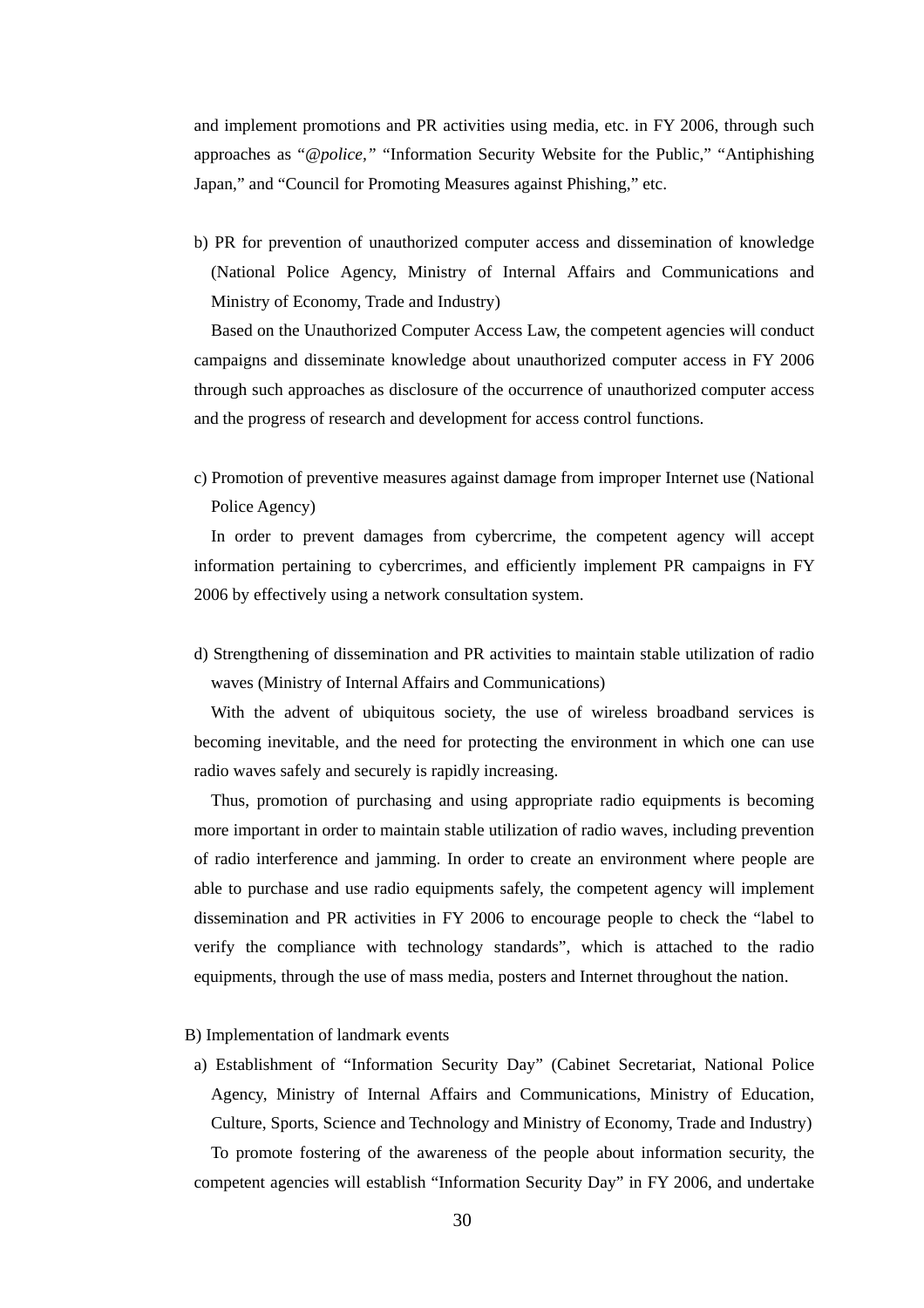nation-wide PR activities on the occasion of the Day. Along with this, the competent agencies will establish a system to recognize the contributions of individuals, corporations, local governments, and educational and research institutions, etc.

C) Establishment of a framework to rouse public opinion and information provision on a daily basis

a) Rouse of public opinion and information provision on a daily basis (Cabinet Secretariat)

In order to rouse public opinion and provide information pertaining to information security on a daily basis, the competent agency will issue e-mail magazines and establish an information security portal site of the entire government.

E-mail magazines will be published as early as possible in FY 2006 and will be distributed on a more than once a month basis. The information security portal site will be available within FY 2006.

b) Establishment of Information Security Award (tentative) (Ministry of Internal Affairs and Communications and Ministry of Economy, Trade and Industry)

In order to recognize the contribution of individuals and corporations and others to information security, an Information Security Award (tentative) will be established in FY 2006. In doing so, consideration will be given to consistency with the 'Establishment of "Information Security Day"' (Chapter 2, Section 4 B-(a)).

- D) Dispatch of a message, both within and outside the country, about Japan's basic policies for information security
- a) Dispatch of a message about Japan's information security strategies both within and outside the country (Cabinet Secretariat)

Using PR media such as websites and advertisement, etc., the competent agency will actively send a message about Japan's information security strategies both within and outside the country.

Specifically, an English website of the National Information Security Center (NISC) will be launched in FY 2006 to make the English version of the First National Strategy on Information Security available online.

# **3) Promotion of an environment in which individuals are able to use information-related products and services without much burden**

The government will promote an environment where information-related businesses can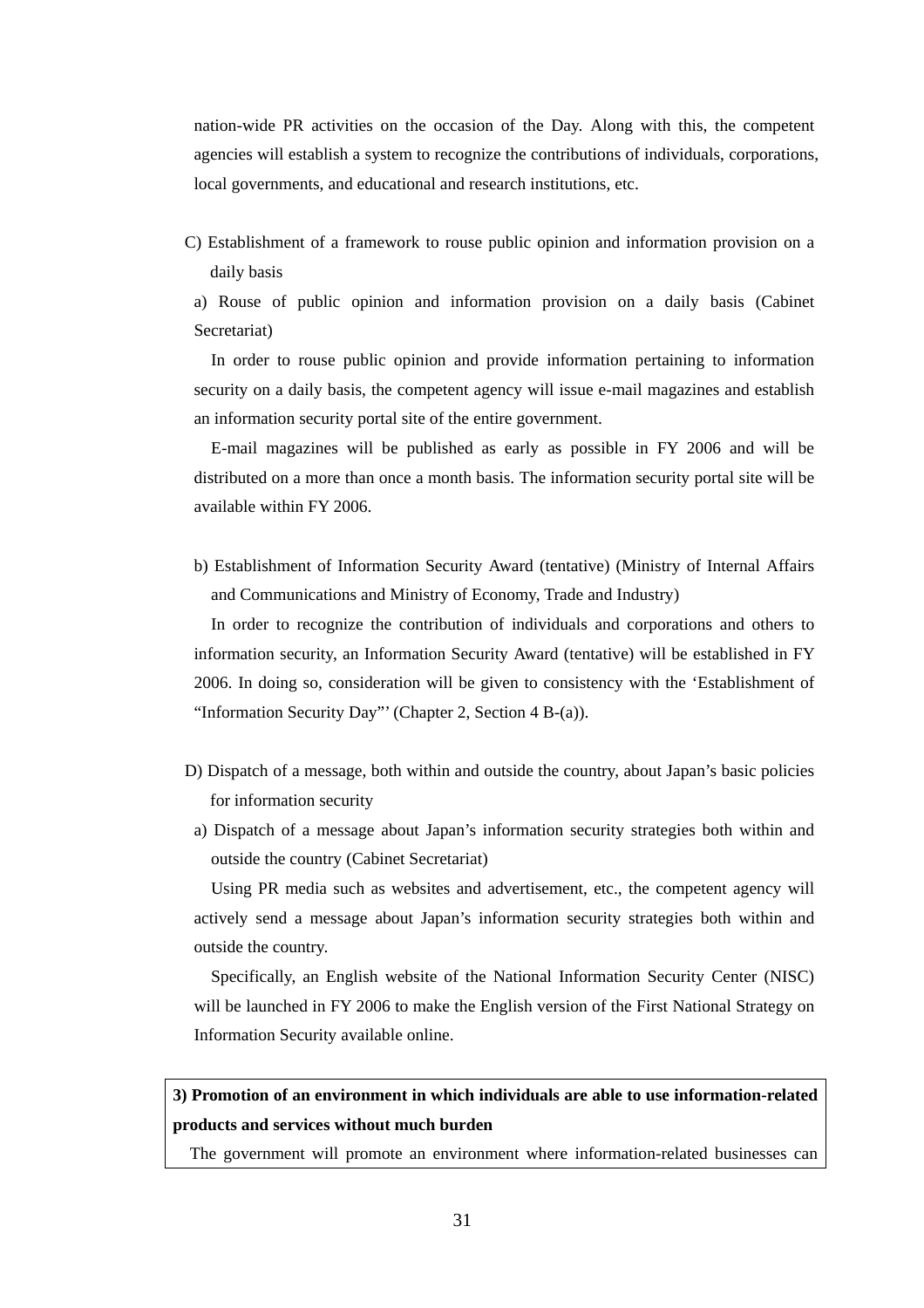develop and supply products and services ("Information Security Universal Design") which individuals can use without much burden while enjoying highly advanced information security functions.

[Specific Measures]

A) Establishment of a framework to block cyber attacks (Ministry of Internal Affairs and Communications and Ministry of Economy, Trade and Industry)

In order to make measures available to prevent infections by computer viruses (i.e. bot programs), which enable malicious third parties to carry out cyber attacks by remote operations, and to rapidly and effectively block spam mails and cyber attacks from entering through bot-infected computers without imposing too much burden on individual users, discussions, including the technical and practical aspects, will commence in FY 2006 with an aim to establish a comprehensive framework by FY 2010.

B) Ensuring security toward creating ubiquitous environment by IPv6 (Ministry of Internal Affairs and Communications)

Aiming for deploying an IPv6 compatible ubiquitous security support system<sup>14</sup> by FY 2009, empirical experiments, which model the user environment, will start in FY 2006 to solve the issues associated with security assurance toward creating a ubiquitous environment by IPv6.

C) Security measures for wireless LAN (Ministry of Internal Affairs and Communications and Ministry of Economy, Trade and Industry)

In FY 2006, the competent agencies will further promote dissemination of the guidelines entitled "For Safe Use of Wireless LAN" and at the same time, the contents of pamphlets and handouts concerning the safe use of wireless LAN, such as the pamphlet on the "Internet Safety Class", will be improved.

<span id="page-33-0"></span><sup>&</sup>lt;sup>14</sup> IPv6 compatible ubiquitous security support system is the system supporting the complex security measures installed in a considerable number of ubiquitous devices, not only from the users' side, but also from the side of the Internet network.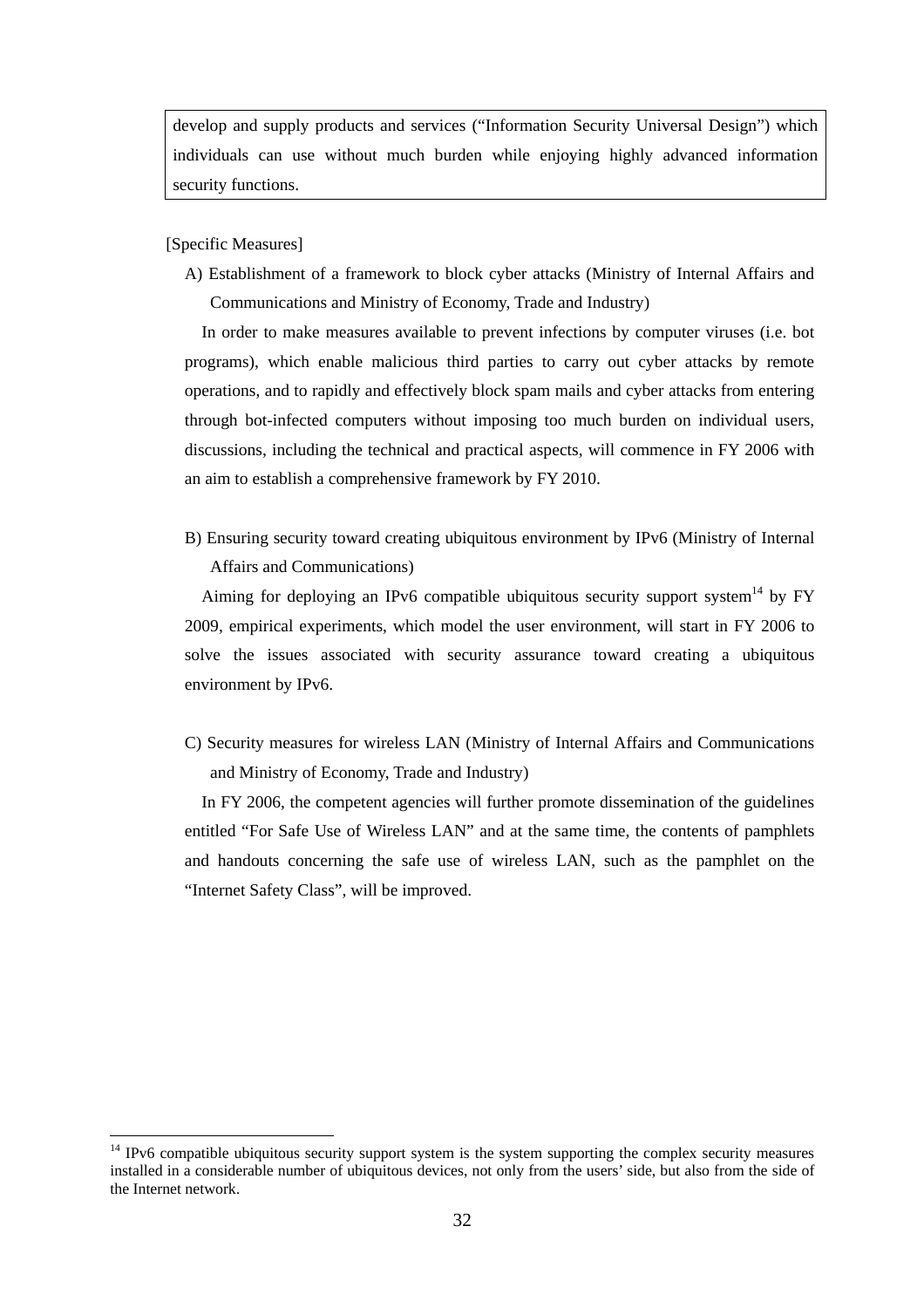# <span id="page-34-0"></span>**Chapter 3: Formation of Cross-Sectoral Information Security Infrastructure**

To promote the formation of awareness as to for what purpose and to what degree of risk each entity will take for which information security measures, and to maintain continuous and rigid information security measures of the public and private sectors, it is necessary to construct an infrastructure of the whole society as its basis. To that end, the government is required to comprehensively address policies from the perspectives of the promotion of strategies concerning information security technology, development and securing of human resources engaged in information security, promotion of international partnership and cooperation, crime control, and protection and redemption of rights and interests.

# Section 1: Promotion of Strategy concerning Information Security Technology

With a clear division of the roles in efforts between the government and private sector, the government will intensively take the following measures as technological strategies regarding information security in FY 2006.

# **1) Establishment of an implementation system effective for research and development (R&D) and technology development**

In order to implement R&D and technology development effectively and efficiently with limited investments, the government will try to grasp the current situations and conduct periodical reviews of R&D and technology development of information security of Japan. Furthermore, in order to improve investment efficiency, the government will establish a system to perform R&D and technology development, keeping in mind the use of outcomes, and to launch new R&D and technology development efforts on the premise of outcomes being used by the government.

### [Specific Measures]

A) Grasp of the implementation progress and continuous review (Cabinet Secretariat and Cabinet Office)

The ISPC, in cooperation with the Council for Science and Technology Policy, will commence discussions in FY 2006 to grasp the implementation progress of R&D and technology development relating to the information security of Japan through cooperation between industry, academia and government.

B) Introduction of continuous assessment on effects of investment (Cabinet Secretariat and Cabinet Office)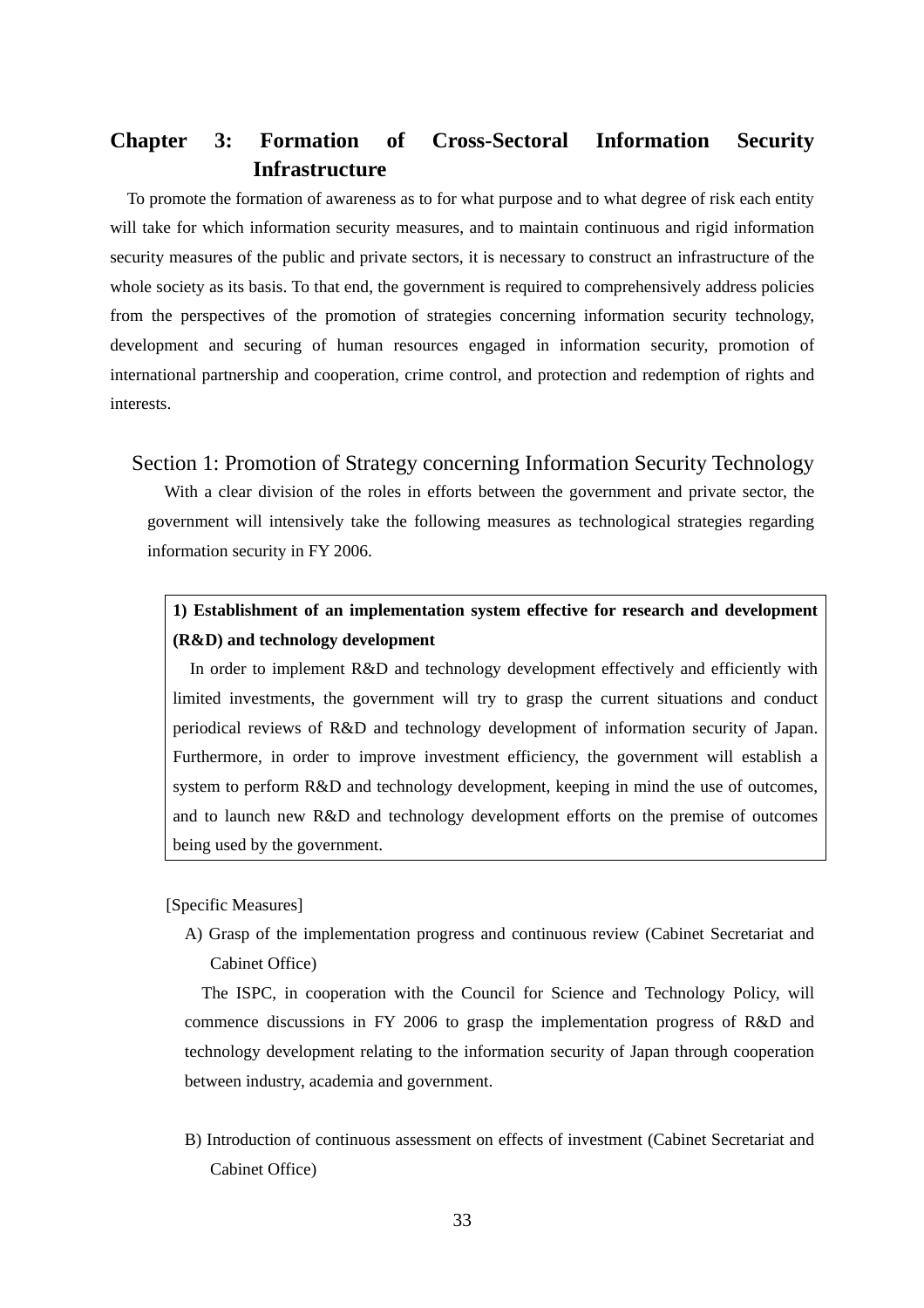The ISPC, in cooperation with the Council for Science and Technology Policy, will commence assessments (1:ex-ante, 2:mid-term, and 3:ex-post) on the effects on investment in R&D and technology development relating to information security technologies in FY 2006, and results will be promptly made available.

C) Discussions on policies on the use of outcomes for government procurement (Cabinet Secretariat and all government agencies)

The competent agencies will commence discussions in FY 2006 about policies as to how the government can maximize the direct use of outcomes of R&D and technology development of information security through procurement.

# **2) Prioritization of information security technology development and improvement of the environment**

In order to advance information security technology and upgrade the organizational/human resource management methods, the government will promote R&D and technology development to achieve mid and long-term objectives that are tied to enhancement of IT infrastructure. At the same time, with respect to R&D and technology development for which short term objectives have been laid out, the government will evaluate the investment efficiency and inject a well-balanced investment. The government will take an active role as an incubator for emerging R&D programs for which efforts of the private sectors are not expected although high investment efficiency is predicted.

[Specific Measures]

A) Measures of mid- and long-term R&D and technology development

- a) Promotion of R&D and technology development to achieve mid- and long-term objectives (Cabinet Secretariat, Cabinet Office, National Police Agency, Japan Defense Agency, Ministry of Internal Affairs and Communications, Ministry of Education, Culture, Sports, Science and Technology and Ministry of Economy, Trade and Industry) In relation to the objectives that are directly linked with the strengthening of IT as an infrastructure, the competent agencies will conduct discussions to give priorities to the investment of public research funds, and basic policies and specific measures will be presented in 2006.
- b) Research and development of Next Generation Backbone (Ministry of Internal Affairs and Communications)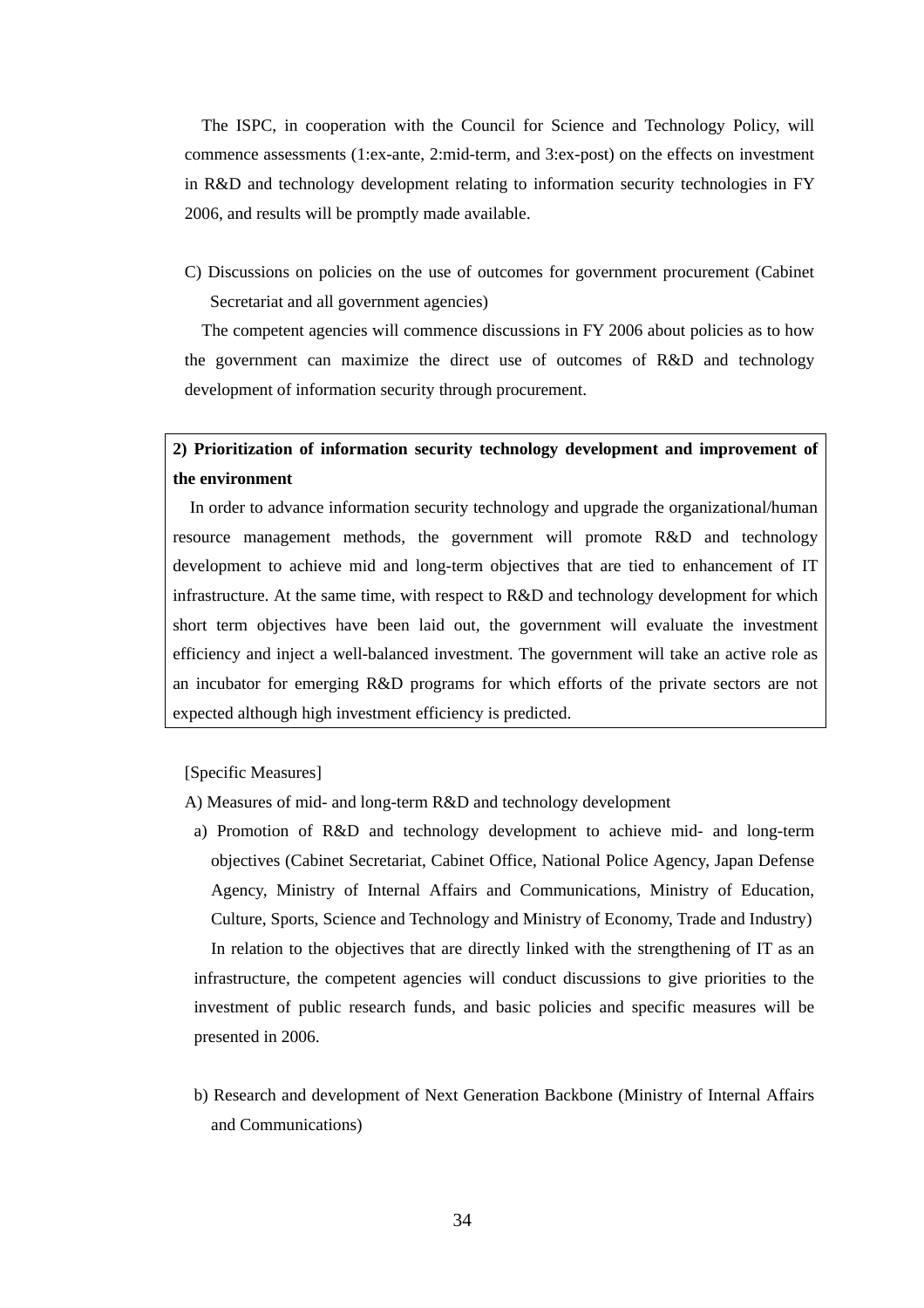With an aim to develop technologies that enable safe operation of the entire  $IP<sup>15</sup>$  by detecting and controlling abnormal traffic that would never occur in normal networking, the competent agency will promote research and development of a Next Generation Backbone in FY 2006.

c) Research and development on detection of, recovery from and prevention of route hijacks<sup>16</sup> (Ministry of Internal Affairs and Communications)

Aiming to develop technology that enables detection of and recovery from route hijacks within a few minutes, and to establish technology that enables the prevention of route hijacks by FY 2009, the competent agency will launch research and development on the detection of, recovery from and prevention of route hijacks.

- d) Research and development on information security technologies in the area of information and telecommunications (Ministry of Internal Affairs and Communications) In order to further improve information security, the competent agency will undertake research and development in FY 2006 on security technologies to ensure the safety and reliability of the network itself and information that runs through the network, and comprehensive technologies that ensure the security of information, as well as technologies that facilitate immediate and accurate access to disaster prevention and disaster alleviation information without being disconnected in case of major disaster.
- e) Research and development of next generation access control technology (Ministry of Economy, Trade and Industry)

The competent agency will implement research and development in FY 2006 of next generation access control technology, authentication technology and software technology that are not bound to conventional technologies founded on the existing information systems.

f) Development of information processing and management technologies to achieve flexible and accurate information management (Ministry of Economy, Trade and Industry)

The competent agency will implement research and technology on information security technologies in FY 2006 with the purpose of enabling the owner/controller of information to justify the disclosure of the information and to determine the scope of the disclosed

<span id="page-36-0"></span><sup>&</sup>lt;sup>15</sup> IP Backbone generally refers to backbone communication lines of the Internet protocol connecting relay facilities of telecommunications operators with each other.<br><sup>16</sup> Route hijack is a communication failure that occurs when incorrect route data spreads through the network, in

<span id="page-36-1"></span>which routers of each Internet service provider have and exchange route data to establish communication routes.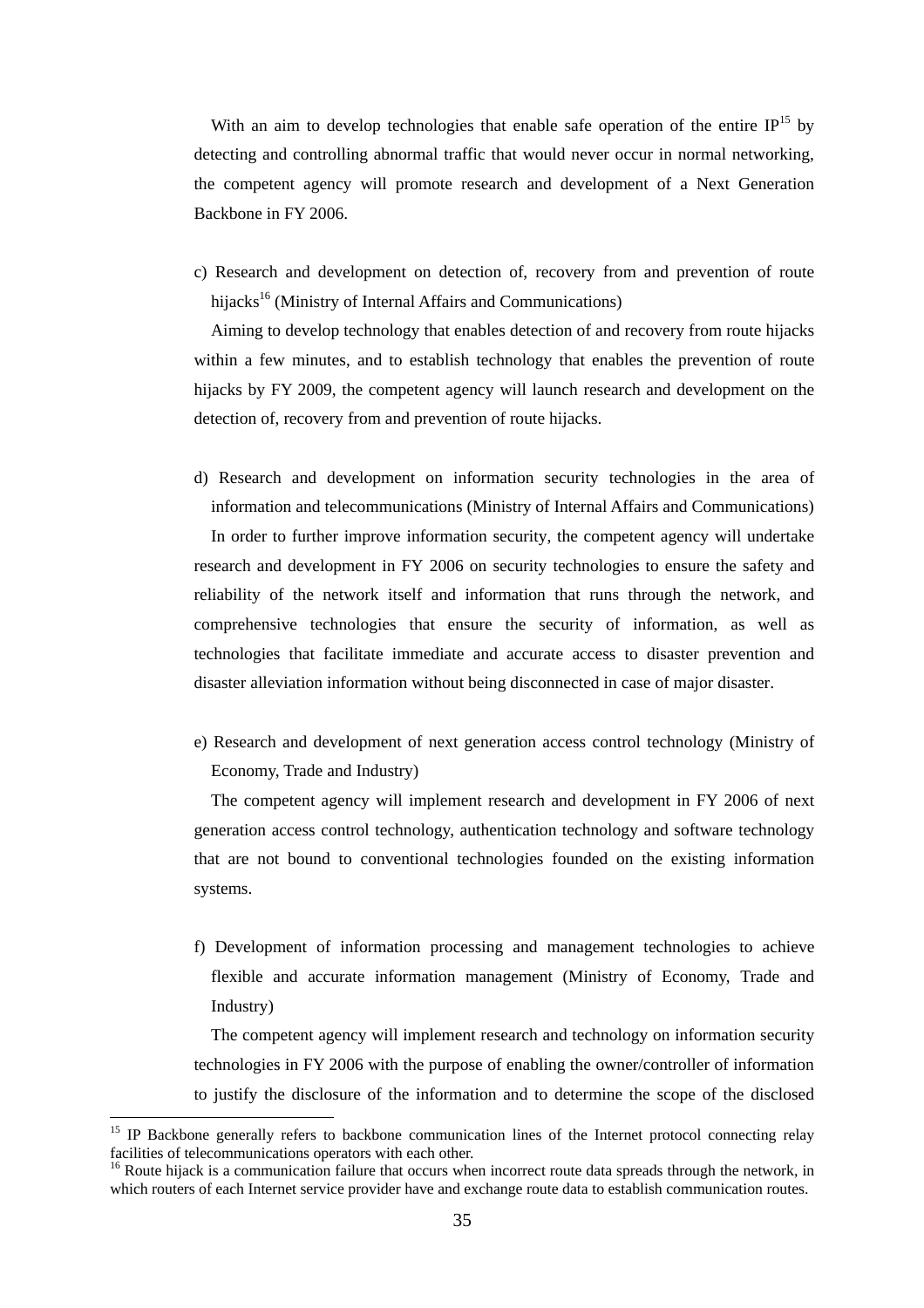information by himself/herself, and ensuring the disclosure.

g) Research and development on fail-safe technology of information security (Ministry of Economy, Trade and Industry)

Based on the premise that incidents may happen, the competent agency will conduct research and development activities in FY 2006 for the design and development of software based on the fail-safe concept, so that an adequate level of safety can be attained in case of actual system failure or some information leakage, rather than just simply protecting the information or system.

h) Research and development on risk quantification methods for information security (Ministry of Economy, Trade and Industry)

In order to advance the method of management relating to organizations and personnel, the competent agency will conduct research and development on risk quantification for information security in organizations, and on the measurement of cost efficiency of information security management in FY 2006.

- B) Measures for short-term R&D and technology development
- a) Discussions on improving the investment balance in R&D and technology development with short-term goals (Cabinet Secretariat, Cabinet Office, National Police Agency, Japan Defense Agency, Ministry of Internal Affairs and Communications, Ministry of Education, Culture, Sports, Science and Technology and Ministry of Economy, Trade and Industry)

With regard to R&D and technology development with short-term goals, such as improvement of existing technologies and development of operational technologies, etc., discussions will be conducted to understand the progress of efforts made by the public and private sectors, and to elaborate coordination of the investment portfolio to avoid under-investment or excess investment in various areas, and specific measures will be presented in FY 2006.

b) Development of next generation OS environment to realize advanced security functions (Cabinet Secretariat, Cabinet Office, Ministry of Internal Affairs and Communications and Ministry of Economy, Trade and Industry) [Reprise]

While maintaining the environment for the existing OS and applications, development of a VM will be promoted in FY 2006, which can intensively provide information security functions independent of the existing OS and applications environment, and a minimum level of OS functions to back up the operation of VM as a framework of urgency to ensure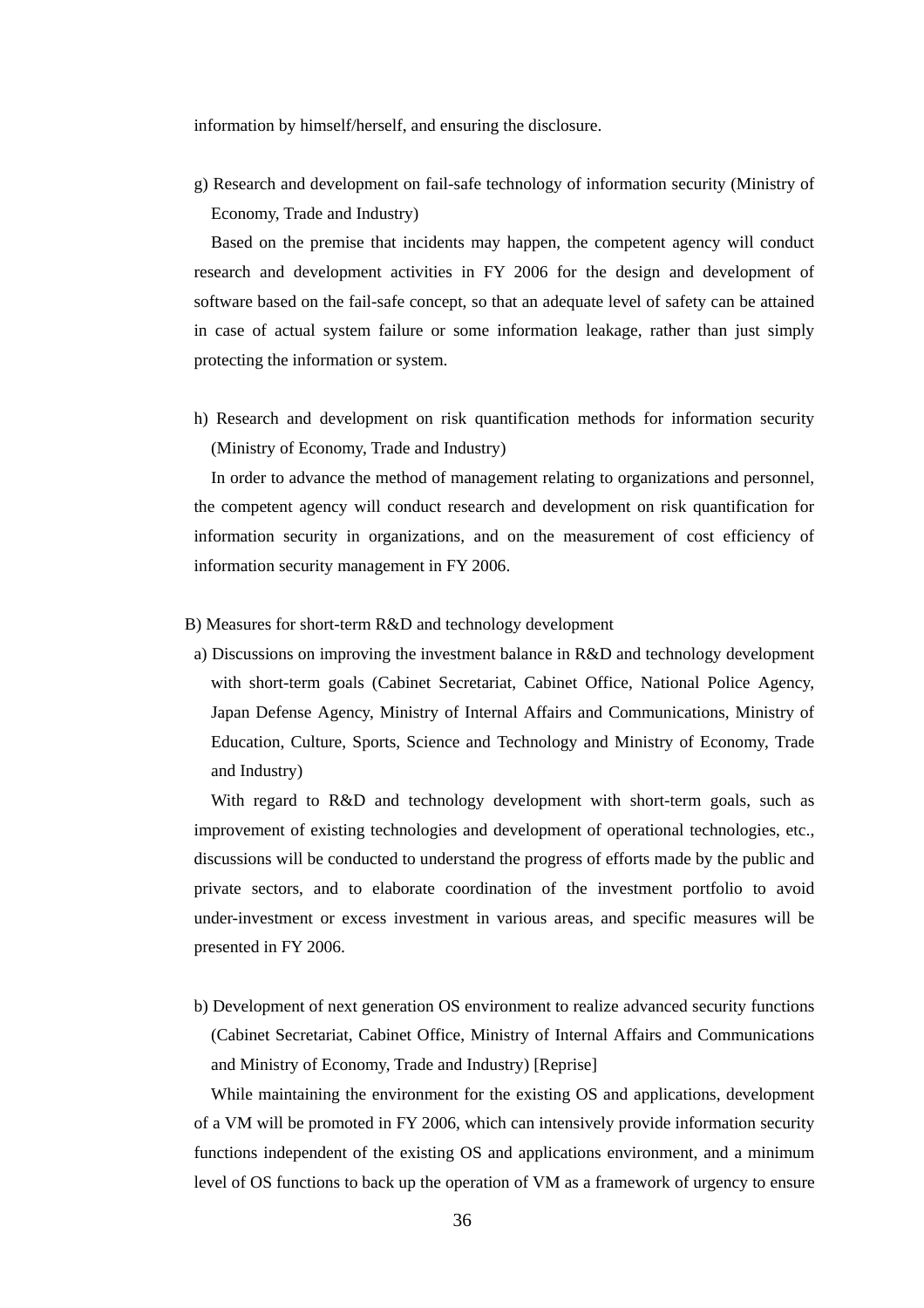the reliability of IT through cooperation between industry, academia and government.

c) Establishment of evaluation criteria for the quality of OS security used for E-Government (Cabinet Secretariat and Ministry of Internal Affairs and Communications) [Reprise]

Discussions will take place in FY 2006 toward establishing evaluation criteria for the quality of OS security which supports information systems of E-Government, and efforts will be made to establish all the necessary evaluation items and criteria usable for system procurement. Technological survey will also be conducted in FY 2006 on the system installation of the OS and others toward a full-fledged launch of E-Government.

d) Strengthening of industry-universities-governments partnerships toward the establishment of Digital Forensics area<sup>17</sup> (National Police Agency)

Research studies on the Digital Forensics area by the Police will be promoted and information sharing will also be promoted through, for example, technical cooperation with private corporations and participation in their research studies on Digital Forensics in FY 2006.

e) Development and evaluation of information system with high level of assurance (Japan Defense Agency)

In FY 2006, the competent agency will test information systems that satisfy assurance requirements of EAL 6, which is the evaluation assurance level required by information security standards of ISO/IEC 15408, and development of evaluation methods will be promoted through evaluation tests.

f) Establishment of operation technologies for essential communications responding to an all-IP networking environment (Ministry of Internal Affairs and Communications)

In order to maintain essential communications in times of disaster, etc., under an all-IP networking environment, test systems will be developed in FY 2006, with the aim of the establishment of operation technologies for essential communications responding to IP networks, etc., by 2008.

C) Consideration of enhancement of investment in groundbreaking research and development

<span id="page-38-0"></span><sup>&</sup>lt;sup>17</sup> The term, Digital Forensics, is a collective term for methods and technologies used at the time of occurrence of unauthorized access or information leakage to collect and analyze equipments, data, and electronic records necessary to determine the cause of the incidents and present legal evidence.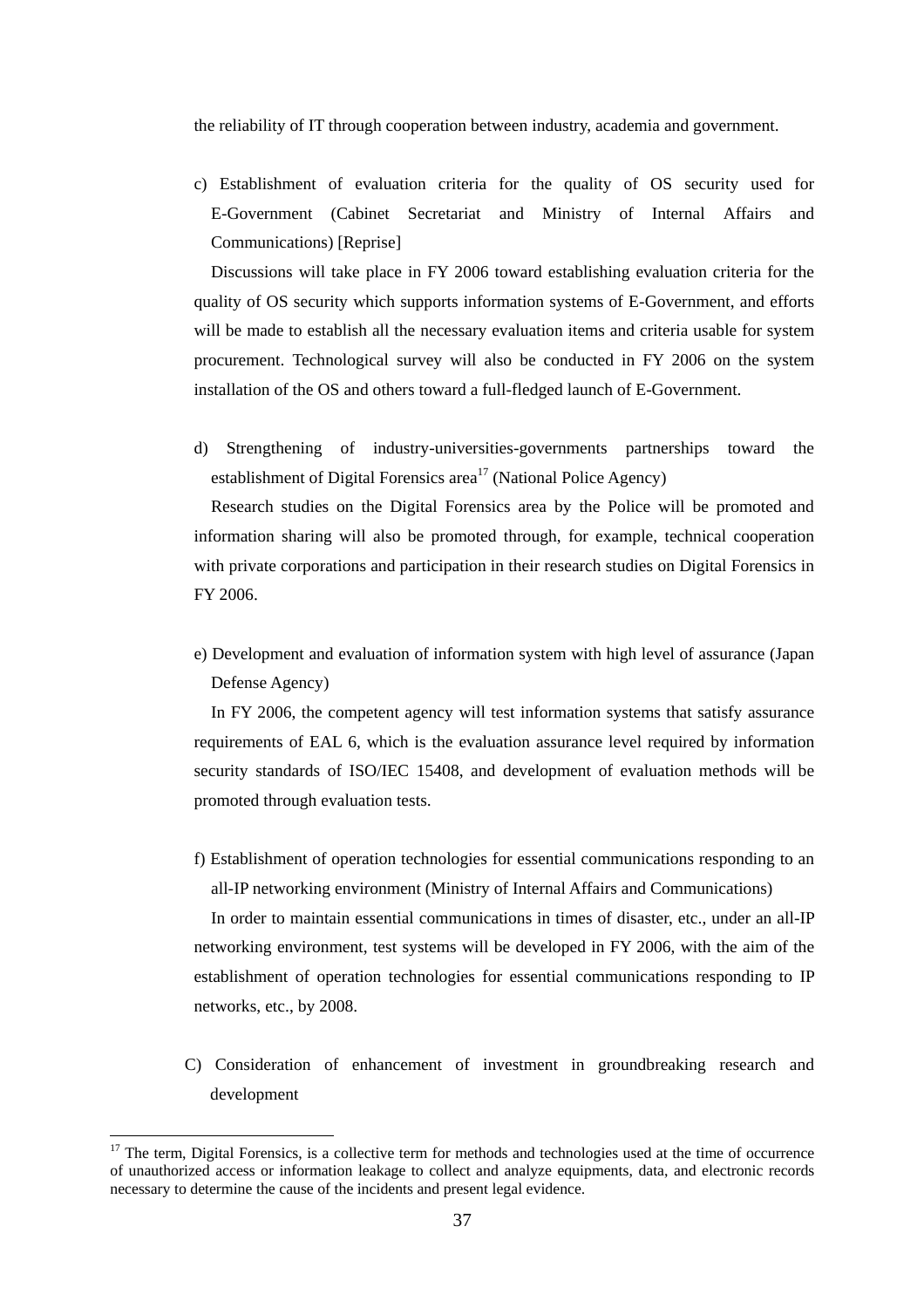a) Formulation of basic policies on groundbreaking research and development (Cabinet Secretariat, Cabinet Office, National Police Agency, Japan Defense Agency, Ministry of Internal Affairs and Communications, Ministry of Education, Culture, Sports, Science and Technology and Ministry of Economy, Trade and Industry)

Leaving the area in which technology development is being undertaken in the private sector, to the initiatives of the private sector, discussions will be conducted about a portfolio coordination plan, such as investment of public funds, for the kind of groundbreaking research in which the private sector is not usually prepared to invest, and its basic policies and specific measures will be presented in 2006.

b) Research and development of electronic authentication infrastructure of trusted terminals (Ministry of Economy, Trade and Industry)

In FY 2006, the competent agency will perform research and development toward realization of a safe computing environment through the use of PCs equipped with a Trusted Platform Module (TPM), which has such security functions as code processing, protection of secret keys, and verification of the validity of the platform.

# **3) Promotion of the 'Grand Challenge' project for research and development (R&D) and technology development**

Information security measures require built-in R&D which is based on mid and long-term perspective, not just measures for immediate problems. Therefore, for the R&D and technology development of information security, the government will pursue not only technology development for short-term solutions to issues, but also the Grand Challenge R&D project and technology development aiming to realize fundamental technology innovation with a long-term perspective.

[Specific Measures]

A) Consideration of themes for "Grand Challenge" (Cabinet Secretariat and Cabinet Office)

A panel to continuously discuss themes suitable for the Grand Challenge will be launched in FY 2006 with cooperation between the Council for Science and Technology Policy and the ISPC. In doing so, establishment of a framework will be discussed to promote comprehensive management of various technical elements and appropriate resource allocation for the major objectives. Such framework shall be a system, such as a program manager system, to promote R&D and technology development based on given themes.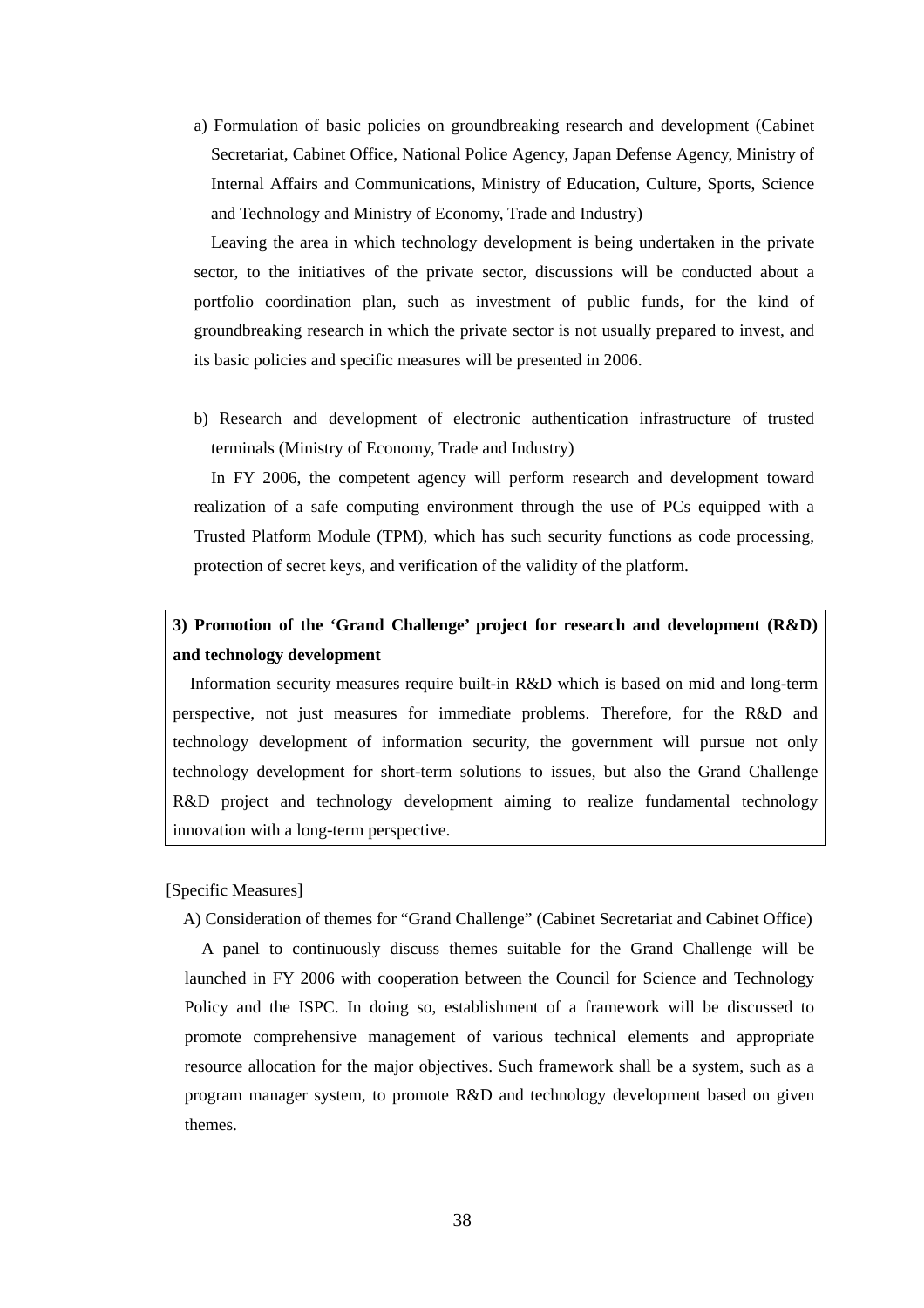# Section 2: Development/Securing of Human Resources Engaged in Information Security

The government will make efforts in human resource development for measures of the government, for critical infrastructure measures, and for corporate measures, and will prioritize the promotion of the following measures in FY 2006.

**1) Development of businesspersons and specialists with multidisciplinary and comprehensive capability** 

In information security-related higher education institutions (primarily graduate schools), proactive efforts will be promoted for the development and securing of human resources with multidisciplinary and comprehensive capability by, for example, accepting students and adults of other areas as well as providing recurrent education.

[Specific Measures]

A) Development of human resources with multi-disciplinary and comprehensive capability in higher education institutions related to information security (Ministry of Education, Culture, Sports, Science and Technology)

The competent agency will support creating centers to develop and implement advanced IT human resource programs in universities and graduate schools with cooperation between industry and academia in FY 2006.

B) Training of experts in information security (Ministry of Economy, Trade and Industry) [Reprise]

The competent agency will discuss the nature of human resource development for information security in corporations and universities in FY 2006, and commence deliberations on indices to objectively measure the level of information security measures for IT users in organizations.

C) Support for training activities to develop human resources in information and telecommunications security (Ministry of Internal Affairs and Communications) [Reprise]

The competent agency will support the establishment of a human resource development center to provide multi-dimensional, bi-directional and practical approaches to attacks on and illicit intrusions into information and communications network systems in FY 2006. Support will also be provided for training activities to develop human resources, including security personnel who have professional knowledge and expertise in the area of information and telecommunications.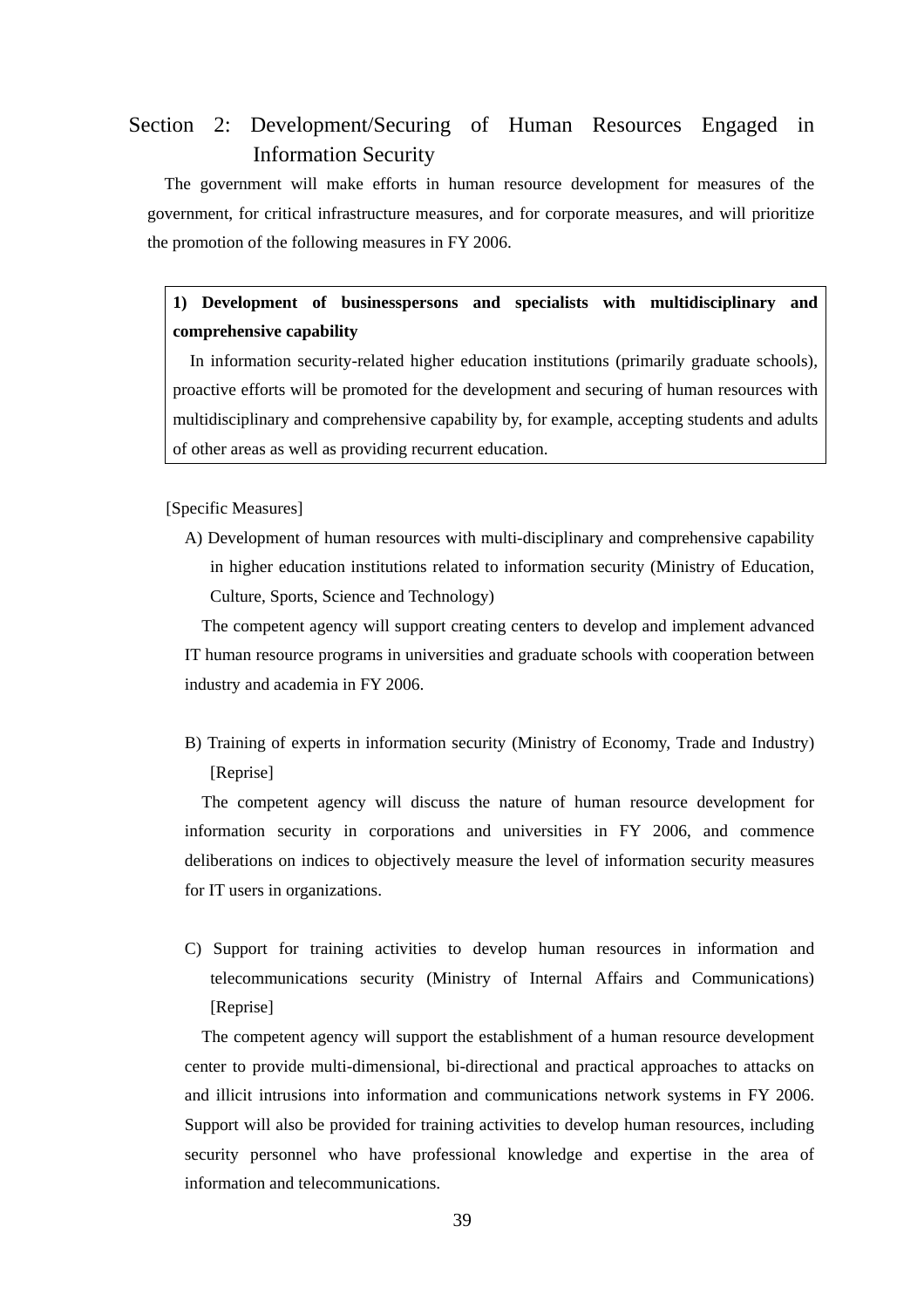### <span id="page-41-0"></span>**2) Systematization of a qualification system concerning information security**

The government will clearly define the appropriate skills required for highly competent information security engineers, CISO in each organization, and personnel in charge of the information systems of each organization, and promote systematization of a qualification systems concerning information security.

# [Specific Measures]

A) Considerations for systematization of a qualification system concerning information security (Cabinet Secretariat, Ministry of Internal Affairs and Communications, Ministry of Education, Culture, Sports, Science and Technology and Ministry of Economy, Trade and Industry)

In 2006, discussions will be conducted, with cooperation between concerned agencies, about the appropriate skills suitable for highly capable information security engineers, for Chief Information Security Officers (CISO) in each organization, for information system operation consigners, for personnel in charge of information systems in each organization, and for information system users. Basic policies and specific measures will also be presented for systematization of a qualification system concerning information security, including examinations on information processing engineering, which would provide a career path for engineers engaged in information security.

# Section 3: Promotion of International Partnership and Cooperation

With regard to promotion of international partnership and cooperation concerning the area of information security, the government will prioritize the promotion of the following measures in FY 2006.

# **1) Contribution to the establishment of internationally safe/secure infrastructure and the development of an environment**

The government will empower partnerships such as information exchange with related organizations of other countries, through active participation in early warning, monitoring and alarm raising networks, etc. for the protection of critical infrastructures, in addition to the promotion of cooperation within a multinational framework, such as OECD and G8. In doing so, the government will clarify the function of Point of Contact (POC) of Japan to deal with cross-sectoral information security issues and to promote more effective and smooth coordination.

Furthermore, the government will contribute to the cultivation of culture and the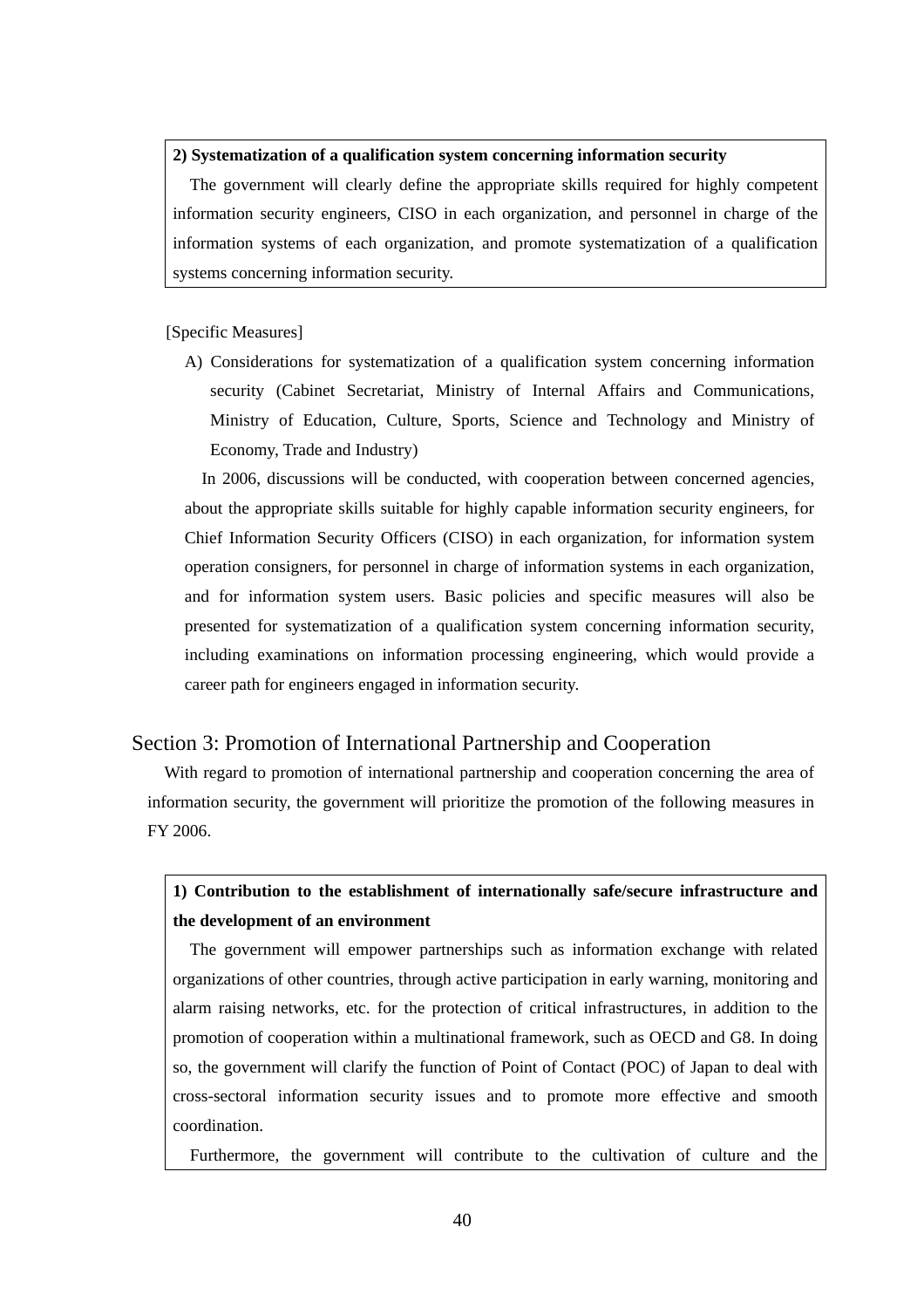improvement of literacy at an international level, and the development of an environment on an international scale.

[Specific Measures]

A) Promotion of international partnership/cooperation within a multinational framework (Cabinet Secretariat and all government agencies)

As threats to information security are becoming more ubiquitous, frequent and diverse, the competent agencies will more actively implement cooperation within multinational frameworks, such as G8 and OECD, in FY 2006, and will strengthen cooperation with the relevant organizations of other countries by actively participating in the Forum of Incident Response and Security Teams (FIRST), etc. Furthermore, in addition to understanding the reality of the information security measures of other countries, the competent agencies will contribute to the development of an infrastructure and environment for safety and security that are globally sought after, through information exchange, knowledge sharing and trust building among the relevant organizations in other countries.

B) Clarification of the presence to serve as the function of international POC (Cabinet Secretariat)

With regard to inter-agency information security issues without a clear point of contact (POC) for other countries, the NISC will clarify the presence of the function of POC in Japan, which will be made internationally known in FY 2006, to serve as an interface to facilitate effective and smooth cooperation with other countries.

C) Promotion of international PR activities regarding information security policies (Cabinet Secretariat)

In FY 2006, international PR activities will be conducted to disseminate the basic principles and strategies of information security measures of Japan, as an information security advanced nation, measures of the entire government, and status and functions of the NISC, etc.

D) Participation in efforts for analysis and information sharing of measures taken by OECD for protecting critical information infrastructures (Ministry of Internal Affairs and Communications and Ministry of Economy, Trade and Industry)

The competent agencies will participate in the efforts for analyzing measures taken by OECD for protecting critical information infrastructures, and contribute to the formulation of a report which is scheduled to be finalized within 2006.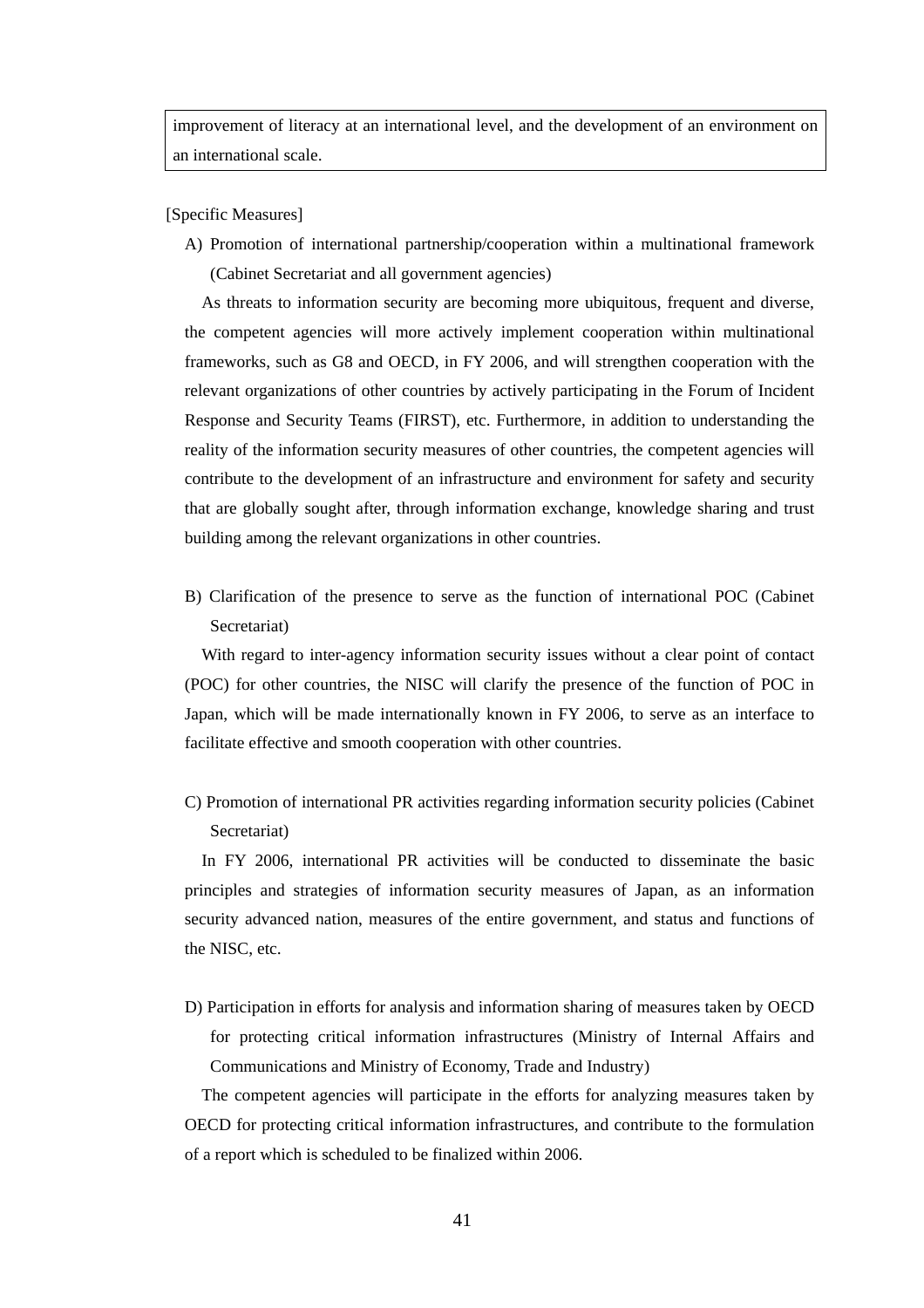#### E) Efforts to realize an international culture of security (Cabinet Secretariat)

In order to realize the "culture of security" defined in the "Guidelines for the Security of Information Systems and Networks", which was formulated by OECD in 2002, the competent agency will contribute to the development of an environment so that awareness can be shared both nationally and internationally.

F) Holding of APT training/seminars (Ministry of Internal Affairs and Communications)

In order to contribute to the development of an environment for the security of the Asia Pacific region, the competent agency will hold international training/seminars on security in FY 2006, using the human resource development scheme of the  $APT^{18}$ .

### **2) International contribution of Japan in the area of information security**

While making use of the strengths of Japan, the government will actively perform its role through the creation of high value-added innovation, international utilization of technology development with foresight, dissemination and enlightenment of "Best Practice", and contribution to the development of international standards.

[Specific Measures]

A) International presentation and dissemination of Best Practices (Cabinet Secretariat and all government agencies)

In order to make contributions as the world's most IT-advanced nation, the competent agencies will provide, ahead of other nations, multidisciplinary knowledge and achievements on various issues, including response to IT-malfunctions, disaster prevention and response, and response to common social issues encountered by each country, while strategically reflecting such knowledge and achievements in international standards, etc.

B) Support for strengthening of Computer Security Incident Response Team (CSIRT) abroad (Ministry of Economy, Trade and Industry)

Through JPCERT/CC, the establishment of CSIRT in the Asia Pacific region will be supported. In specific terms, in FY 2006, in cooperation with APCERT, a forum of CSIRT in the region, the competent agency will share accumulated incident response technologies and experiences of JPCERT/CC with relevant organizations in the region, in an attempt to upgrade the capability of these organizations.

<span id="page-43-0"></span><sup>&</sup>lt;sup>18</sup> Asia Pacific Telecommunity is an international organization specializing in telecommunications in the Asia Pacific regions. It has 33 member states and 4 regions. Its activities include human resource development through training/seminars, regional policy coordination such as standardization and wireless communications, and solutions to regional issues on telecommunications.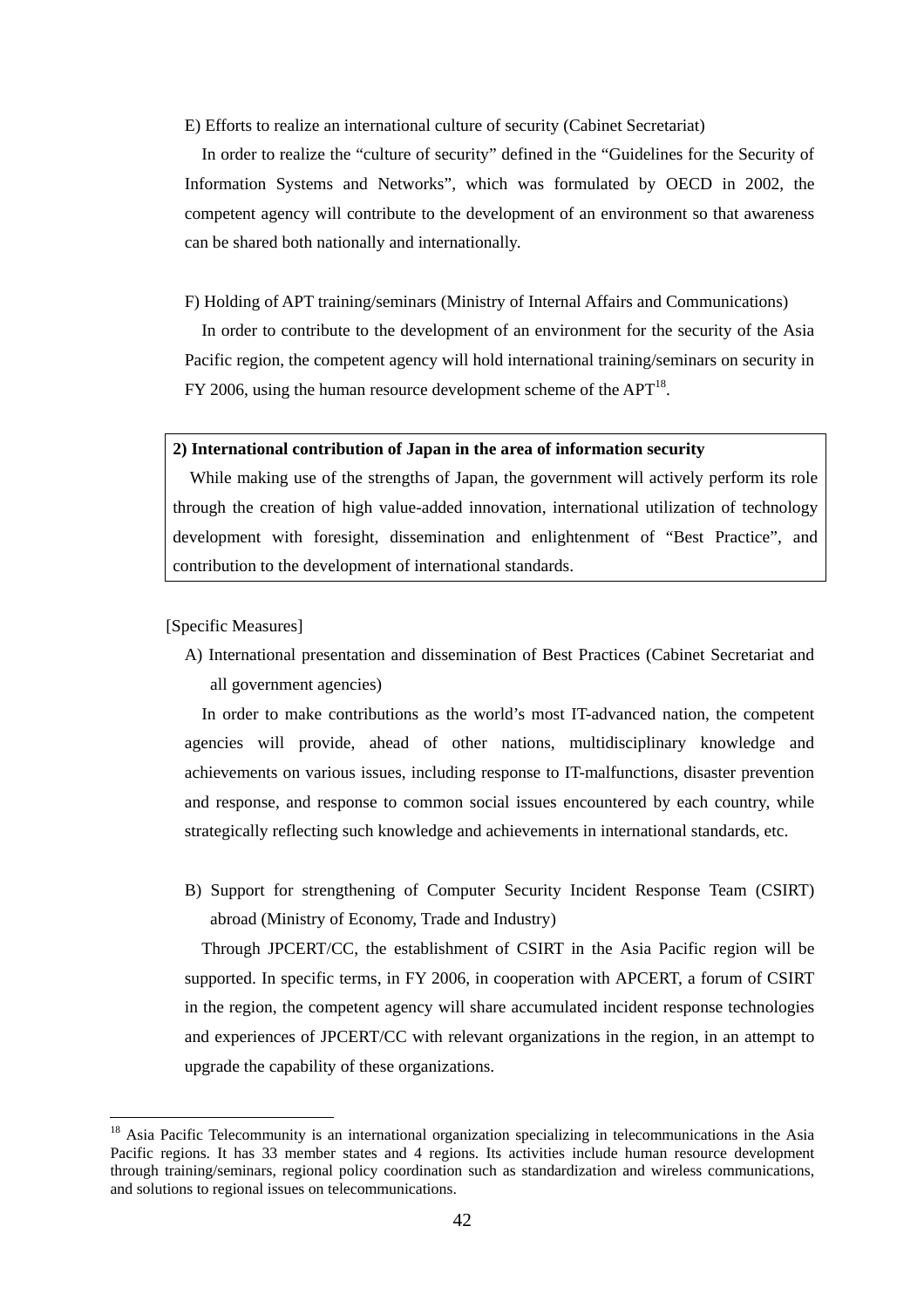<span id="page-44-0"></span>C) International standardization of the Guidelines for Information Security Management in telecommunications business (Ministry of Internal Affairs and Communications)

With an aim to internationally standardize the Guidelines for Information Security Management, the competent agency will propose the Information Security Management Guidelines for Telecommunications (ISM-TG) described in Chapter 2, Section 3 A) to the International Telecommunications Union. Efforts will also be made to have it adopted as an international standard, thus contributing to enhancing the international level of information security management.

# Section 4: Crime Control and Protection and Redemption of Rights and Interest

Based on the view that it is necessary to make cyberspace safe and secure to use, the government will prioritize the promotion of the following measures in FY2006.

# **1) Development of infrastructure to control cybercrimes and to protect and redeem rights and interests**

The government will upgrade the standard of cybercrime investigation of law enforcement institutions and reinforce its system. At the same time, the government will crack down on cybercrimes through the amendment of the law systems along with the conclusion of cybercrime agreements and the strengthening of international cooperation. In addition, the government will further develop infrastructure for the protection and redemption of rights and interests in cyberspace, while giving due consideration to other rights and interests: namely, basic human rights, including confidentiality of communications.

[Specific Measures]

A) Strengthening of countermeasures against cybercrime

a) Improvement of technologies and skills for taking countermeasures against cybercrime (National Police Agency)

n order to appropriately respond to diversifying and more complicated cybercrimes, the competent agency will actively carry out inter-/intra-department training in FY 2006 for police officers throughout the country who are engaged in cybercrime investigations.

b) Enhancement and improvement of the system for taking countermeasures against cybercrime (National Police Agency)

In order to appropriately respond to cybercrimes that do not characteristically have geographical constraints, an investigative system will be enhanced and improved in FY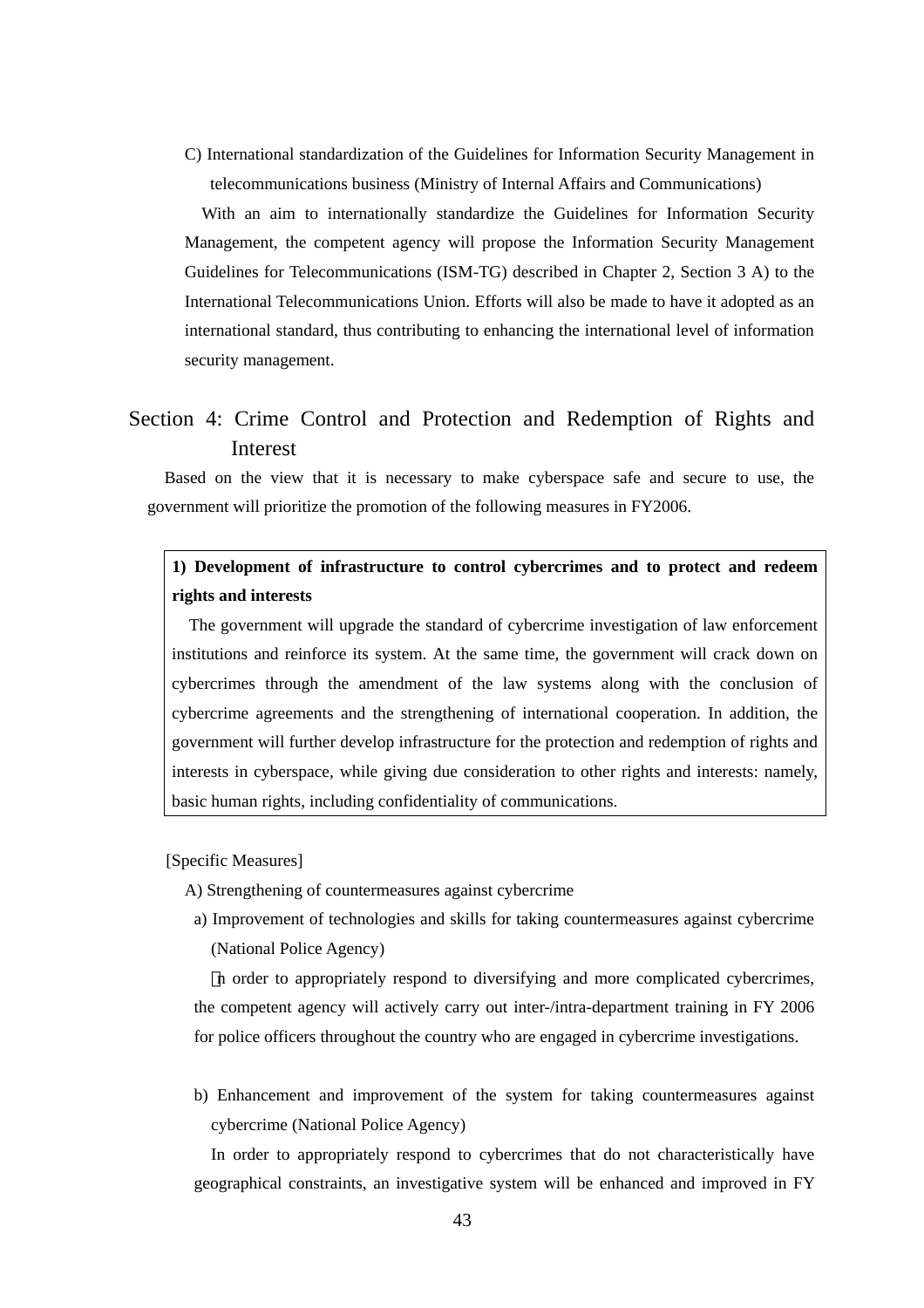2006 to strictly take countermeasures against cybercrimes that are perpetrated across prefectural and national borders.

c) Improvement and strengthening of investigative and analytic equipments and materials for cybercrime control (National Police Agency)

In order to respond to increasingly diversified and sophisticated modus operandi, such as unauthorized computer access, and toward enforcement of a new legal framework following the ratification of cybercrime conventions, the competent agency will improve and strengthen equipments and materials for conducting on-site investigations and operation tests on computer viruses, etc. in FY 2006.

d) Promotion of legal framework to appropriately respond to cybercrimes (Ministry of Justice)

In light of the advancement of information processing in recent years, and in order to appropriately respond to cybercrimes, the competent agency will promote a legal framework in FY 2006 for the conclusion of cybercrime conventions. (Draft law for partial amendment of criminal laws and others to respond to globalization and organization of crimes and advancement of information processing was submitted to the 163rd Diet on October 4, 2005, currently under deliberation)

e) Promotion of international cooperation for cybercrime control (National Police Agency)

In FY 2006, bilateral cooperation with overseas law enforcement organizations engaged in cybercrime measures will be promoted, participation in international frameworks related to cybercrime measures, such as the G8 High-Tech Crime Subgroup meeting and ICPO, will be continuously promoted, and establishment of a multilateral cooperative relationship will be promoted through the expansion of the membership of the Cybercrime Technology Information Network System (CTINS) Annual Conference.

f) Expedition of international investigative assistance using a Central Authority System<sup>[19](#page-45-0)</sup> (Ministry of Justice)

The competent agency will expedite mutual provision of assistance by designating investigative/judicial authority as a central authority, without going through diplomatic channels. Since agreement on mutual investigation assistance will enter into force between Japan and the US and between Japan and ROK in FY 2006, the competent agency will work on the conclusion of similar bilateral agreements in FY 2006, in order to

<span id="page-45-0"></span><sup>&</sup>lt;sup>19</sup> Central Authority System is the system that enables mutual provision of assistance without going though diplomatic channels by designating a specific authority as a central authority.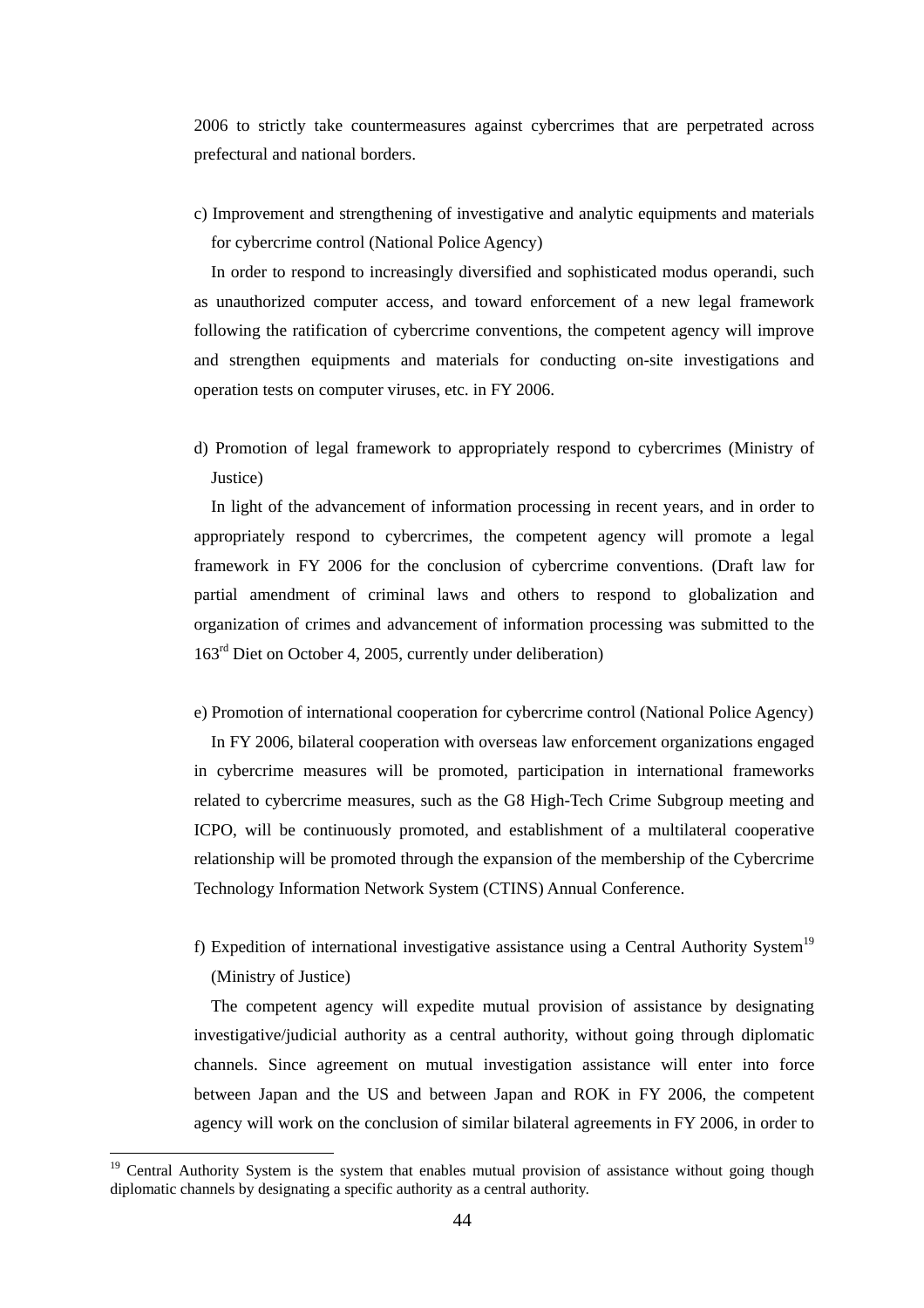appropriately respond to globalized cybercrimes. The competent agency will also discuss the designation of a "central authority" under the cybercrime convention, upon consultation with relevant agencies.

g) Strengthening of the measures against interference of critical telecommunications services (Ministry of Internal Affairs and Communications)

There have been incidents that threaten the lives and properties of people caused by reduction or suspension of system functions, due to interference and intervention against critical radiocommunications infrastructures, such as aviation radio or emergency radio. There is also concern about system malfunctions due to malicious manipulation of critical radiocommunications infrastructures, and therefore, rapid rejection of such incidents is increasingly important.

Thus, the competent agency will improve and enhance radio wave monitoring for appropriate response to declarations/consultations of interference and intervention against critical radiocommunications, and facilitate rapid rejection of interference and intervention, based on the "Three-Year Plan for Strengthening Radio Monitoring". In addition, the competent agency will strengthen radio wave monitoring by renovating the radio wave monitoring facilities and increasing the number of radio wave monitoring staff by the end of FY 2006.

B) Studies on infrastructure for protection and redemption of rights and interest in cyberspace (Cabinet Secretariat)

The competent agency will carry out studies, such as fact-finding studies, about the necessity of the development of infrastructure for protection and redemption of rights and interest in cyberspace in FY 2006, in close cooperation with concerned agencies.

# **2) Development and dissemination of technologies to increase safety and reliability in cyberspace**

The government will promote the development and dissemination of identification technology to identify the user at the other end of the communication line is under the approval of all the concerned parties in communications as well as in terms of the technology to improve safety and reliability in other cyberspace contexts.

### [Specific Measures]

A) Technology development to realize highly advanced network authentication infrastructure (Ministry of Internal Affairs and Communications)

In order to enable safe and secure communications on the Internet, the competent agency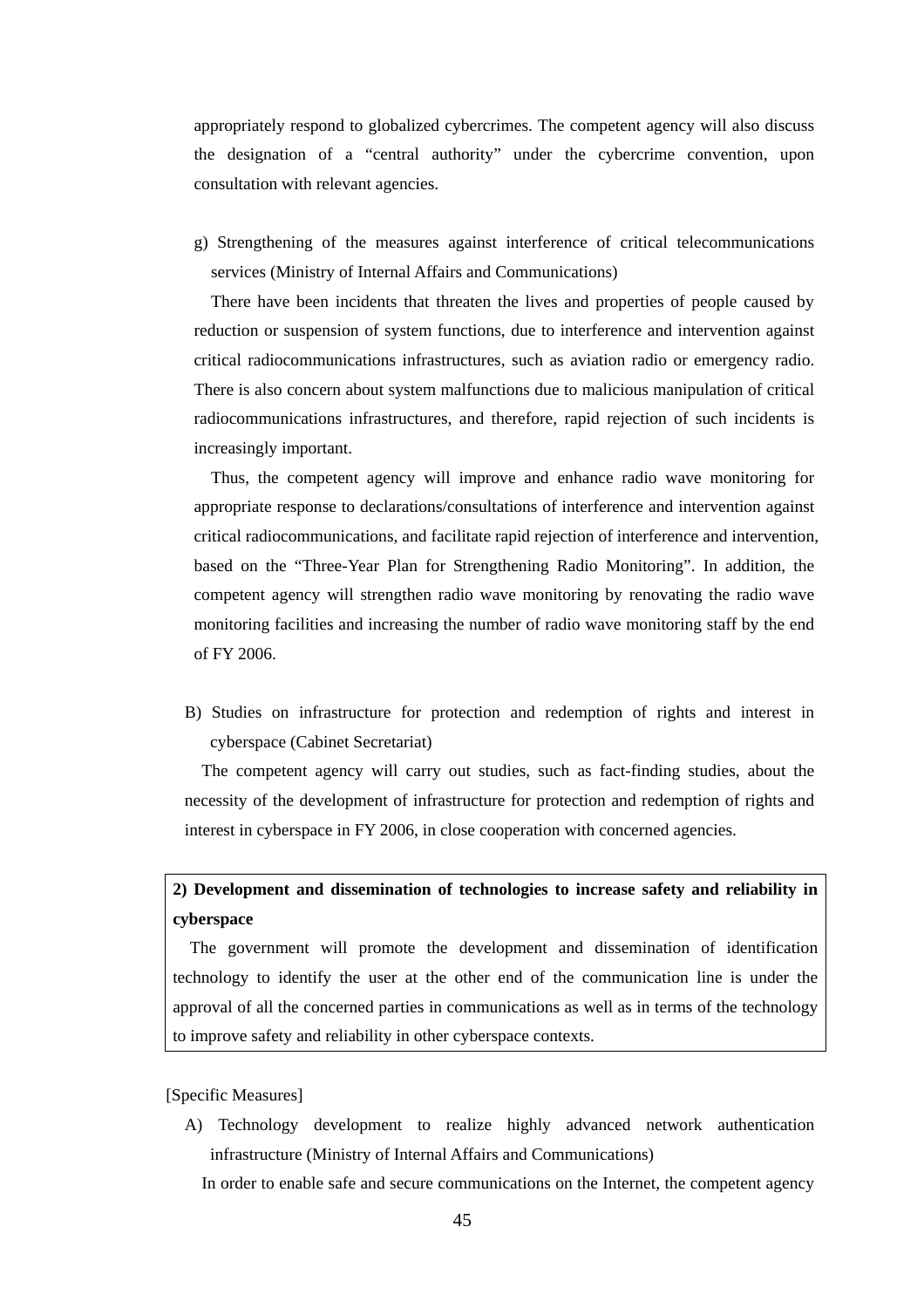will make efforts in technology development to establish a network infrastructure equipped with strict identification authentication functions, and basic technology will be developed in FY 2006.

B) Promotion of joint research between public and private sectors on measures against cyber terrorism (National Police Agency)

The competent agency will carry out joint research on the detection of signs of cyber attacks by analyzing the logs of firewalls, etc., in cooperation with private corporations and universities, etc.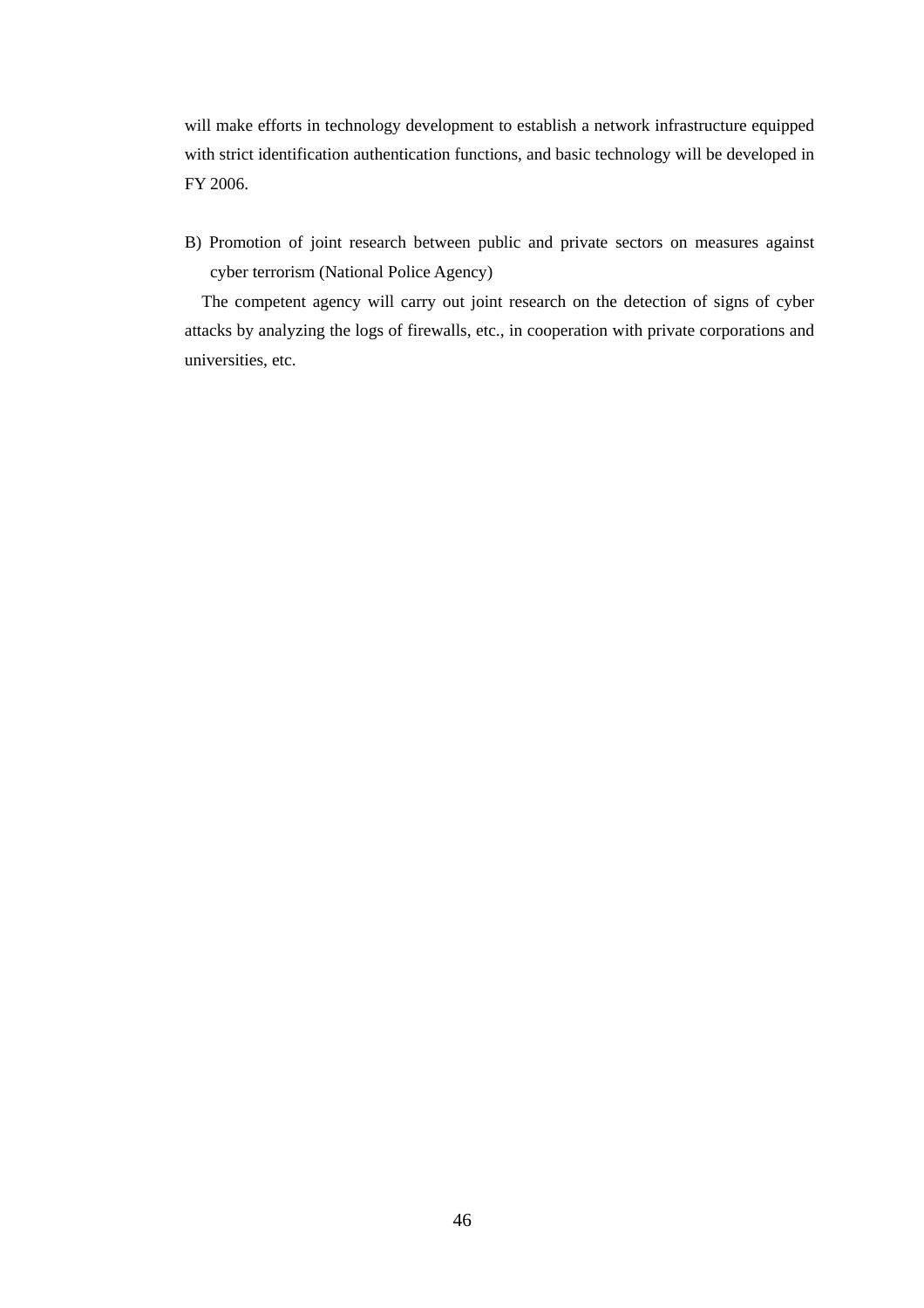# <span id="page-48-0"></span>**Chapter 4: Policy Promotion System and Structure of Continuous Improvement**

The government will comprehensively implement major policies described in the previous chapter in FY 2006 under the following system and persistent structure.

# Section 1: Policy Promotion System

### **(1) Enhancement of the National Information Security Center (NISC)**

The National Information Security Center (NISC) aims to reinforce the functions of the promotional system of the government so that the system will perform effectively for the compilation of the highest wisdom of both within and outside Japan. The NISC assumes the following tasks: preparation of basic strategies regarding information security policies of the whole government, designing of technological strategies concerning information security led by new R&D and technology development on the premise that the government will utilize the outcomes, inspection and evaluation of information security measures of the government, analysis of interdependency as to the information security measures among critical infrastructures, formulation and review of Guidelines for Formulation of 'Safety Standards, Guidelines, etc.' concerning Information Security Assurance of Critical Infrastructures, promotion of cross-sectoral exercises, and acting as an international Point of Contact (POC) on the cross-sectoral issues of information security, etc.

Furthermore, since a lot of knowledge on information security has been accumulated in the private sectors, the NISC will actively strive for utilization of manpower therein, and at the same time, will aim to function as a center for human resources development of government officials.

[Specific Measures]

A) Enhancement of the National Information Security Center (NISC) (Cabinet Secretariat)

The personnel structure of the NISC, which would play a core role in promoting information security measures of the entire government, will continuously be strengthened, ensuring at least 60 staff members by early FY 2006, and actively utilizing excellent human resources to mobilize the highest wisdom of the public and private sectors.

Under such system, the competent agency will implement the measures described in Chapter 2, Section 1 so as to make full-dress launch of the Standards of Measures and PDCA cycle based thereon and to strengthen the emergency response capability of the entire government, and will also carry out measures described in Chapter 2, Section 2 in line with the action plan etc. concerning information security measures for critical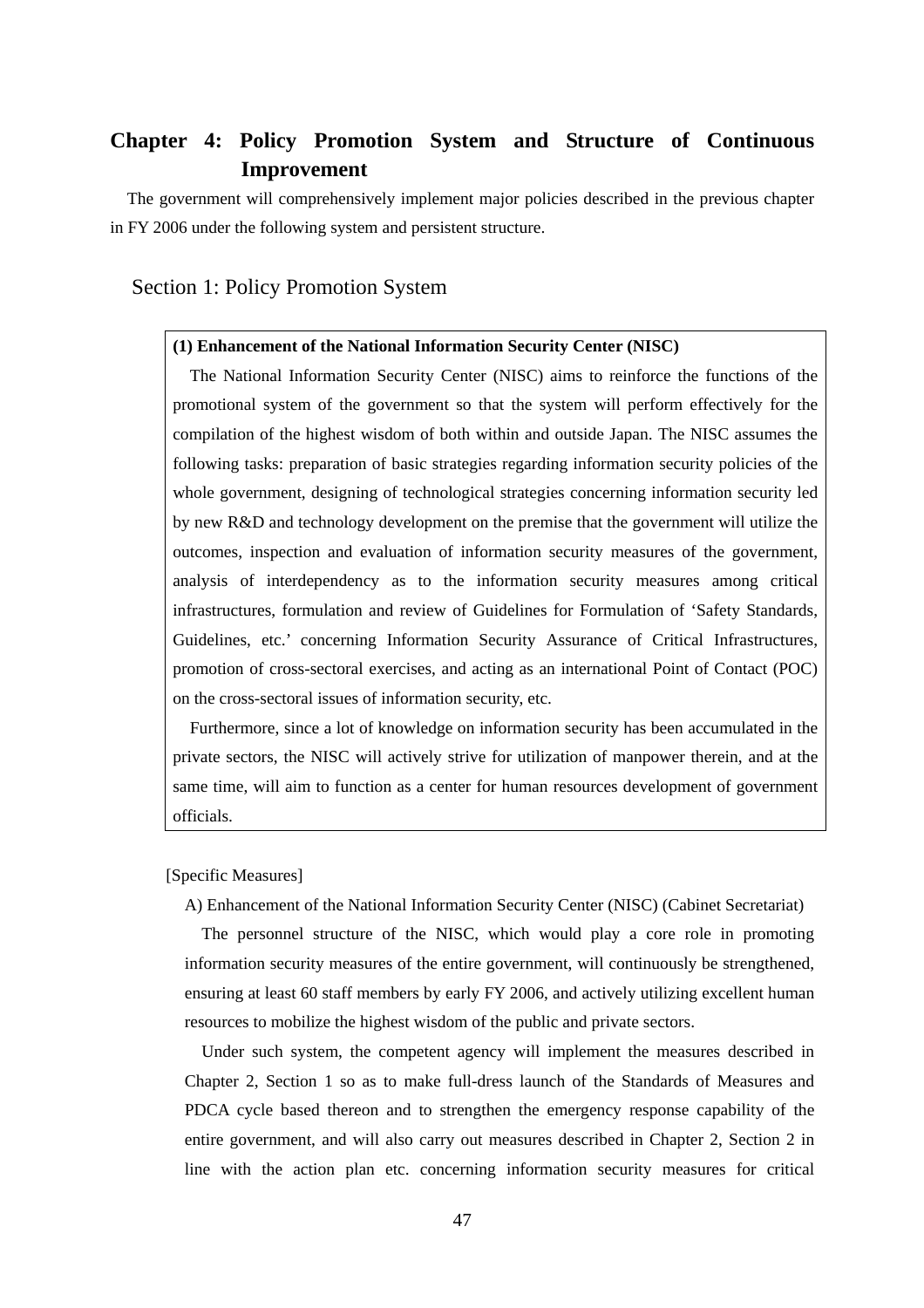infrastructures.

In order to improve the functions of the NISC as an international Point of Contact (POC) in Japan concerning cross-governmental information security issues, and to enable the NISC to play a role as an international interface trusted by other countries, the competent agency will increase the recognition of the NISC as a POC, promote international trust relations, improve information collection, strengthen the functions of information sharing and analysis with relevant organizations, and ensure the core function of promoting cross-sectoral policies with regard to information security.

In view of disseminating the activities of the NISC as well as information security-related issues throughout the general public, e-mail magazine of the NISC will be issued periodically in FY 2006.

### **(2) Enhancement of Ministries and Agencies**

In order to actively promote information security measures of the whole government, having the Information Security Policy Council and the NISC as its core, Ministries and Agencies will be committed to the improvement and strengthening of the information security system of its own. At the same time, in trying to change the traditionally bureaucratic sectional system, Ministries and Agencies will make efforts to implement every measure so that integrated and cross-sectoral information security measures will be facilitated in public and private sectors.

### [Specific Measures]

A) Strengthening of the framework for information security measures and implementation of cross-organizational approaches of the government (All government agencies)

The competent agencies will strengthen the framework for their own information security measures, and will implement, in cooperation with each other, cross-organizational approaches, such as the share of operation procedures and outcomes of information security measures of the public and private sectors and standardization of the measures, etc.

# Section 2: Partnerships with Other Related Organizations

The National Strategy stipulates mid and long-term strategies in view of the information security issues in Japan; however, information security is widely associated with people's social lives and economic activities, and it is necessary to pursue cooperation with various related organizations in implementing the strategies.

It is required to pay particular attention to the following facts; in terms of the relationship with IT Strategic Headquarters, information security policies are to be positioned as one of the primary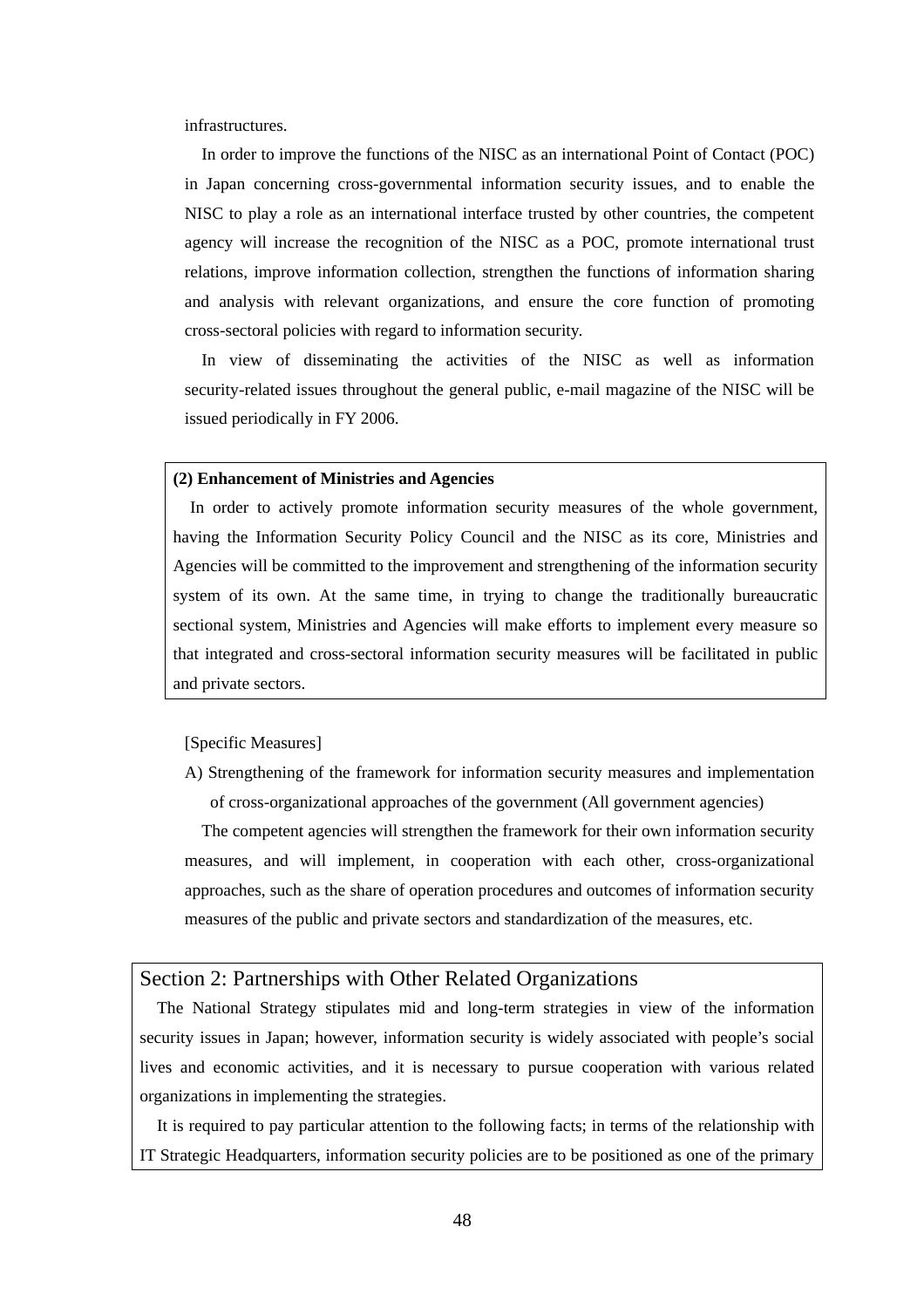factors of IT policies in various related organizations; and the National Strategy is to practically assume the part of the information security-related elements of the IT New Reform Strategy. In terms of the relationship with the Council for Science and Technology Policy, it is necessary to make sure that factors related to R&D and technology development within information security policies are consistent with the science and technology policies of the government. Thus, Information Security Policy Council and NISC will promote information security policies in cooperation with each other.

[Specific Measures]

A) Strengthening of cooperation with relevant organizations, etc. (Cabinet Secretariat and Cabinet Office)

The ISPC will intensify the exchange of opinions with other related organizations, such as the IT Strategic Headquarters, Council on Economic and Fiscal Policy and Council for Science and Technology Policy, to clarify the demarcation between them, and to promote information security measures of the entire government in an integrated manner, by closely cooperating with each other in proposing and implementing various measures.

In particular, with respect to the relationship with the Council for Science and Technology Policy, the competent agencies will maintain cooperation with the NISC, based on area-specific promotion strategies (i.e. information and telecommunications area) during the period of the Third Science and Technology Basic Plan<sup>20</sup>. Additionally, with regard to the nature of information security measures for disaster prevention and reduction, the competent agencies will cooperate more closely with other related councils, such as the Central Disaster Prevention Council, by intensifying the exchange of information, thus promoting information security measures for critical infrastructures in an integrated manner.

# Section 3: Establishment of the Structure of Continuous Improvement

The situations surrounding the issues on information security change rapidly, namely new risk factors can emerge one after another, and unexpected incidents, disasters and attacks can occur, so it is necessary to constantly evaluate and improve the effectiveness of the policies. Therefore, the government is required to construct bases for continuous improvement as below.

# **(1) Formulation and Evaluation of the Annual Plan**

In order to realize the National Strategy, the government will formulate the Annual Plan as an implementation plan of more specific measures every fiscal year, evaluate the

<span id="page-50-0"></span><sup>&</sup>lt;sup>20</sup> Third Science and Technology Basic Plan (Cabinet decision of March 28, 2006)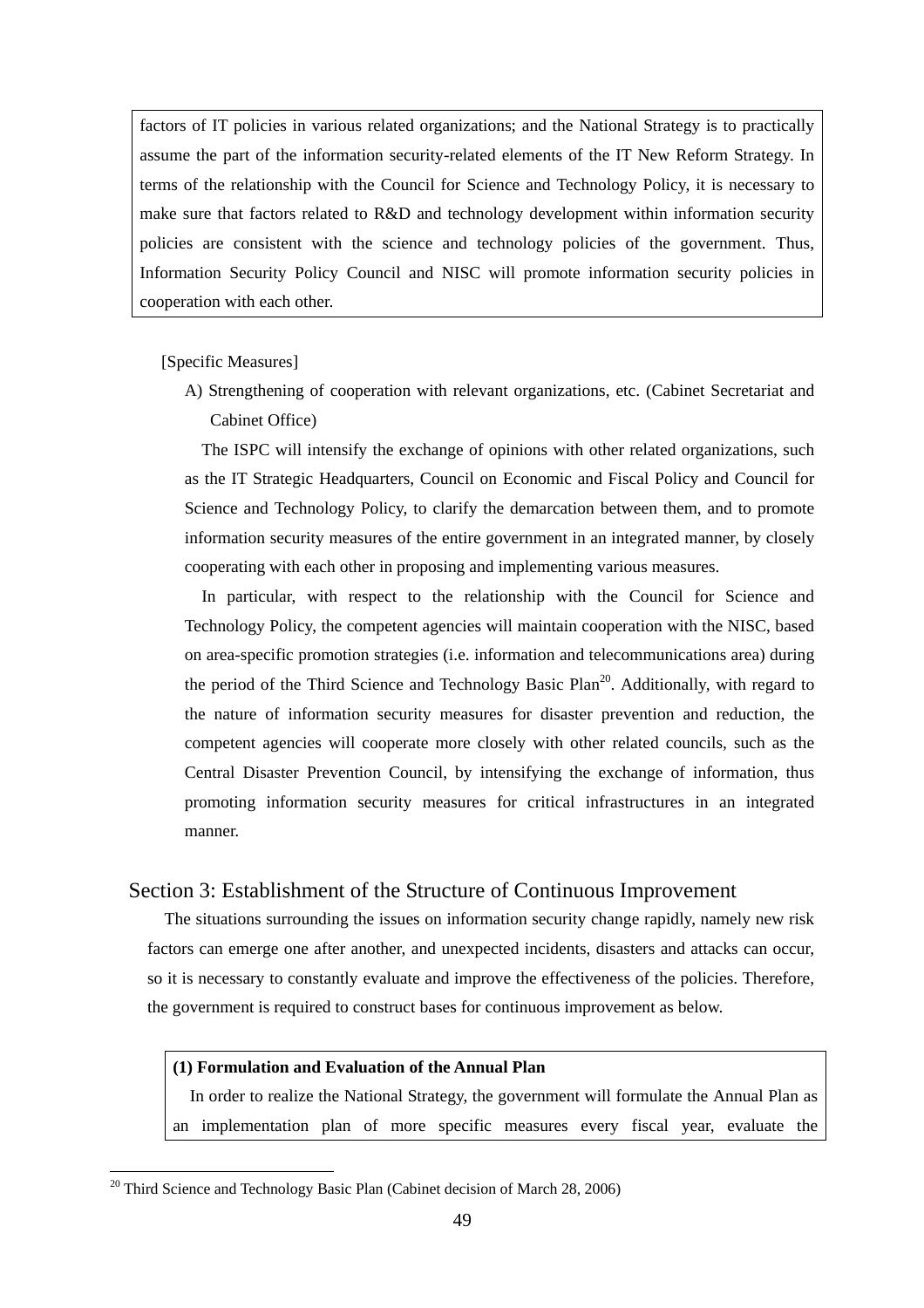implementation, and disclose the results as much as possible.

Meanwhile, in order to smoothly promote the measures, such as when a case must be responded to by related organizations other than the government, the government will consider a milestone setting that covers several fiscal years, for those requiring mid and long term plans, without adhering to an annual plan.

[Specific Measures]

A) Implementation and disclosure of evaluation (Cabinet Secretariat)

In FY 2006, while considering the method to appropriately evaluate Secure Japan 2006, the competent agency will implement evaluation on the progress of specific measures described in Secure Japan 2006, and the results will be disclosed every six months. In doing so, efforts are made to ensure coordination with deliberations by the Expert Evaluation Group of the IT Strategic Headquarters.

B) Discussions on a milestone toward strengthening information security measures of government agencies (Cabinet Secretariat)

In view of promoting advanced responses by related organizations other than government agencies toward the realization of the First National Strategy, in FY 2006, the competent agency will consider a milestone up to FY 2008.

C) Framework based on Action Plan on Information Security Measures of Critical Infrastructures (Cabinet Secretariat)

The competent agency will examine the progress of measures in FY 2006 based on the Action Plan on Information Security Measures for Critical Infrastructures by utilizing the Expert Panel on Critical Infrastructures.

# **(2) Implementing Measures to Respond to Emergencies during Execution of the Annual Plan**

The government, while even executing annual plan, will implement measures to respond to emergencies in the event of incidents, disasters or attacks, etc.

[Specific Measures]

A) Consideration for reviewing the plan (Cabinet Secretariat)

In the event of an emergency such as a large-scale disaster or attack, or a sudden change in information security situations, suitable measures will be rapidly designed and carried out, even in the midst of implementing Secure Japan 2006.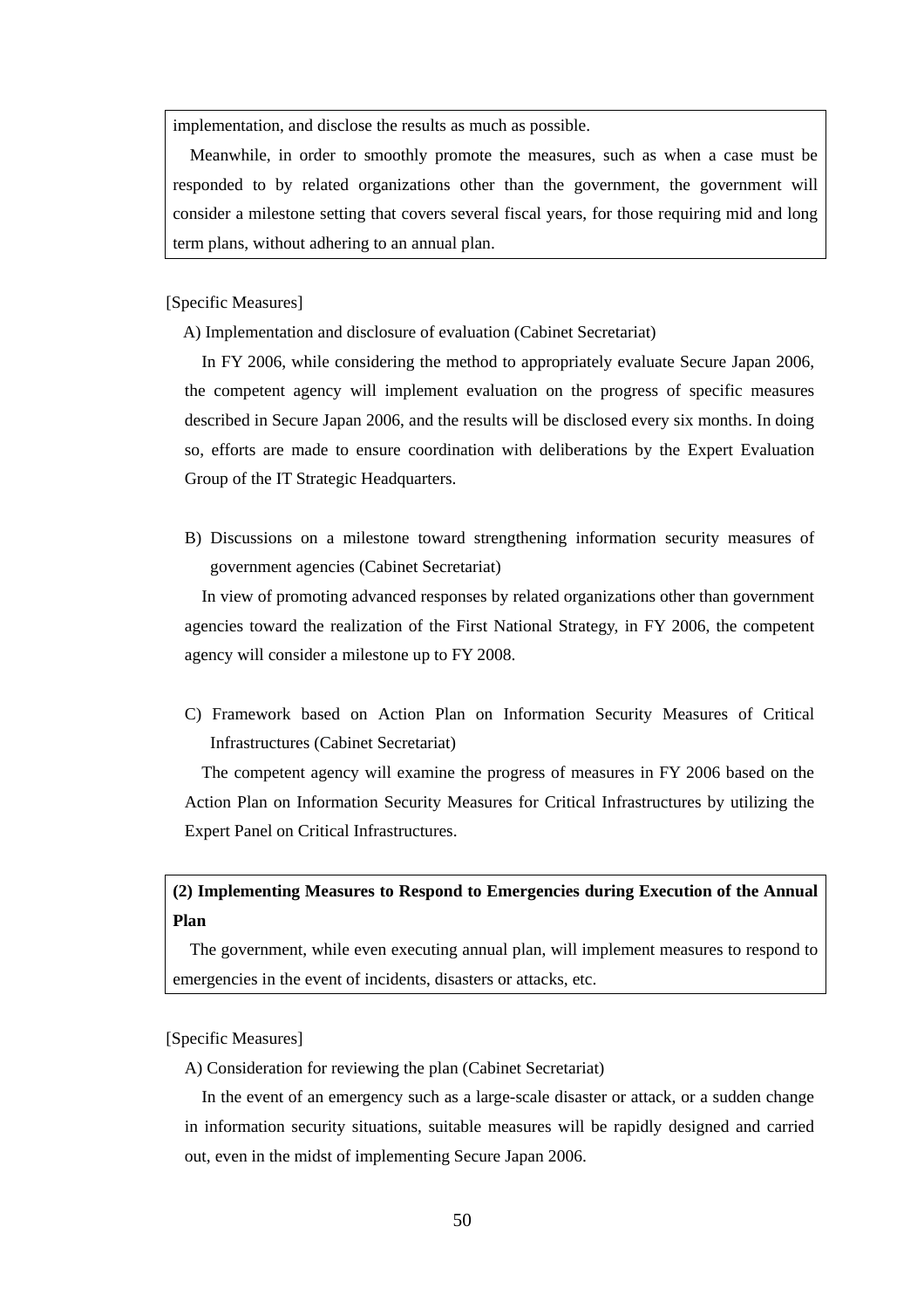### **(3) Development of Evaluation Criteria**

No definite evaluation criteria for information security in each implementation area of measures have been set up thus far. However, since these criteria are indispensable for the evaluation of the degree of diffusion of information security measures in each implementation area, the government will promptly consider the criteria, aiming to utilize them for the evaluation of the implementation of the National Strategy.

### [Specific Measures]

A) Establishment of evaluation indices for information security measures (Cabinet Secretariat, Ministry of Internal Affairs and Communications and Ministry of Economy, Trade and Industry)

From the perspective of visualizing a path toward the realization of the First National Strategies, the competent agencies will establish a system to consider indices for evaluation of the degree of penetration with respect to information security measures in each implementation area (i.e. government agencies, local governments, critical infrastructures, businesses, and individuals, etc.) at the earliest possible time in FY 2006, and the use of these indices within the government and international organizations will be promoted, upon establishing appropriate evaluation indices in FY 2006.

Meanwhile, in order to contribute to the aforesaid evaluation indices, the competent agencies will promote the formulation of the "Evaluation Indices for National Information Security Level (tentative)" by IPA, and will also consider the formulation of the "Evaluation Indices for the Security Level of Information and Telecommunications Infrastructures (tentative)".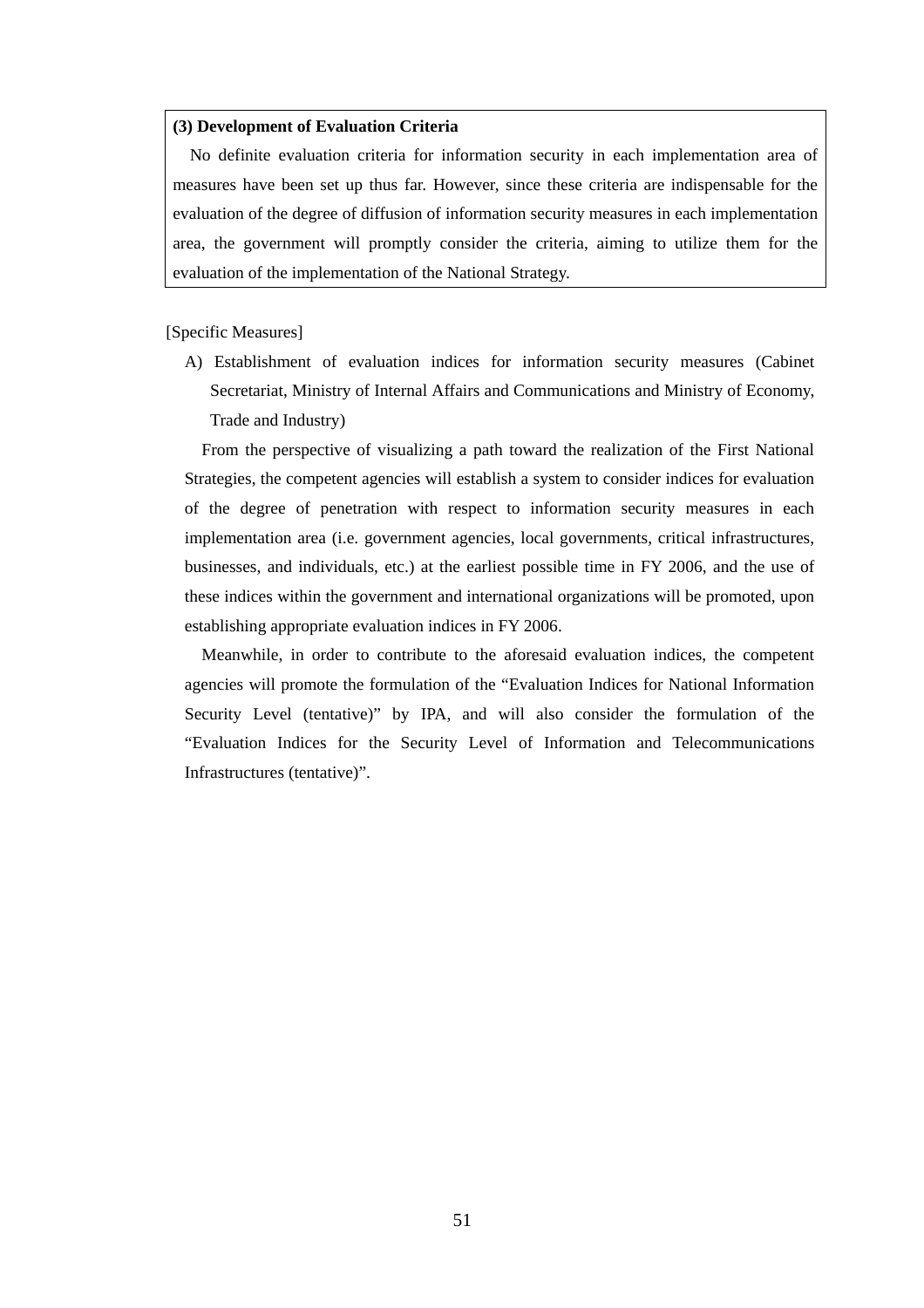# <span id="page-53-0"></span>**Chapter 5 Direction of Priority Measures for FY 2007**

# – **Priority for FY 2007 "Upgrading Information Security Measures in the Public and Private Sectors"** –

In Chapters from 2 to 4, specific measures to be taken in FY 2006 were described as the first step of the three-year basic policies, with emphasis on the **establishment of information security measures in the public and private sectors.** 

Information security measures of the whole nation need to be taken by every concerned party, through role sharing which is suitable for each, with awareness of its own responsibilities, and common recognition about the importance of addressing information security issues. However, there are some entities that lack the awareness of the importance, and cannot take appropriate measures to protect themselves under the circumstances, and they cannot be covered by "establishing a system". Therefore, it is extremely important to upgrade those entities that have fallen behind in taking measures, in order to achieve the goal of raising the overall level.

Major pillars of measures to upgrade the level of those entities that fall behind in taking measures include: 1) efforts in the area that can present good practices to the concerned entities that are behind and other concerned parties; 2) measures for the entities that are behind, and 3) efforts in strengthening and stabilizing cross-sectoral information security infrastructures to prevent any entity from falling behind.

Thus, besides continuing measures for FY 2006, in FY 2007, the government will place emphasis on **upgrading information security measures in the public and private sectors** to establish a solid path leading to FY 2008, which is the final year of the Three-Year Plan. The following measures will particularly be promoted.

# Section 1 Upgrading Information Security Measures in the Model Area

With regard to the area of government organizations and the area of critical infrastructures, the National Strategy stipulates that all government agencies aim to implement the most advanced level of measures by the beginning of FY 2009, and to reduce the incidents of IT-malfunctions in critical infrastructures to as close as possible to zero, and these are the areas we expect to be a model for other entities. Local governments, meanwhile, are required to strengthen information security measures based on the efforts taken by the central government agencies. Thus, following the establishment of a system of FY 2006, the government will present good practices in FY 2007 to the individuals and entities that have fallen behind in these three areas by implementing the following measures.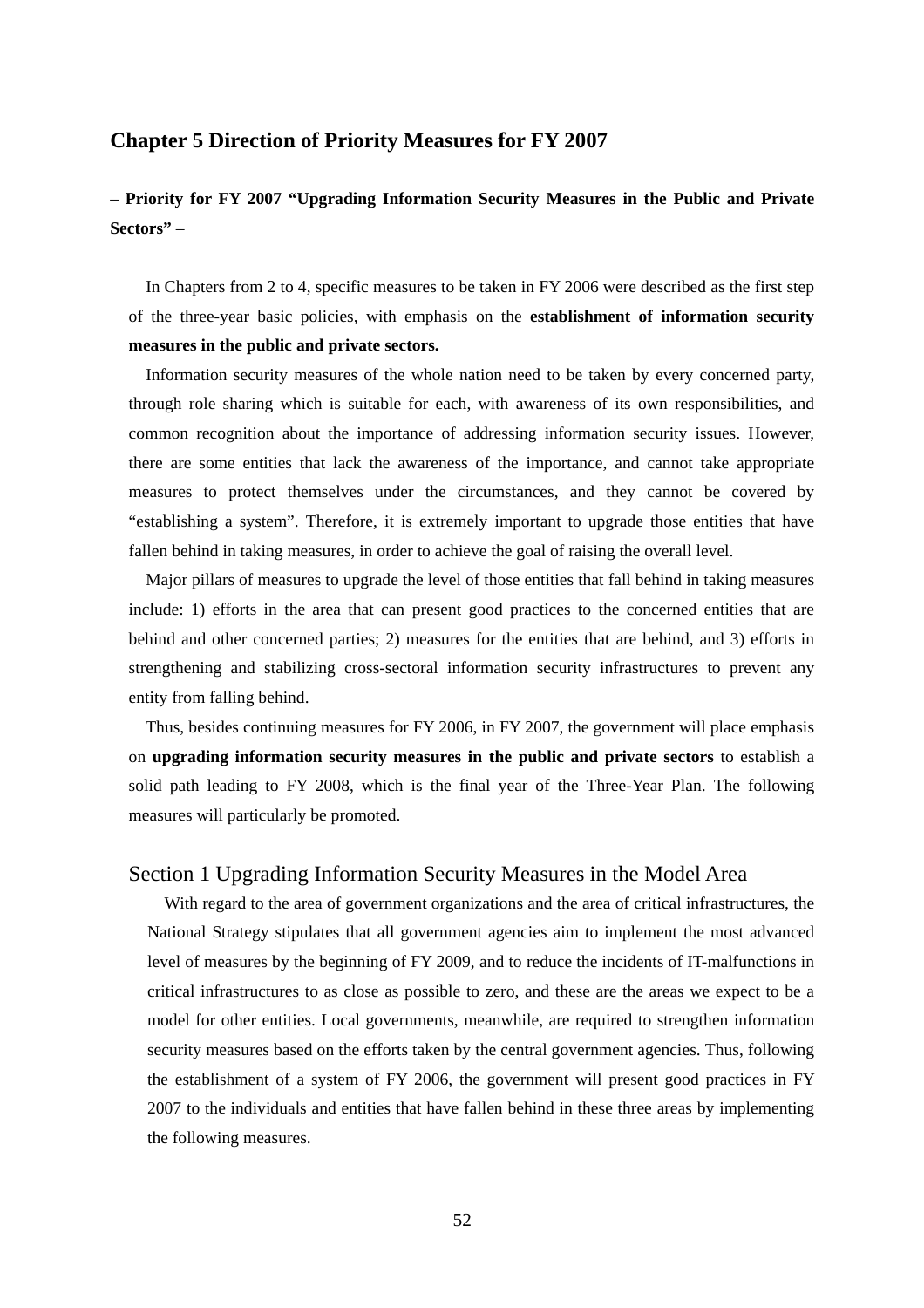#### [Specific Measures]

- A) Upgrading information security measures in government organizations
	- a) Establishment of PDCA Cycle and promotion of full-scale evaluation (Cabinet Secretariat and all government agencies)

Each government agency will improve its own measures based on the results of self-assessment and monitoring of the implementation of information security measures, in an attempt to upgrade the entire organization by establishing PDCA Cycle. In addition, the Cabinet Secretariat will, based on the evaluation method established in FY 2006, perform full-scale objective evaluations on the implementation of measures of each government agency in a comparable manner, and disclose the result, in an attempt to promote effective measures of the government as a whole.

b) Presentation of a pioneering empirical model of information security measures (Cabinet Secretariat)

Although technology has been developed, some measures are lagging behind in the area of pioneering security measures, or some measures have yet to be implemented in government organizations. Based on the fact that propagation is taking time due to a lack of know-how, including transition methods or installations method suitable for the conditions of the implementation sites, the competent agency will formulate operation procedures, etc., by introducing these information security measures as an empirical model, and will promote the introduction of measures by providing technological information, etc., which can be used as an implementation reference for government organizations and other entities.

c) Strengthening of the functions of solving cross-sectoral problems associated with cyber attacks, etc., against government organizations (Cabinet Secretariat and all government agencies)

In order to prevent cyber attacks against government organizations, and information leakages and system failures in government organizations, and to rapidly and adequately respond to incidents when they occur, the NISC will strengthen relevant functions such as information collection functions, analyzing functions of attacks, etc., advisory functions to government organizations, and functions to promote intra-organizational cooperation (operation of the Government Security Operation Coordination Team: GSOC). In doing so, each government organization, led by the NISC, will strengthen the real-time monitoring and rapid response functions of each information system.

d) Strengthening of information collection and incident response capability (National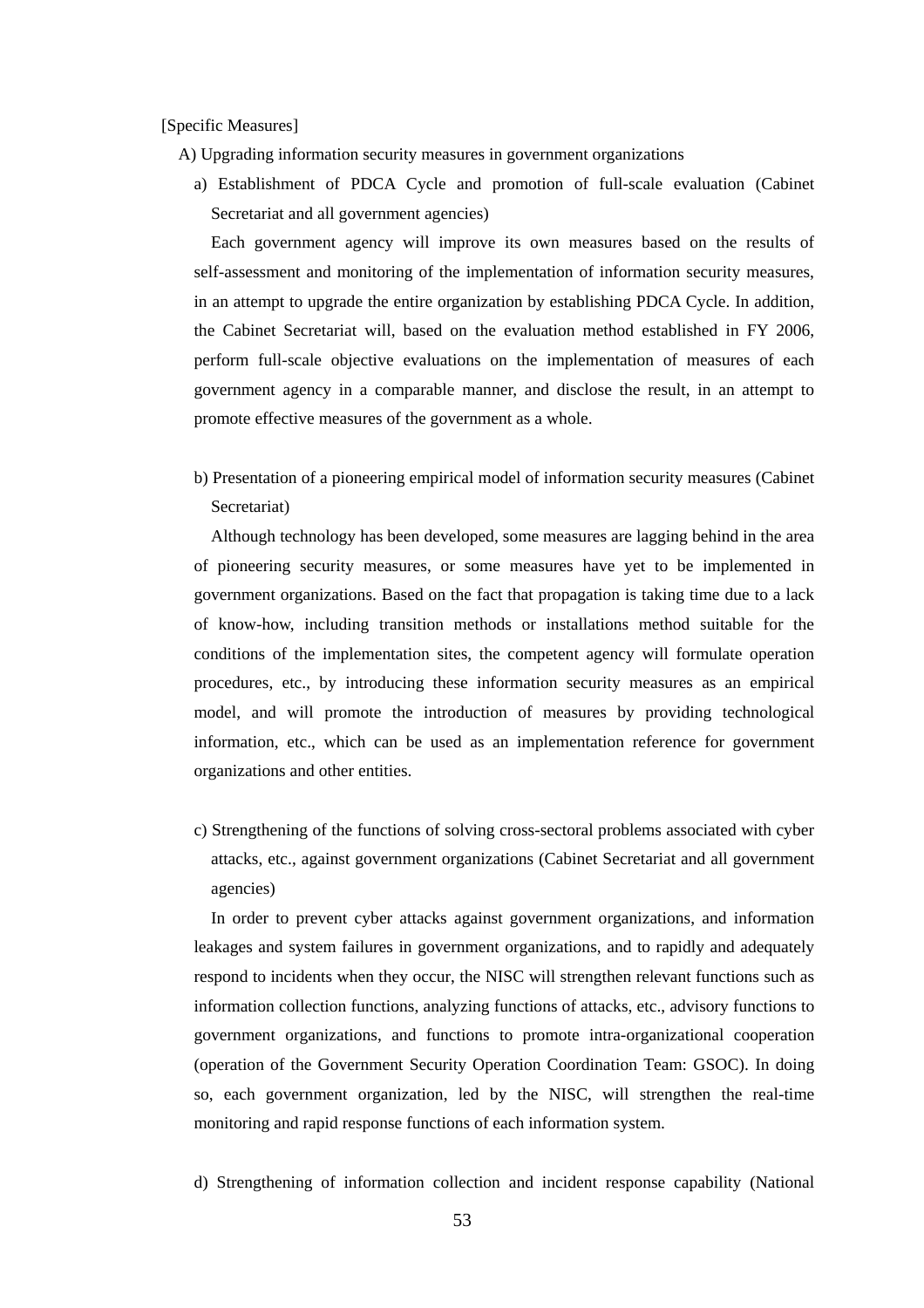#### Police Agency)

In order to adequately and accurately respond to acts of cyber terrorism, the competent agency will appropriately understand new Internet observation functions, equipments for on-site operations, and the actual situation at the scene, and will also develop and advance equipments and materials to give commands and instructions, and promote the strengthening of international cooperation in the cyber terrorism measures of police agencies.

e) Education and training necessary for response to cyber attacks, analysis of attacks and evaluation of protective measures (Japan Defense Agency)

In order to carry out education and training for combatants against cyber terrorism, to analyze the method of attacks and to evaluate protective measures, the competent agency will promote the development of a system to simulate the modes of cyber attacks, etc. The competent agency will also promote such measures as technology for monitoring of and protection from unauthorized computer access, technology for analyzing cyber attacks, and active protection technology, etc., in order to rapidly and effectively carry out responsive actions against cyber attacks. Furthermore, the competent agency will develop an environment and improve and enhance research systems for promoting the efforts mentioned above.

- B) Upgrading information security measures for critical infrastructures
- a) Improving the ability to grasp the situation for the promotion of cross-sectoral measures for critical infrastructures (Cabinet Secretariat)

The competent agency will conduct risk analysis, etc., by combing regular threat analyses and the assessment of ongoing efforts in critical infrastructures, to grasp the current state of the threat. In addition, it will grasp the current situations of safety measures of the business entities engaged in critical infrastructures that require confidentiality, in cooperation with the agencies surrounding critical infrastructures.

b) Strengthening of the information sharing basis for smooth cooperative response between public and private sectors (Cabinet Secretariat)

In order to protect critical infrastructures from IT-malfunctions that may occur in any operation of critical infrastructures, it is necessary to conduct cooperative response activities between the public and private sectors more effectively and efficiently. Thus, in addition to human resources, the competent agency tries to establish the basis for an information sharing environment that incorporates assurance of confidentiality and infallibleness that allows adequate and rapid response to IT-malfunctions.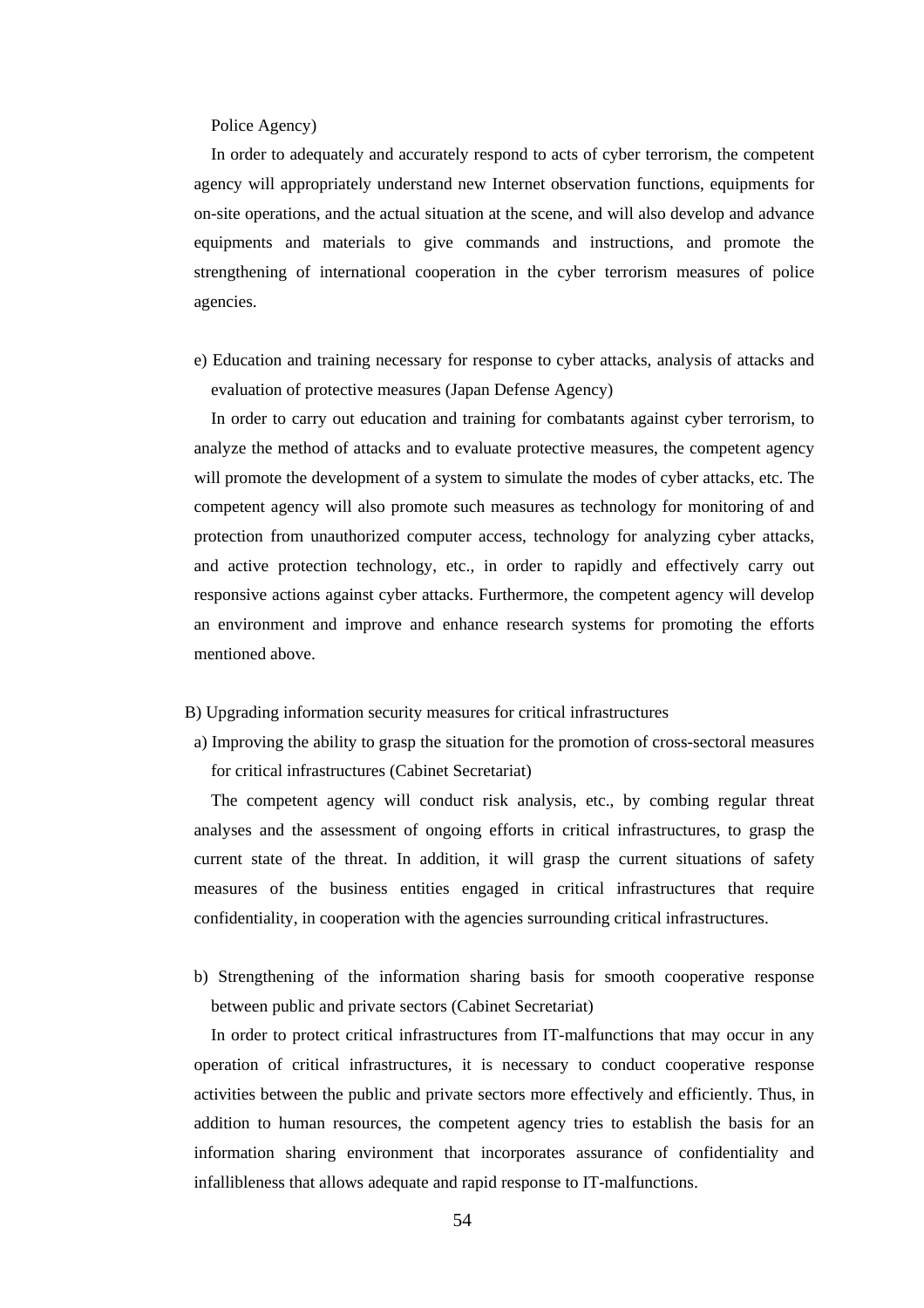c) Promotion of analysis of dynamic dependence between critical infrastructures (Cabinet Secretariat and agencies surrounding critical infrastructures)

IT systems are not only essential for maintaining the services of business entities engaged in critical infrastructures for the people, but are also closely related to business entities engaged in critical infrastructures of other sectors. Since further advancement of IT use and increase in relations between different areas are expected, the protection of critical infrastructures through individual measures in each area does not provide sufficient panoramic analysis of and measures for the whole network system. Therefore, predictable dynamic simulation of the effect of the spread and extension of damages from IT-malfunctions will be promoted upon grasping the effect propagation mechanism of mutual dependency.

d) Promotion of exercises for critical infrastructure functions (Cabinet Secretariat and agencies surrounding critical infrastructures)

In order to verity whether information provision/sharing systems and various information security measures will effectively function at the time of actual incidents of IT-malfunctions, exercises for critical infrastructure functions will be performed according to the IT-malfunction propagation scenario (themes are set in accordance with the model of specific foreseeable threats), in cooperation with the agencies surrounding critical infrastructures, the business entities engaged in critical infrastructures, and CEPTOAR of each critical infrastructure, etc. In addition, an implementation plan for functional exercises<sup>21</sup> will be formulated to confirm the functions of a cooperation system between the public and private sectors, and to facilitate coordinated response activities.

e) Ensuring stable operation of Internet systems (Ministry of Internal Affairs and Communications)

An appropriate environment will be developed in order to ensure the stable operation of Internet systems, which have now become a basis for people's social lives and economic activities, in preparation for the event of disturbance to the telecommunications services, such as cyber attacks, computer viruses, and information leakages, etc.

f) Strengthening of information security measures in the electricity area (Ministry of Economy, Trade and Industry)

A model system for a control and communications system for electricity, which is the

<span id="page-56-0"></span><sup>&</sup>lt;sup>21</sup> Plan for functional exercises stipulates the plans for controlling a drilling scenario and the participation of CEPTOAR/critical infrastructure operators, etc.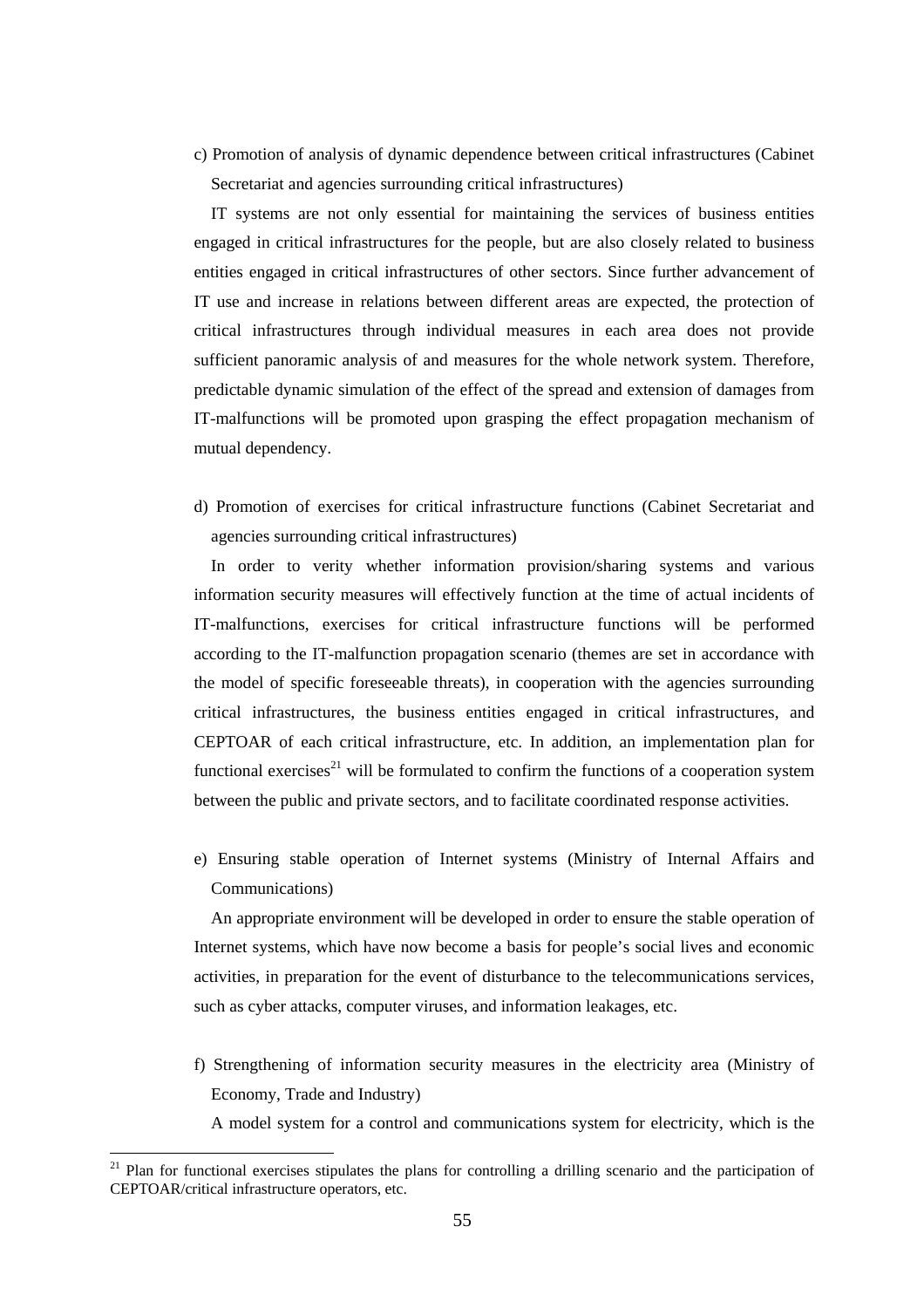core of a control system, will be established using general-purpose technologies, and security evaluation and measures based on cutting-edge technologies will be discussed. Furthermore, the competent agency will promote studies on dealing with information pertaining to threats using such general-purpose technologies.

g) Strengthening of partnership between public and private sectors in responding to cyber terrorism against critical infrastructures (National Police Agency)

The competent agency will conduct campaign activities to raise the awareness of business entities engaged in critical infrastructures about cyber terrorism based on the characteristics of the operation of business entities engaged in critical infrastructures, on an as needed basis. In addition, discussions will be conducted about entrusting research and study projects on the threats and countermeasures against cyber terrorism to private entities and also about conducting joint research on the early detection of cyber terrorism.

- C) Upgrading the level of information security measures in local governments
- a) Promotion of development of operation procedures for ensuring information security assurance in local governments (Ministry of Internal Affairs and Communications) In order to ensure efficiency of the information security measures in local governments, the competent agency will promote the development of operation procedures on information security.

# Section 2 Upgrading the Level of Measures Taken by Entities that Tend to be Slow in Taking Actions

Businesses and individuals are the areas in which there are some entities that tend to be slow in taking measures due to the influence of market principles and a lack of fundamental interest, even though they are susceptible to damage from information security incidents/accidents. Thus, in FY 2007, the government will take the following measures to upgrade the level of measures taken by some corporations and individuals that tend to be slow in taking actions, in addition to accelerating the measures of FY 2006 (see Chapter 2, Section 3 and Section 4),

[Specific Measures]

A) Improvement and development of portal site providing information of government organizations (Cabinet Secretariat and all government agencies)

A portal site providing a list of information of government agencies will be improved and developed. In addition, documents regarding the information security measures in each area of the government will be disclosed as much as possible and linked to this portal site.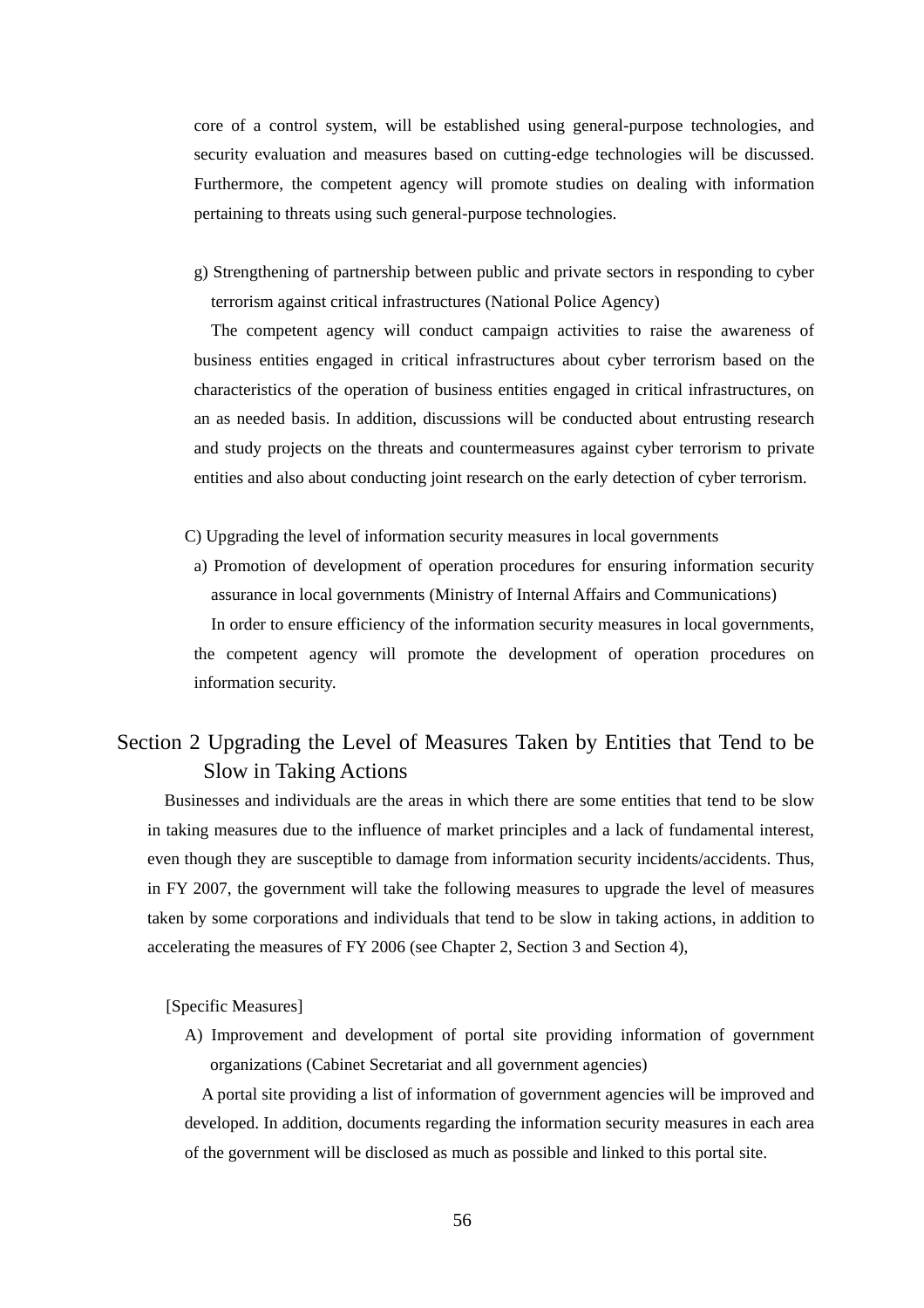B) Strengthening of dissemination and PR activities for general users (Ministry of Internal Affairs and Communications)

In order to allow general users of information telecommunications services to use the services safely and securely, the competent agency will strengthen dissemination and PR activities concerning information security.

C) Design and distribution of educational contents to learn security measures in an understandable and practical way (Ministry of Internal Affairs and Communications and Ministry of Economy, Trade and Industry)

In order to present the concept of safe use of Internet services to teachers and students of elementary, middle and high schools, and to prepare an environment to acquire literacy skills and acquire know-how, the competent agency will promote the use of educational contents in classes and lessons at elementary, middle and high schools while taking into account the latest movements on information security.

D) Promotion of damage prevention measures accurately reflecting the reality of cybercrimes (National Police Agency)

In order to surely prevent damages from cybercrimes, analysis of the reality of detected cybercrimes will be enhanced, and dissemination and PR activities based on the latest modus operandi will be conducted.

# Section 3 Upgrading the Level of Cross-sectoral Information Security Infrastructures

What is missing to strengthen and stabilize the information security measures of our entire society from a long-term perspective can be the vulnerability of the information security infrastructures of the whole society. In specific terms, it refers to a framework to evaluate and disclose the condition of information security, human resource development and training measures for educators and specialists in information security, R&D and technology development and formulation of standards to allow everyone to use the IT systems safely, and upgrading the level of investigative organizations, etc. Thus, the government will promote the following measures in FY 2007.

Meanwhile, it is important to remember that the measures to upgrade the level of information security infrastructures cannot be completed overnight, but in many cases, it would require midand long-term efforts.

[Specific Measures]

A) Formulation and issuance of "White Paper on Information Security Measures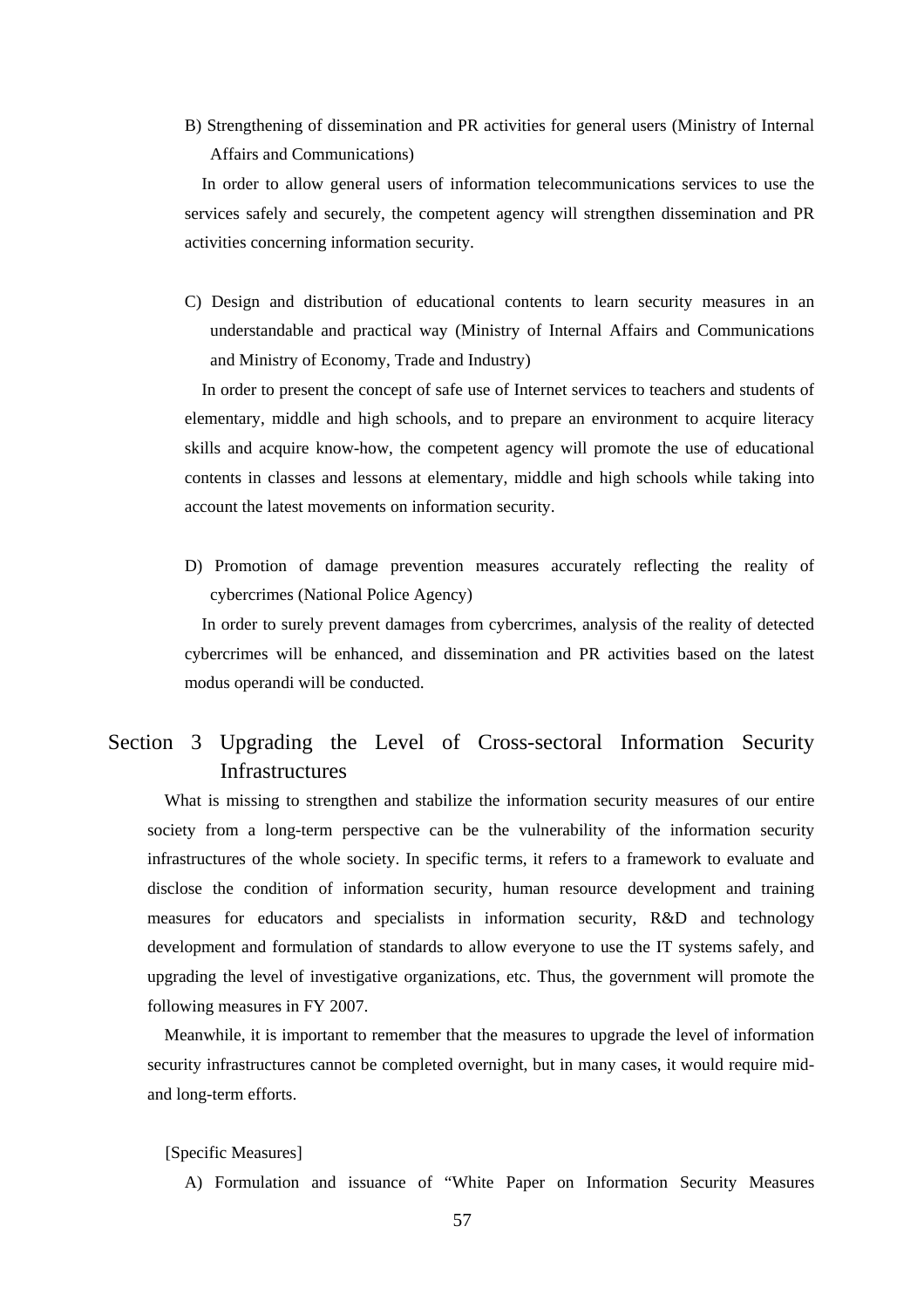(tentative)" (Cabinet Secretariat)

In order to visualize the condition of the information security of the entire society, the competent agency will formulate and issue the "White Paper on Information Security Measures (tentative)."

B) Development/training for educators and experts in information security (Cabinet Secretariat, Ministry of Internal Affairs and Communications, Ministry of Education, Culture, Sports, Science and Technology and Ministry of Economy, Trade and Industry)

The competent agencies will increase the opportunities for development/training for education and experts in information security, and also will discuss strategies toward the establishment of career paths that would help the general public appreciate the role of these personnel, and secure their occupational positions and recognitions.

C) Empirical use/development, etc. of next generation OS environment that realizes advanced security functions (Cabinet Secretariat, Cabinet Office, Ministry of Internal Affairs and Communications and Ministry of Economy, Trade and Industry)

The competent agencies will actively promote the empirical use of some of the outcomes of the "Development of Next Generation OS Environment to Realize the Advanced Security Functions," which is implemented in FY 2006, and at the same time, they will promote the development of coded telecommunications systems for expansion of infrastructure functions, ID control and resource management through cooperation between industry, academia and government. In addition, based on the results of empirical tests, the competent agencies will promote formulation of government procurement specifications for system installation, such as the OS, aiming at developing an OS environment that would realize full-fledged and advanced security functions on the premise of the use by E-Government.

D) Dissemination of educational materials for developers (Ministry of Economy, Trade and Industry)

To create an environment that allows information related operators to develop and provide products equipped with information security functions, the IPA will produce and disseminate a booklet on the basics of information measures concerning built-in software.

E) Establishment of standards to be complied with by safe websites (Ministry of Economy, Trade and Industry)

The competent agency will organize integrated security requirements for creating a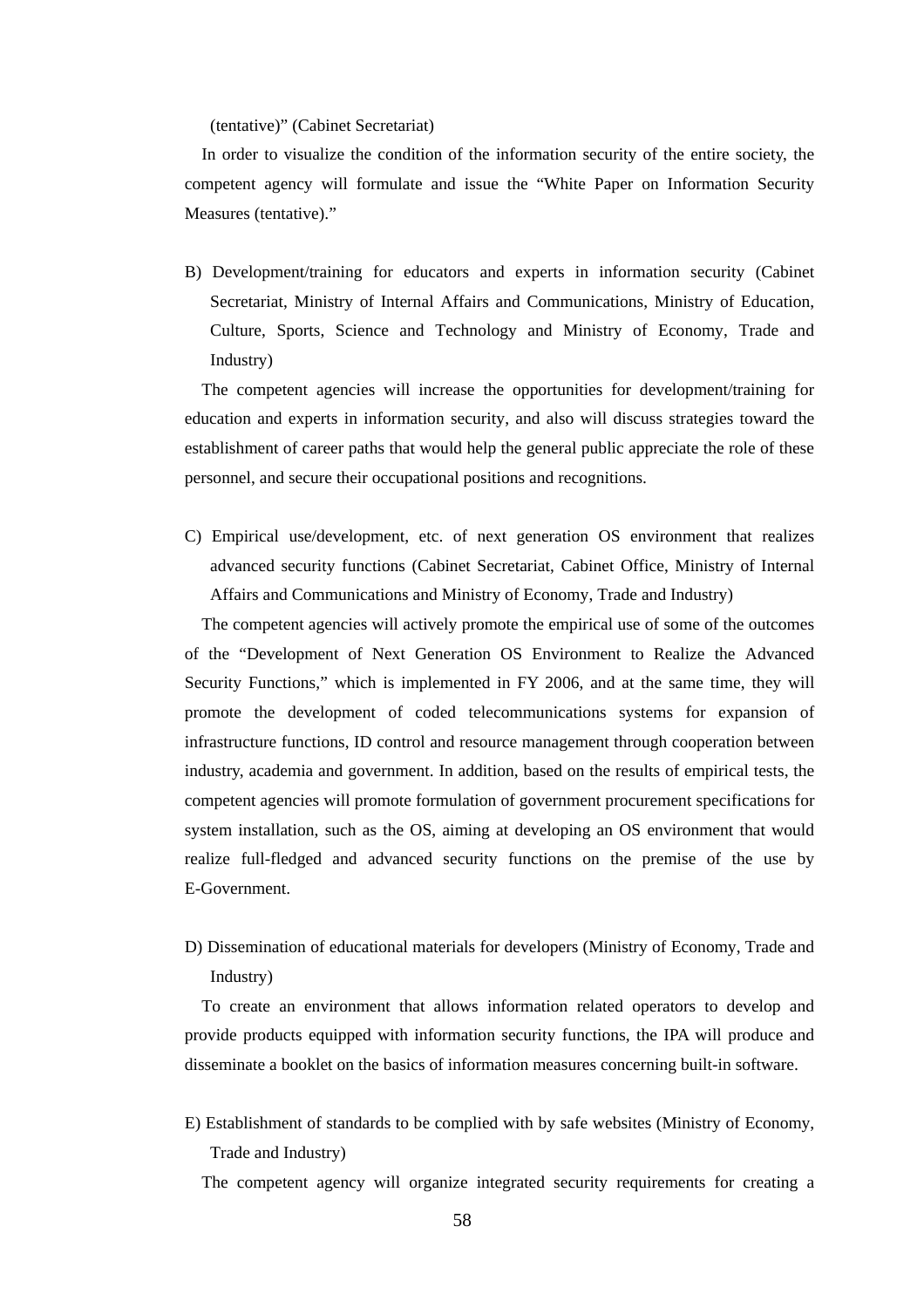website in an attempt to formulate the standards to be complied with by safe websites.

F) Promotion of full-scale use of cryptographic module test authentication system (Ministry of Economy, Trade and Industry)

In order to promote the use of highly safe cryptographic modules, efforts will be made to start the full-scale use of a framework for the authentication of cryptographic modules by expanding the IT security evaluation and authentication systems used by the IPA.

G) Comprehensively upgrading the investigative capability on cybercrime cases (National Police Agency)

In order to respond to diversified and sophisticated modus operandi, such as unauthorized computer access, and to the enforcement of a new legal system following the conclusion of conventions against cyber crimes, the competent agency will promote the development and advancement of systems, equipments and materials to analyze electromagnetic records to appropriately respond to the fabrication of illicit electromagnetic records. In addition, the competent agency will strengthen and improve a system concerning digital forensics, implement inter- and intra-department training for police officers throughout the country engaged in cybercrime investigation, effectively and efficiently implement international cooperation and efforts for the control of other cybercrimes, and promote the development of improving investigative capability.

H) Ensuring safety of information processing infrastructure (Ministry Economy, Trade and Industry)

In order to ensure the safety of information systems and software against threats, which are making progress everyday, and against vulnerabilities, which are constantly found, the competent agency will develop an appropriate information processing environment through rapid information sharing, prompt provision of countermeasures against vulnerabilities, and the development of technological response measures meeting the needs of the age.

Furthermore, given the rapidly changing corporate organization systems and the development of new legal systems, the competent agency will improve the information security of the Japanese corporations through the provision of appropriate organization management measures and guidelines, etc.

I) Response to new information security threats against information telecommunications (Ministry of Internal Affairs and Communications)

In order to ensure ceaseless operation of information telecommunications networks, the competent agency will conduct fact-finding studies in an attempt to take immediate and